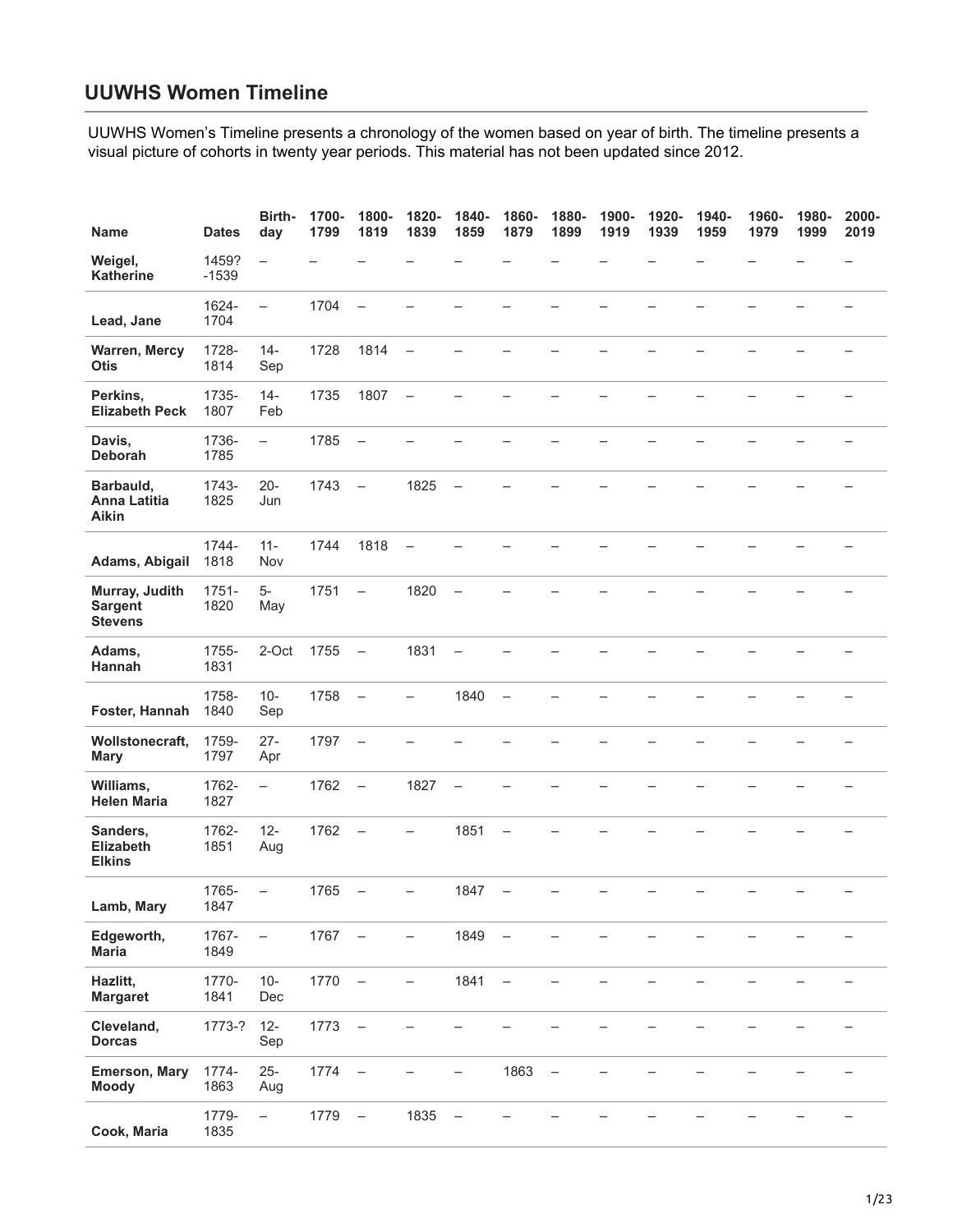| <b>Name</b>                                     | <b>Dates</b>  | Birth-<br>day            | 1700-<br>1799 | 1800-<br>1819            | 1820-<br>1839            | 1840-<br>1859            | 1860-<br>1879            | 1880-<br>1899            | 1900-<br>1919     | 1920-<br>1939 | 1940-<br>1959 | 1960-<br>1979 | 1980-<br>1999 | 2000-<br>2019            |
|-------------------------------------------------|---------------|--------------------------|---------------|--------------------------|--------------------------|--------------------------|--------------------------|--------------------------|-------------------|---------------|---------------|---------------|---------------|--------------------------|
| <b>Barns, Lucy</b>                              | 1780-<br>1809 | 6-Mar                    | 1770          | 1809                     | $\overline{\phantom{0}}$ |                          |                          |                          |                   |               |               |               |               |                          |
| Somerville,<br><b>Mary Fairfax</b>              | 1780-<br>1872 | $\overline{\phantom{0}}$ | 1780          | $\overline{\phantom{0}}$ |                          | $\overline{\phantom{0}}$ | 1872                     | $\qquad \qquad -$        |                   |               |               |               |               |                          |
| Aikin, Lucy                                     | 1781-<br>1864 | $\qquad \qquad -$        | 1781          | $\overline{\phantom{0}}$ |                          | -                        | 1864                     | $\overline{\phantom{0}}$ |                   |               |               |               |               |                          |
| Hill, Hannah                                    | 1784-<br>1838 | $17 -$<br>Oct            | 1784          | $\qquad \qquad -$        | 1838                     | $\qquad \qquad -$        |                          |                          |                   |               |               |               |               |                          |
| <b>Holley, Mary</b>                             | 1784-<br>1846 | $30-$<br>Aug             | 1784          | $\overline{\phantom{0}}$ |                          | 1846                     |                          |                          |                   |               |               |               |               |                          |
| Follen, Eliza<br><b>Cabot Lee</b>               | 1787-<br>1860 | $15 -$<br>Aug            | 1787          | $\qquad \qquad -$        |                          | $\overline{\phantom{0}}$ | 1860                     | $\overline{\phantom{m}}$ |                   |               |               |               |               |                          |
| Wilkinson,<br><b>Catherine</b>                  | 1787-<br>1860 | $\equiv$                 | 1787          | $\overline{\phantom{0}}$ | $\overline{\phantom{a}}$ | $\overline{\phantom{0}}$ | 1860                     | $\qquad \qquad -$        |                   |               |               |               |               |                          |
| Dunn, Sarah<br><b>Barns</b>                     | 1789-<br>1858 | $\qquad \qquad -$        | 1789          | $\overline{\phantom{0}}$ | $\overline{\phantom{0}}$ | 1858                     | $\overline{\phantom{0}}$ |                          |                   |               |               |               |               |                          |
| Edwards,<br><b>Joanna Prince</b>                | 1789-<br>1859 | $28 -$<br>Feb            | 1789          | $\qquad \qquad -$        | —                        | 1859                     | $\overline{\phantom{0}}$ |                          |                   |               |               |               |               |                          |
| Lyman, Anna<br><b>Jean Robbins</b>              | 1789-<br>1867 | $\overline{\phantom{0}}$ | 1789          | $\overline{\phantom{0}}$ |                          | —                        | 1867                     | $\overline{\phantom{0}}$ |                   |               |               |               |               |                          |
| Sedgwick,<br><b>Catharine</b><br><b>Maria</b>   | 1789-<br>1867 | $28 -$<br>Dec            | 1789          | $\overline{\phantom{0}}$ |                          |                          | 1867                     | $\qquad \qquad -$        |                   |               |               |               |               |                          |
| <b>Clarke</b><br>Rebecca P.H.                   | 1790-<br>1886 | $\qquad \qquad -$        | 1790          | $\overline{\phantom{0}}$ |                          |                          | $\overline{\phantom{0}}$ | 1886                     | $\qquad \qquad -$ |               |               |               |               |                          |
| Farrar, Eliza<br><b>Ware Rotch</b>              | 1791-<br>1870 | $12 -$<br>Jul            | 1791          | $\overline{\phantom{0}}$ |                          | -                        | 1870                     | $\qquad \qquad -$        |                   |               |               |               |               |                          |
| <b>Ripley, Sara</b><br>Alden<br><b>Bradford</b> | 1793-<br>1867 | $31 -$<br>Jul            | 1793          | $\qquad \qquad -$        |                          |                          | 1867                     |                          |                   |               |               |               |               |                          |
| Jameson,<br>Anna                                | 1794-<br>1860 | $\qquad \qquad -$        | 1794          | $\overline{\phantom{0}}$ |                          | -                        | 1860                     | $\qquad \qquad -$        |                   |               |               |               |               | $\overline{\phantom{0}}$ |
| Gilman,<br><b>Caroline</b><br><b>Howard</b>     | 1794-<br>1888 | 8-Oct                    | 1794          | $\qquad \qquad -$        |                          |                          | -                        | 1888                     | $\qquad \qquad -$ |               |               |               |               |                          |
| Smith, Sophia                                   | 1796-<br>1870 | $27 -$<br>Aug            | 1796          | $\overline{\phantom{0}}$ |                          |                          | 1870                     | $\overline{\phantom{0}}$ |                   |               |               |               |               |                          |
| <b>Shelly, Mary</b><br>Wollstonecraft           | 1797-<br>1851 | $\qquad \qquad -$        | 1797          | $\qquad \qquad -$        | $\overline{\phantom{0}}$ | 1851                     | $\overline{\phantom{0}}$ |                          |                   |               |               |               |               |                          |
| Ware, Mary<br><b>Lovell Pickard</b>             | 1798-<br>1849 | $\qquad \qquad -$        | 1798          | $\overline{\phantom{m}}$ | $\qquad \qquad -$        | 1849                     | $\qquad \qquad -$        | $\overline{\phantom{0}}$ |                   |               |               |               |               |                          |
| Fillmore,<br>Abigail                            | 1798-<br>1853 | $17 -$<br>Mar            | 1798          | $\qquad \qquad -$        | -                        | 1853                     | $\qquad \qquad -$        |                          |                   |               |               |               |               |                          |
| McKinstry,<br><b>Sally</b><br>Hammond           | 1798-<br>1862 | $\qquad \qquad -$        | 1798          | $\overline{\phantom{0}}$ |                          |                          | 1862                     | $\overline{\phantom{0}}$ |                   |               |               |               |               |                          |
| Bremer,<br>Fredrika                             | 1801-<br>1856 | $7-Aug -$                |               | 1801                     | $\qquad \qquad -$        | 1856                     | $\qquad \qquad -$        |                          |                   |               |               |               |               |                          |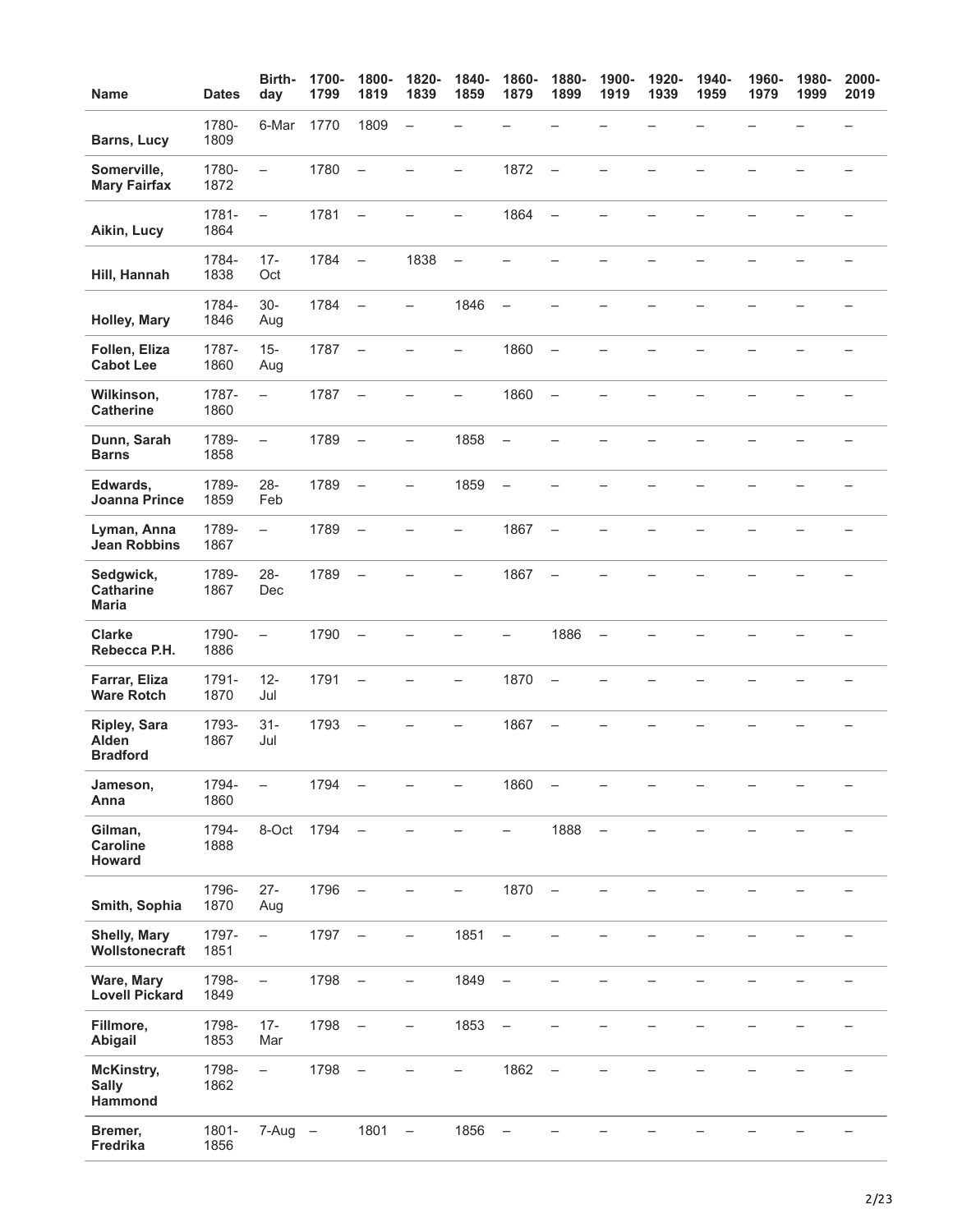| <b>Name</b>                                       | <b>Dates</b>  | Birth-<br>day            | 1700-<br>1799            | 1800-<br>1819 | 1820-<br>1839            | 1840-<br>1859            | 1860-<br>1879            | 1880-<br>1899            | 1900-<br>1919            | 1920-<br>1939 | 1940-<br>1959 | 1960-<br>1979 | 1980-<br>1999 | 2000-<br>2019 |
|---------------------------------------------------|---------------|--------------------------|--------------------------|---------------|--------------------------|--------------------------|--------------------------|--------------------------|--------------------------|---------------|---------------|---------------|---------------|---------------|
| Kirkland,<br><b>Caroline</b>                      | 1801-<br>1864 | $11 -$<br>Jan            | $\equiv$                 | 1801          | $\overline{\phantom{0}}$ | $\equiv$                 | 1864                     | $\qquad \qquad -$        |                          |               |               |               |               |               |
| Broughton,<br>Sarah                               | 1802-<br>1853 | $29 -$<br>Oct            | $\equiv$                 | 1802          | $\overline{\phantom{0}}$ | 1853                     | $\equiv$                 |                          |                          |               |               |               |               |               |
| Martineau,<br><b>Harriet</b>                      | 1802-<br>1876 | $12 -$<br>Jun            | $\qquad \qquad -$        | 1802          | $\overline{\phantom{0}}$ | $\overline{\phantom{0}}$ | 1876                     | $\overline{\phantom{a}}$ | $\overline{\phantom{0}}$ |               |               |               |               |               |
| Jackson,<br><b>Mercy</b>                          | 1802-<br>1877 | $17 -$<br>Sep            | $\qquad \qquad -$        | 1802          | $\overline{\phantom{a}}$ | -                        | 1877                     | $\overline{\phantom{a}}$ |                          |               |               |               |               |               |
| Child, Lydia<br><b>Maria</b>                      | 1802-<br>1880 | $11 -$<br>Feb            | $\qquad \qquad -$        | 1802          | $\overline{\phantom{a}}$ |                          |                          | 1880                     | $\overline{\phantom{0}}$ |               |               |               |               |               |
| Dix, Dorothea                                     | 1802-<br>1887 | 4-Apr                    | $\overline{\phantom{m}}$ | 1802          | $\overline{a}$           |                          |                          | 1887                     | $\overline{\phantom{0}}$ |               |               |               |               |               |
| Emerson,<br><b>Lidian Jackson</b>                 | 1802-<br>1892 | $20 -$<br>Sep            | $\equiv$                 | 1802          | $\overline{\phantom{a}}$ | $\overline{\phantom{0}}$ | $\overline{\phantom{0}}$ | 1892                     | $\overline{\phantom{a}}$ |               |               |               |               |               |
| Flower, Eliza                                     | 1803-<br>1846 | $\overline{\phantom{0}}$ | —                        | 1803          | $\overline{\phantom{0}}$ | 1846                     | $\overline{\phantom{0}}$ |                          |                          |               |               |               |               |               |
| Ripley, Sophia<br><b>Willard Dana</b>             | 1803-<br>1861 | 6-Jul                    | $\qquad \qquad -$        | 1803          | $\equiv$                 | -                        | 1861                     | $\qquad \qquad -$        |                          |               |               |               |               |               |
| Cobb, Eunice                                      | 1803-<br>1880 | $27 -$<br>Jan            | $\overline{\phantom{0}}$ | 1803          | $\overline{\phantom{0}}$ |                          | $\overline{\phantom{0}}$ | 1880                     | $\overline{\phantom{0}}$ |               |               |               |               |               |
| Peabody,<br><b>Elizabeth</b><br><b>Palmer</b>     | 1804-<br>1894 | $16 -$<br>May            | $\equiv$                 | 1804          | $\equiv$                 |                          |                          | 1894                     | $\overline{\phantom{0}}$ |               |               |               |               |               |
| Adams, Sarah<br><b>Flower</b>                     | 1805-<br>1848 | $22 -$<br>Feb            | $\overline{\phantom{0}}$ | 1805          | $\overline{\phantom{a}}$ | 1848                     | $\overline{\phantom{0}}$ |                          |                          |               |               |               |               |               |
| Hunt, Harriot<br><b>Kezia</b>                     | 1805-<br>1875 | $9-Nov -$                |                          | 1805          | $\qquad \qquad -$        | —                        | 1875                     | $\qquad \qquad -$        |                          |               |               |               |               |               |
| Pray, Mary<br><b>Catherine</b><br><b>Evans</b>    | 1806-<br>1879 | $12 -$<br>Apr            | $\overline{\phantom{0}}$ | 1806          | $\overline{\phantom{0}}$ |                          | 1879                     | $\overline{\phantom{0}}$ |                          |               |               |               |               |               |
| Chapman,<br><b>Maria Weston</b>                   | 1806-<br>1885 | $25 -$<br>Jul            | $\overline{\phantom{0}}$ | 1806          | $\overline{\phantom{0}}$ |                          | —                        | 1885                     | $\qquad \qquad -$        |               |               |               |               |               |
| Mann, Mary<br><b>Tyler Peabody</b>                | 1806-<br>1887 | $16 -$<br>Nov            | $\qquad \qquad -$        | 1806          | $\overline{\phantom{a}}$ | $\overline{\phantom{0}}$ | -                        | 1887                     | $\overline{\phantom{a}}$ |               |               |               |               |               |
| Smith,<br><b>Elizabeth</b><br><b>Oakes Prince</b> | 1806-<br>1893 | $12 -$<br>Aug            | $\qquad \qquad -$        | 1806          | $\qquad \qquad -$        |                          |                          | 1893                     | $\overline{\phantom{0}}$ |               |               |               |               |               |
| Mill, Harriet<br><b>Hardy Taylor</b>              | 1807-<br>1858 | $\overline{\phantom{0}}$ | -                        | 1807          | $\overline{\phantom{a}}$ | 1858                     | $\overline{\phantom{0}}$ |                          |                          |               |               |               |               |               |
| Carpenter,<br><b>Mary</b>                         | 1807-<br>1877 | 3-Apr                    | $\overline{\phantom{a}}$ | 1807          | $\overline{\phantom{a}}$ | $\qquad \qquad -$        | 1877                     | $\overline{\phantom{m}}$ |                          |               |               |               |               |               |
| Clarke, Sarah                                     | 1808-?        | $21 -$<br>Jan            | $\overline{\phantom{0}}$ | 1808          | $\qquad \qquad -$        |                          |                          |                          |                          |               |               |               |               |               |
| Weston,<br><b>Caroline</b>                        | 1808-?        | $\overline{\phantom{a}}$ | $\overline{\phantom{0}}$ | 1808          | $\overline{\phantom{a}}$ |                          |                          |                          |                          |               |               |               |               |               |
| Gage, Frances<br><b>Dana Barker</b>               | 1808-<br>1884 | $12 -$<br>Oct            | $\overline{\phantom{0}}$ | 1808          | $\overline{\phantom{a}}$ |                          |                          | 1884                     | $\overline{\phantom{0}}$ |               |               |               |               |               |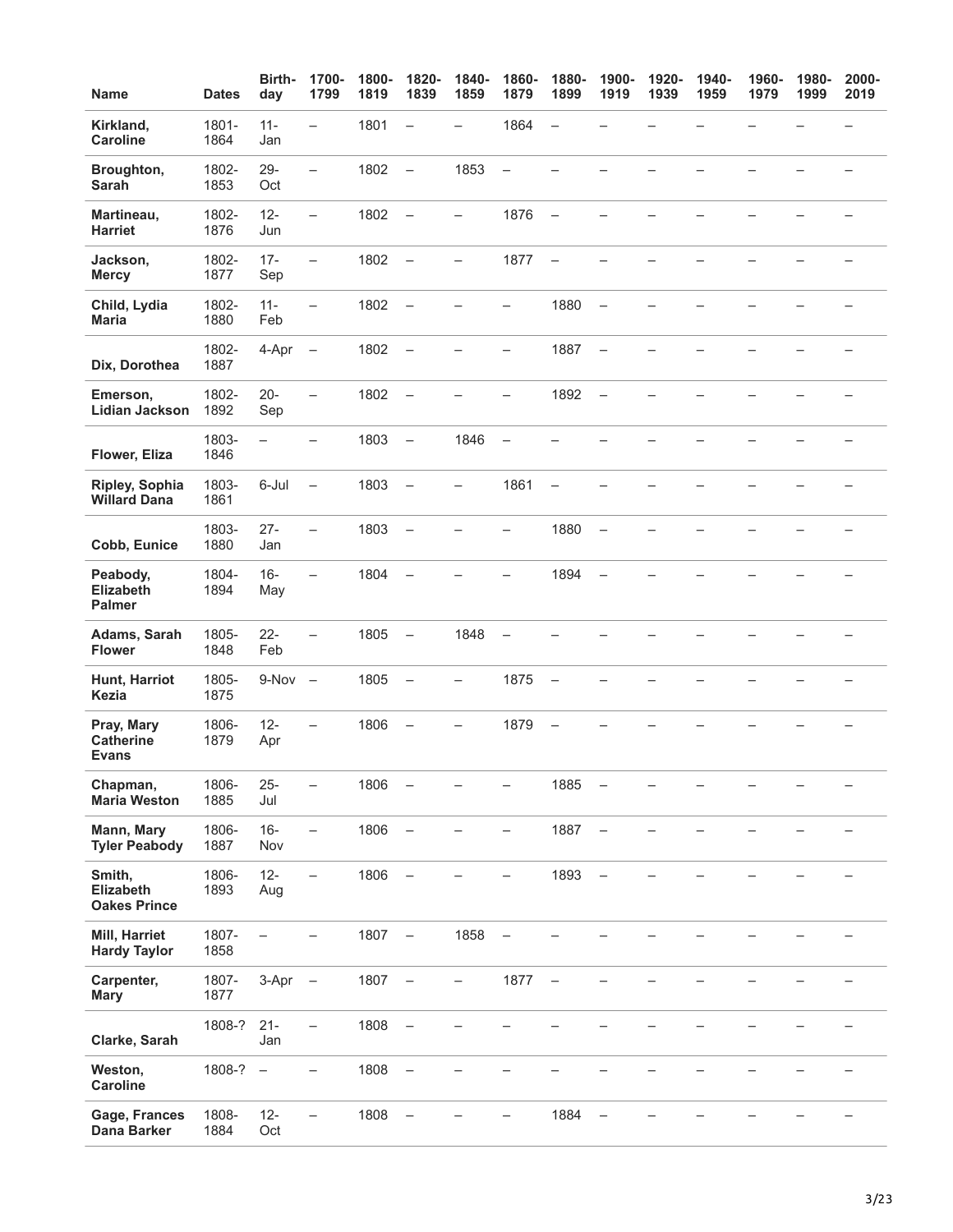| <b>Name</b>                                              | <b>Dates</b>      | Birth-<br>day            | 1700-<br>1799            | 1800-<br>1819 | 1820-<br>1839            | 1840-<br>1859            | 1860-<br>1879            | 1880-<br>1899            | 1900-<br>1919            | 1920-<br>1939            | 1940-<br>1959 | 1960-<br>1979 | 1980-<br>1999 | 2000-<br>2019 |
|----------------------------------------------------------|-------------------|--------------------------|--------------------------|---------------|--------------------------|--------------------------|--------------------------|--------------------------|--------------------------|--------------------------|---------------|---------------|---------------|---------------|
| Scott, Julia H.<br><b>Kinney</b>                         | 1809-<br>1842     | 4-Nov                    | $\overline{\phantom{m}}$ | 1809          | $\qquad \qquad -$        | 1842                     | $\overline{\phantom{0}}$ |                          |                          |                          |               |               |               |               |
| Hawthorne,<br>Sophia Amelia<br>Peabody                   | 1809-<br>1871     | $21 -$<br>Sep            | $\overline{\phantom{0}}$ | 1808          | $\equiv$                 | $\rightarrow$            | 1871                     | $\equiv$                 |                          |                          |               |               |               |               |
| Kemble,<br><b>Frances Anne</b>                           | 1809-<br>1893     | $17 -$<br>Nov            | $\equiv$                 | 1809          | $\frac{1}{2}$            |                          | $\overline{\phantom{0}}$ | 1893                     | $\overline{\phantom{0}}$ |                          |               |               |               |               |
| Fuller,<br><b>Margaret</b>                               | 1810-<br>1850     | $23 -$<br>May            | $\overline{\phantom{0}}$ | 1810          | $\overline{\phantom{a}}$ | 1850                     | $\overline{\phantom{m}}$ |                          |                          |                          |               |               |               |               |
| Waldo, Elmina<br>R. Ballou                               | 1810-<br>1856     | $\overline{\phantom{0}}$ | $\overline{\phantom{0}}$ | 1810          | $\sim$                   | 1856                     | $\overline{\phantom{m}}$ | L.                       |                          |                          |               |               |               |               |
| Gaskell,<br>Elizabeth                                    | 1810-<br>1865     | $29 -$<br>Sep            | $\qquad \qquad -$        | 1810          | $\overline{\phantom{a}}$ | $\overline{\phantom{0}}$ | 1865                     | $\overline{\phantom{m}}$ | $\overline{\phantom{0}}$ |                          |               |               |               |               |
| Shindler, Mary<br><b>Palmer Dana</b>                     | 1810-<br>1883     | $15 -$<br>Feb            | $\equiv$                 | 1810          | $\overline{\phantom{a}}$ | $\overline{\phantom{0}}$ | $\overline{\phantom{0}}$ | 1883                     | $\overline{\phantom{m}}$ | $\overline{\phantom{0}}$ |               |               |               |               |
| <b>Ballou, Lucy</b>                                      | 1810-<br>1891     | $31 -$<br>Oct            | $\overline{\phantom{m}}$ | 1810          | $\overline{\phantom{a}}$ | $\overline{\phantom{0}}$ | $\equiv$                 | 1891                     | $\qquad \qquad -$        | L.                       |               |               |               |               |
| Gannett, Anna                                            | $1811 -$<br>1846  | $13 -$<br>Jul            | $\equiv$                 | 1811          | $\qquad \qquad -$        | 1846                     | $\overline{\phantom{0}}$ |                          |                          |                          |               |               |               |               |
| Osgood,<br><b>Frances</b><br><b>Sargent Locke</b>        | $1811 -$<br>1850  | $18 -$<br>Jun            | $\overline{\phantom{m}}$ | 1811          | $\frac{1}{2}$            | 1850                     | $\overline{\phantom{0}}$ |                          |                          |                          |               |               |               |               |
| Sears, Ellen<br><b>Bacon</b>                             | 1811-<br>1897     | $\equiv$                 | $\overline{\phantom{0}}$ | 1811          | $\qquad \qquad -$        |                          | -                        | 1897                     | $\overline{\phantom{0}}$ |                          |               |               |               |               |
| <b>Todd, Marion</b><br><b>Marsh</b>                      | $1811 -$<br>1914? | $\overline{\phantom{0}}$ | $\overline{\phantom{0}}$ | 1811          | $\qquad \qquad -$        |                          |                          | $\overline{\phantom{0}}$ | 1914                     | $\qquad \qquad -$        |               |               |               |               |
| <b>Weston, Anne</b>                                      | 1812-?            | $\overline{\phantom{0}}$ | $\overline{\phantom{m}}$ | 1812          | $\qquad \qquad -$        | $\rightarrow$            | $\overline{\phantom{0}}$ | $\equiv$                 | $\overline{\phantom{0}}$ | $\overline{\phantom{0}}$ | $\equiv$      |               |               |               |
| Hooper, Ellen<br><b>Sturgis</b>                          | 1812-<br>1848     | $17 -$<br>Feb            | $\qquad \qquad -$        | 1812          | $\qquad \qquad -$        | 1848                     | $\overline{\phantom{0}}$ |                          |                          |                          |               |               |               |               |
| Perry, Harriet<br>G. Haskell                             | 1812-<br>1881     | $11 -$<br>Sep            | -                        | 1812          | $\overline{\phantom{0}}$ | $\qquad \qquad -$        |                          | 1881                     | $\qquad \qquad -$        |                          |               |               |               |               |
| Sawyer,<br>Caroline<br><b>Mehitable</b><br><b>Fisher</b> | 1812-<br>1894     | $10 -$<br>Dec            | $\equiv$                 | 1812          | $\overline{\phantom{a}}$ |                          |                          | 1894                     | $\overline{\phantom{0}}$ |                          |               |               |               |               |
| Waterston,<br>Anna C.L.                                  | 1812-<br>1899     |                          |                          | $1812 -$      |                          |                          |                          | 1899                     | $\overline{\phantom{a}}$ |                          |               |               |               |               |
| Grew, Mary                                               | 1813-<br>1896     | $1-Sep -$                |                          | $1813 -$      |                          | $\qquad \qquad -$        | $\overline{\phantom{0}}$ | 1896                     | $\overline{\phantom{a}}$ |                          |               |               |               |               |
| Weston,<br>Deborah                                       | $1814-? -$        |                          | $\qquad \qquad -$        | 1814          | $\overline{\phantom{a}}$ |                          |                          |                          |                          |                          |               |               |               |               |
| Draper, Anna<br><b>Thwing</b>                            | 1814-<br>1870     |                          | $\overline{\phantom{0}}$ | $1814 -$      |                          | $\overline{\phantom{0}}$ | 1870                     | $\overline{\phantom{m}}$ |                          |                          |               |               |               |               |
| Hoar, Elizabeth                                          | 1814-<br>1878     | $\overline{\phantom{0}}$ | $\overline{\phantom{0}}$ | $1814 -$      |                          | $\qquad \qquad -$        | 1878                     | $\overline{\phantom{m}}$ |                          |                          |               |               |               |               |
| Price, Abby<br>Hill                                      | 1814-<br>1878     | $18 -$<br>Jul            | $\overline{\phantom{0}}$ | 1814          | $\overline{\phantom{a}}$ |                          | 1878                     | $\overline{\phantom{m}}$ |                          |                          |               |               |               |               |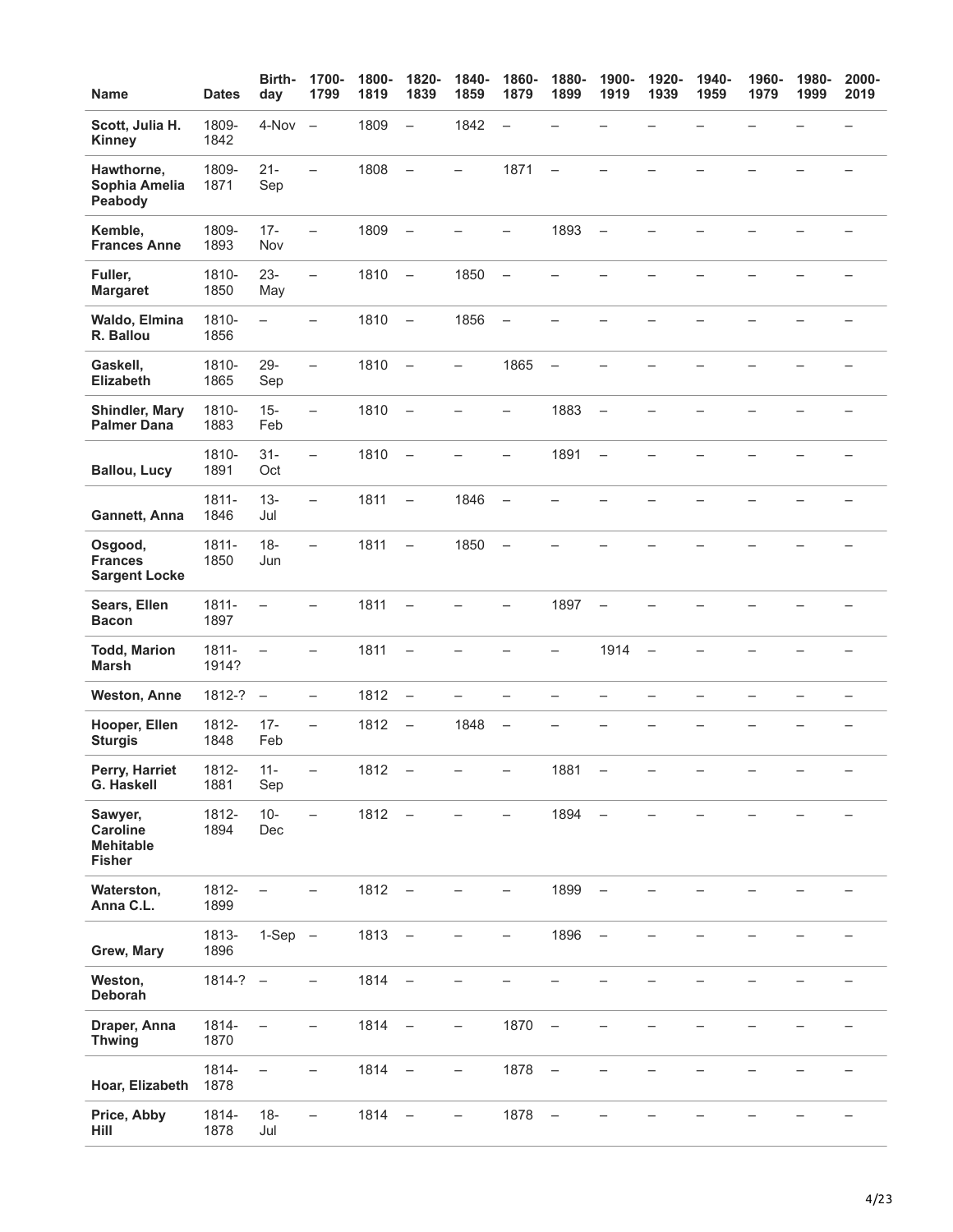| Name                                                                          | <b>Dates</b>   | Birth-<br>day            | 1700-<br>1799            | 1800-<br>1819 | 1820-<br>1839            | 1840-<br>1859            | 1860-<br>1879            | 1880-<br>1899            | 1900-<br>1919            | 1920-<br>1939            | 1940-<br>1959 | 1960-<br>1979 | 1980-<br>1999 | 2000-<br>2019     |
|-------------------------------------------------------------------------------|----------------|--------------------------|--------------------------|---------------|--------------------------|--------------------------|--------------------------|--------------------------|--------------------------|--------------------------|---------------|---------------|---------------|-------------------|
| Russell,<br><b>Frances Anna</b><br><b>Maria Elliot</b><br>(Lady,<br>Countess) | 1814-<br>1898  | $\overline{\phantom{0}}$ | $\overline{\phantom{0}}$ | 1814          | $\overline{\phantom{0}}$ |                          | $\overline{\phantom{0}}$ | 1898                     | $\overline{\phantom{0}}$ |                          |               |               |               |                   |
| Stone, Lucinda<br><b>Hinsdale</b>                                             | 1814-<br>1900  | $30-$<br>Sep             | $\qquad \qquad -$        | 1814          | $\overline{\phantom{0}}$ |                          |                          |                          | 1900                     | $\qquad \qquad -$        |               |               |               |                   |
| Mather,<br><b>Elizabeth</b><br><b>Louisa Foster</b>                           | 1815-?         | 7-Jan                    | $\overline{\phantom{a}}$ | 1815          | $\overline{\phantom{0}}$ |                          |                          |                          |                          |                          |               |               |               |                   |
| <b>Todd, Adeline</b><br><b>Boardman</b>                                       | 1815-? 5-Dec - |                          |                          | 1815          | $\sim$                   |                          |                          |                          |                          |                          |               |               |               |                   |
| Botta, Anne                                                                   | 1815-<br>1891  | $11 -$<br>Nov            | $\qquad \qquad -$        | 1815          | $\overline{\phantom{0}}$ | $\overline{\phantom{0}}$ | -                        | 1891                     | $\overline{\phantom{0}}$ |                          |               |               |               |                   |
| Stanton,<br><b>Elizabeth Cady</b>                                             | 1815-<br>1902  | $12 -$<br>Nov            | $\overline{\phantom{0}}$ | 1815          | $\overline{\phantom{0}}$ |                          |                          | $\overline{\phantom{0}}$ | 1902                     | $\overline{\phantom{0}}$ |               |               |               |                   |
| <b>Adams, Mary</b><br><b>Hall Barrett</b>                                     | 1816-<br>1860  | $16 -$<br>Sep            | $\overline{\phantom{0}}$ | 1816          | $\overline{\phantom{0}}$ | $\overline{\phantom{0}}$ | 1860                     | $\qquad \qquad -$        |                          |                          |               |               |               |                   |
| Cushman,<br><b>Charlotte</b>                                                  | 1816-<br>1876  | $23 -$<br>Jul            | $\overline{\phantom{0}}$ | 1816          | $\overline{\phantom{a}}$ | $\overline{\phantom{0}}$ | 1876                     | $\qquad \qquad -$        |                          |                          |               |               |               |                   |
| Hayden,<br><b>Harriet</b>                                                     | 1816-<br>1893  | $\qquad \qquad -$        | $\overline{\phantom{0}}$ | 1816          | $\frac{1}{2}$            |                          | -                        | 1893                     | $\qquad \qquad -$        |                          |               |               |               |                   |
| <b>Bradley, Lydia</b>                                                         | 1816-<br>1908  | $\equiv$                 | $\overline{\phantom{0}}$ | 1816          | $\overline{\phantom{0}}$ |                          |                          | -                        | 1908                     | $\overline{\phantom{0}}$ |               |               |               |                   |
| Blanchard,                                                                    | $1818-? -$     |                          | $\qquad \qquad -$        | 1818          | $\qquad \qquad -$        | $\qquad \qquad -$        | -                        | $\overline{\phantom{0}}$ | -                        | $\overline{\phantom{0}}$ | —             |               |               |                   |
| Channing,<br><b>Elizabeth</b>                                                 | 1818-?         | $\overline{\phantom{0}}$ | $\overline{\phantom{0}}$ | 1818          | $\overline{\phantom{0}}$ |                          |                          |                          |                          |                          |               |               |               |                   |
| Kirby,<br>Georgiana                                                           | 1818-? 7-Dec - |                          |                          | 1818          | $\sim$                   | $\overline{\phantom{0}}$ |                          |                          |                          |                          |               |               |               |                   |
| Marwedel,<br>Emma<br>Jacobina<br>Christiana                                   | 1818-<br>1883  | $27 -$<br>Feb            | $\overline{\phantom{0}}$ | 1818          | $\overline{\phantom{0}}$ | Ξ.                       | -                        | 1883                     | $\overline{\phantom{0}}$ |                          |               |               |               | $\qquad \qquad -$ |
| Mitchell, Maria                                                               | 1818-<br>1889  | $1-Aug -$                |                          | $1818 -$      |                          |                          | $\overline{\phantom{0}}$ | 1889                     | $\overline{\phantom{0}}$ |                          |               |               |               |                   |
| <b>Holley, Sallie</b>                                                         | 1818-<br>1893  | $17 -$<br>Feb            | $\overline{\phantom{0}}$ | 1818          | $\overline{\phantom{0}}$ |                          |                          | 1893                     | $\overline{\phantom{0}}$ |                          |               |               |               |                   |
| Stone, Lucy                                                                   | 1818-<br>1893  | $13 -$<br>Aug            | $\overline{\phantom{0}}$ | 1818          | $\overline{\phantom{a}}$ |                          | $\overline{\phantom{0}}$ | 1893                     | $\overline{\phantom{a}}$ |                          |               |               |               |                   |
| von<br>Olnhausen,<br><b>Mary Phinney</b>                                      | 1818-<br>1902  | $\qquad \qquad -$        |                          | 1818          | $\overline{\phantom{a}}$ |                          |                          |                          | 1902                     | $\overline{\phantom{0}}$ |               |               |               |                   |
| Huidekoper,<br>Elizabeth<br>Gertude                                           | 1818-<br>1908  | $\overline{\phantom{0}}$ |                          | 1818          | $\qquad \qquad -$        |                          |                          |                          | 1908                     | $\overline{\phantom{0}}$ |               |               |               |                   |
| Mayo, Sarah<br>Carter<br>Edgarton                                             | 1819-<br>1848  | $17 -$<br>Mar            | $\overline{\phantom{0}}$ | $1819 -$      |                          | 1848                     |                          |                          |                          |                          |               |               |               |                   |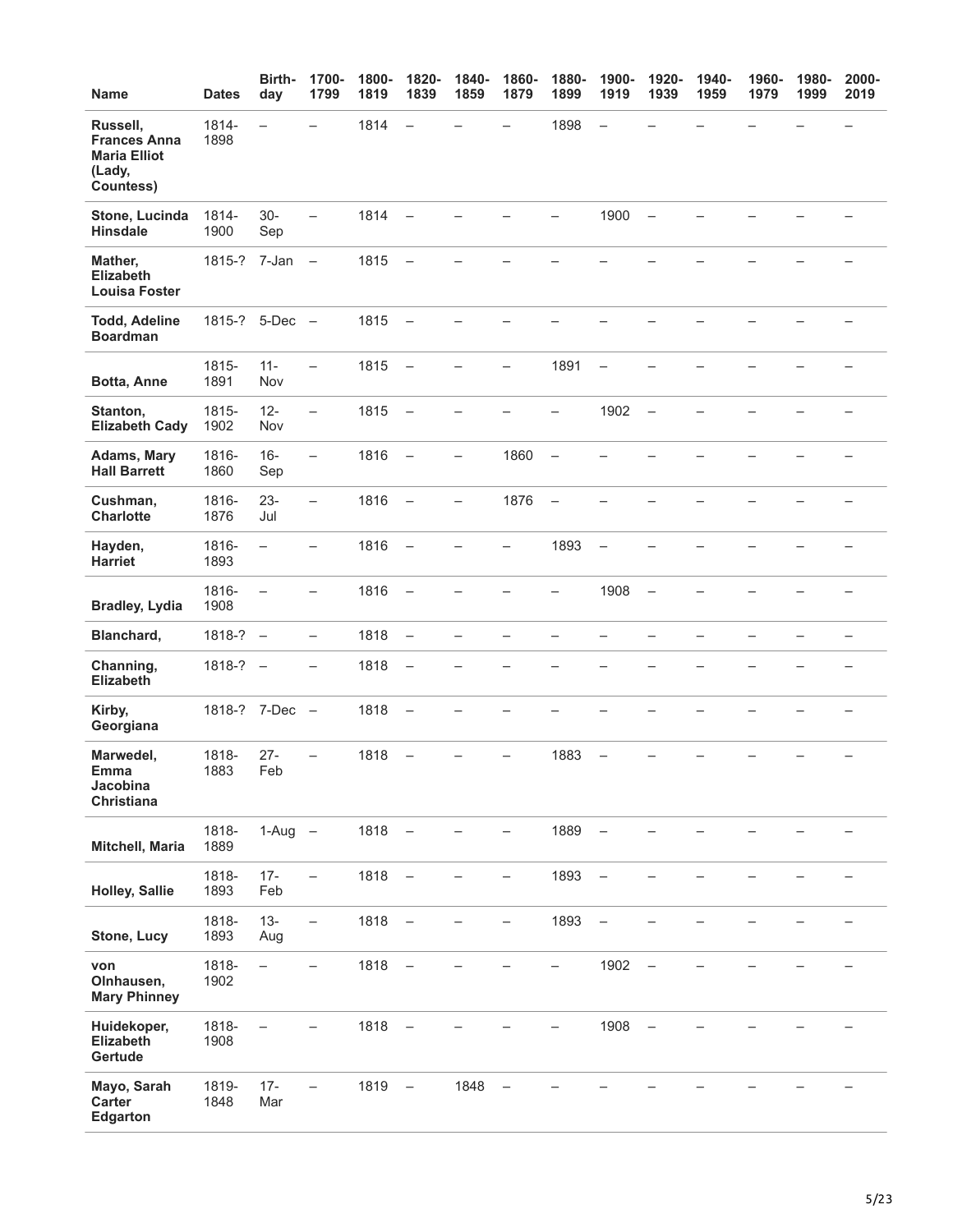| <b>Name</b>                                     | <b>Dates</b>  | Birth-<br>day            | 1700-<br>1799            | 1800-<br>1819            | 1820-<br>1839            | 1840-<br>1859            | 1860-<br>1879            | 1880-<br>1899            | 1900-<br>1919            | 1920-<br>1939            | 1940-<br>1959 | 1960-<br>1979 | 1980-<br>1999 | 2000-<br>2019 |
|-------------------------------------------------|---------------|--------------------------|--------------------------|--------------------------|--------------------------|--------------------------|--------------------------|--------------------------|--------------------------|--------------------------|---------------|---------------|---------------|---------------|
| Eliot, George<br>(Mary Ann<br>Evans)            | 1819-<br>1880 | $\overline{\phantom{0}}$ |                          | 1819                     | $\overline{\phantom{0}}$ |                          |                          | 1880                     | $\overline{\phantom{0}}$ |                          |               |               |               |               |
| Pinkham,<br><b>Lydia Estes</b>                  | 1819-<br>1883 | 9-Feb                    | $\qquad \qquad -$        | 1819                     | $\equiv$                 |                          |                          | 1883                     | $\overline{\phantom{m}}$ |                          |               |               |               |               |
| Tappan,<br><b>Caroline</b><br><b>Sturgis</b>    | 1819-<br>1888 | $\overline{\phantom{0}}$ |                          | 1819                     | $\overline{\phantom{a}}$ |                          |                          | 1888                     | $\overline{\phantom{0}}$ |                          |               |               |               |               |
| Howe, Julia<br>Ward                             | 1819-<br>1910 | $27 -$<br>May            | $\qquad \qquad -$        | 1819                     | $\overline{\phantom{0}}$ |                          |                          |                          | 1910                     | $\overline{\phantom{0}}$ |               |               |               |               |
| <b>Baker, Harriet</b>                           | 1820-?        | $11 -$<br>Sep            | $\overline{\phantom{0}}$ | -                        | 1820                     | $\overline{\phantom{0}}$ |                          |                          |                          |                          |               |               |               |               |
| Jerauld,<br><b>Charlotte</b>                    | 1820-<br>1845 | $16 -$<br>Apr            | $\overline{\phantom{0}}$ | $\overline{\phantom{0}}$ | 1820                     | 1845                     | $\overline{\phantom{0}}$ |                          |                          |                          |               |               |               |               |
| Cary, Alice                                     | 1820-<br>1871 | $26 -$<br>Apr            |                          |                          | 1820                     | $\overline{\phantom{a}}$ | 1871                     | $\overline{\phantom{0}}$ |                          |                          |               |               |               |               |
| Hemenway,<br><b>Mary Porter</b>                 | 1820-<br>1894 | $20 -$<br>Dec            | $\overline{\phantom{0}}$ | -                        | 1820                     | $\frac{1}{2}$            | $\overline{\phantom{0}}$ | 1894                     | $\overline{\phantom{0}}$ |                          |               |               |               |               |
| Haynes,<br>Lorenza                              | 1820-<br>1899 | $15 -$<br>Apr            | $\overline{\phantom{0}}$ | —                        | 1820                     | $\overline{\phantom{0}}$ | -                        | 1899                     | $\overline{\phantom{0}}$ |                          |               |               |               |               |
| Hale, Lucretia                                  | 1820-<br>1900 | $2-Sep -$                |                          | -                        | 1820                     | $\overline{\phantom{0}}$ |                          | -                        | 1900                     | $\overline{\phantom{0}}$ |               |               |               |               |
| Livermore,<br><b>Mary Ashton</b><br><b>Rice</b> | 1820-<br>1905 | $19 -$<br>Dec            |                          |                          | 1820                     | $\overline{\phantom{a}}$ |                          |                          | 1905                     |                          |               |               |               |               |
| Anthony,<br>Susan B.                            | 1820-<br>1906 | $15 -$<br>Feb            | $\overline{\phantom{0}}$ | $\overline{\phantom{0}}$ | 1820                     | $\overline{\phantom{m}}$ |                          | -                        | 1906                     | $\overline{\phantom{0}}$ |               |               |               |               |
| Nightingale,<br><b>Florence</b>                 | 1820-<br>1910 | $12 -$<br>May            | $\overline{\phantom{0}}$ | -                        | 1820                     | $\qquad \qquad -$        |                          | -                        | 1910                     | $\overline{\phantom{0}}$ |               |               |               |               |
| Hackley,<br><b>Frances</b>                      | 1820-<br>1913 | $27 -$<br>Oct            | $\overline{\phantom{0}}$ | $\overline{\phantom{0}}$ | 1820                     | $\overline{\phantom{0}}$ |                          | $\overline{\phantom{0}}$ | 1913                     | $\overline{\phantom{0}}$ |               |               |               |               |
| Severance,<br><b>Caroline Maria</b><br>Seymour  | 1820-<br>1914 | $12 -$<br>Jan            |                          |                          | 1820                     | $\overline{\phantom{m}}$ |                          |                          | 1914                     | $\overline{\phantom{m}}$ |               |               |               |               |
| Buchtel,<br>Elizabeth                           | 1821-?        | $25 -$<br>Aug            |                          |                          | 1821                     |                          |                          |                          |                          |                          |               |               |               |               |
| Lowell, Maria<br>White                          | 1821-<br>1853 | 8-Jul                    | $\qquad \qquad -$        | —                        | 1821                     | 1853                     | $\qquad \qquad -$        |                          |                          |                          |               |               |               |               |
| Manley,<br><b>Melvina Jane</b><br>Church        | 1821-<br>1877 | $9-Dec$ $-$              |                          |                          | 1821                     | $\overline{\phantom{m}}$ | 1877                     |                          |                          |                          |               |               |               |               |
| Scudder, Eliza                                  | 1821-<br>1896 | $\qquad \qquad -$        |                          | —                        | 1821                     | $\qquad \qquad -$        | $\overline{\phantom{0}}$ | 1896                     | $\qquad \qquad -$        |                          |               |               |               |               |
| Diaz, Abby<br><b>Morton</b>                     | 1821-<br>1904 | $22 -$<br>Nov            |                          | -                        | 1821                     | $\qquad \qquad -$        |                          | $\overline{\phantom{0}}$ | 1904                     | $\overline{\phantom{0}}$ |               |               |               |               |
| Blackwell,<br>Elizabeth                         | 1821-<br>1910 | 3-Feb                    | $\qquad \qquad -$        | —                        | 1821                     | $\overline{\phantom{0}}$ |                          |                          | 1910                     | $\overline{\phantom{0}}$ |               |               |               |               |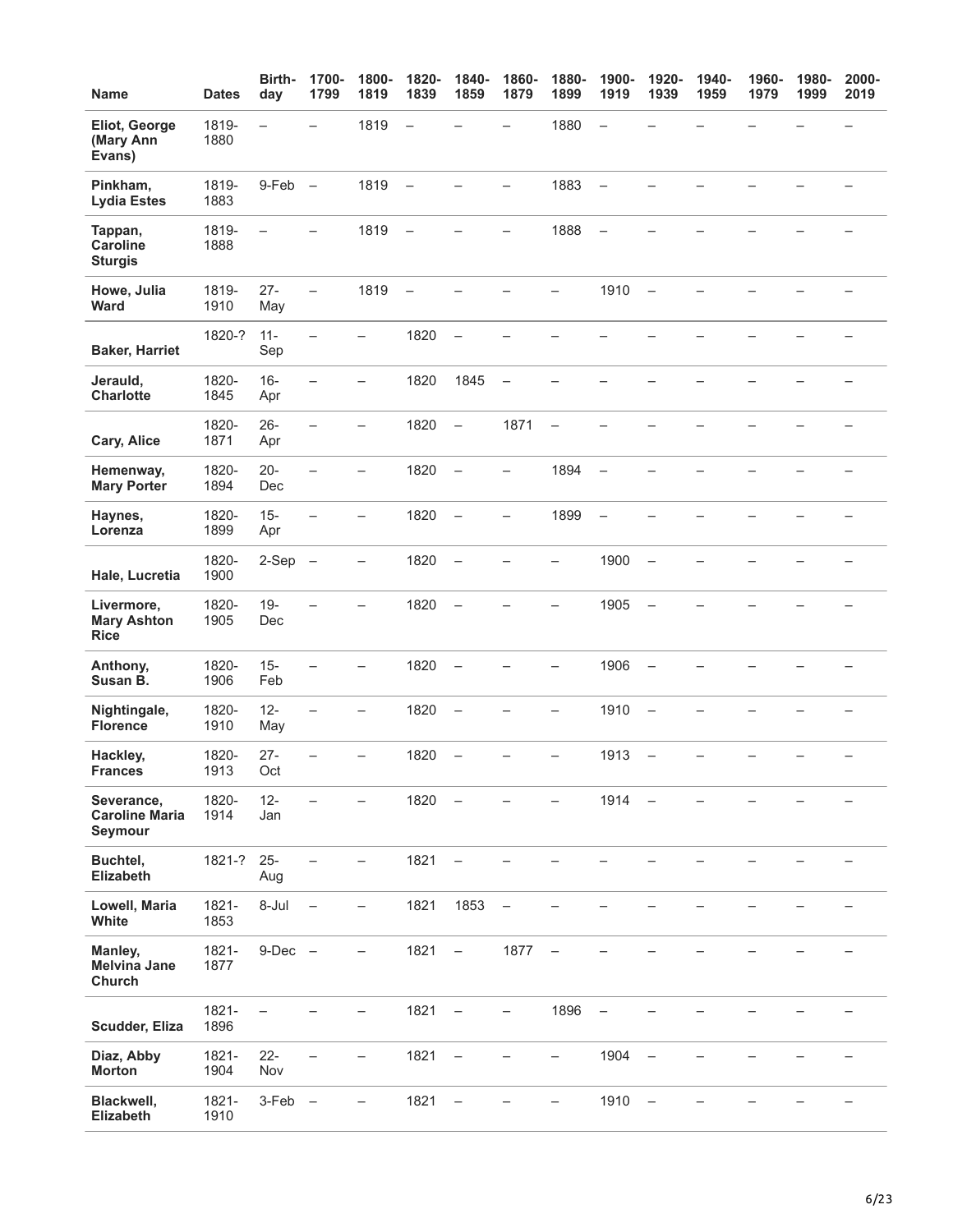| Name                                                           | <b>Dates</b>   | Birth-<br>day            | 1700-<br>1799            | 1800-<br>1819            | 1820-<br>1839 | 1840-<br>1859            | 1860-<br>1879 | 1880-<br>1899            | 1900-<br>1919            | 1920-<br>1939            | 1940-<br>1959 | 1960-<br>1979 | 1980-<br>1999 | 2000-<br>2019 |
|----------------------------------------------------------------|----------------|--------------------------|--------------------------|--------------------------|---------------|--------------------------|---------------|--------------------------|--------------------------|--------------------------|---------------|---------------|---------------|---------------|
| Barton, Clara<br>(Clarissa)<br><b>Harlow</b>                   | 1821-<br>1912  | $25 -$<br>Dec            | $\overline{\phantom{0}}$ | $\overline{\phantom{0}}$ | 1821          | $\rightarrow$            |               | $\overline{\phantom{0}}$ | 1912                     | $\overline{\phantom{0}}$ |               |               |               |               |
| <b>Whitney, Anne</b>                                           | 1821-<br>1915  | $2-Sep -$                |                          |                          | 1821          | $\overline{\phantom{0}}$ |               |                          | 1915                     | $\overline{\phantom{0}}$ |               |               |               |               |
| Sawyer,<br><b>Elizabeth</b><br><b>Emerson</b><br><b>Turner</b> | 1822-?         | $27 -$<br>Aug            |                          |                          | 1822          | $\overline{\phantom{0}}$ |               |                          |                          |                          |               |               |               |               |
| Cobbe,<br><b>Frances Power</b>                                 | 1822-<br>1904  | $4-Dec$ $-$              |                          |                          | 1822          | $\overline{\phantom{0}}$ |               |                          | 1904                     |                          |               |               |               |               |
| Agassiz,<br><b>Elizabeth</b><br><b>Cabot Cary</b>              | 1822-<br>1907  | $5-Dec$ $-$              |                          |                          | 1822          | $\overline{\phantom{0}}$ |               |                          | 1907                     |                          |               |               |               |               |
| Hooker,<br>Isabella                                            | 1822-<br>1907  | $22 -$<br>Feb            |                          |                          | 1822          | $\equiv$                 |               | $\overline{\phantom{0}}$ | 1907                     | $\overline{\phantom{0}}$ |               |               |               |               |
| Brown,<br>Lucinda W.<br>(Lucy Barnes)                          | 1822-<br>1911? | $\overline{\phantom{0}}$ |                          |                          | 1822          | $\overline{\phantom{0}}$ |               |                          | 1911                     | $\overline{\phantom{0}}$ |               |               |               |               |
| Dall, Caroline<br><b>Wells Healey</b>                          | 1822-<br>1912  | $22 -$<br>Jun            |                          |                          | 1822          | $\overline{\phantom{0}}$ |               |                          | 1912                     | $\overline{\phantom{0}}$ |               |               |               |               |
| Mason,<br><b>Caroline</b>                                      | 1823-<br>1890  | $\qquad \qquad -$        |                          |                          | 1823          | $\overline{\phantom{0}}$ | —             | 1890                     | $\overline{\phantom{a}}$ |                          |               |               |               |               |
| <b>Ticknor, Anna</b><br>Е.                                     | 1823-<br>1896  | $\overline{\phantom{0}}$ |                          | ▃                        | 1823          | $\overline{\phantom{0}}$ | —             | 1896                     | $\qquad \qquad -$        |                          |               |               |               |               |
| <b>Bradley, Amy</b>                                            | 1823-<br>1904  | $12 -$<br>Sep            |                          |                          | 1823          | $\overline{\phantom{a}}$ |               |                          | 1904                     | $\overline{\phantom{0}}$ |               |               |               |               |
| Lippincott,<br>Sara Jane<br><b>Clarke</b>                      | 1823-<br>1904  | $23 -$<br>Sep            |                          |                          | 1823          |                          |               |                          | 1904                     |                          |               |               |               |               |
| Carney, Julia                                                  | 1823-<br>1908  | 6-Apr                    | $\overline{\phantom{0}}$ | $\overline{\phantom{0}}$ | 1823          | $\qquad \qquad -$        |               | $\overline{\phantom{0}}$ | 1908                     | $\qquad \qquad -$        |               |               |               |               |
| Palfrey, Sarah<br>Hammond                                      | 1823-<br>1914  |                          |                          |                          | 1823          | $\qquad \qquad -$        |               |                          | 1914                     | $\overline{\phantom{0}}$ |               |               |               |               |
| Maxwell,<br><b>Florida Scott</b>                               | 1823-<br>1979  |                          |                          | -                        | 1829          | $\overline{\phantom{m}}$ | -             | 1888                     | $\overline{\phantom{a}}$ |                          |               |               |               |               |
| Cary, Phoebe                                                   | 1824-<br>1871  | $4-Sep -$                |                          | -                        | 1824          | $\equiv$                 | 1871          | $\qquad \qquad -$        |                          |                          |               |               |               |               |
| Jenkins, Lydia                                                 | 1824-<br>1874  | $\overline{\phantom{0}}$ |                          | —                        | 1824          | $\overline{\phantom{a}}$ | 1874          | $\overline{\phantom{a}}$ |                          |                          |               |               |               |               |
| Outlaw, Julia                                                  | 1824-<br>1894  | $27 -$<br>May            | $\overline{\phantom{0}}$ | -                        | 1824          | $\overline{\phantom{a}}$ | -             | 1894                     | $\overline{\phantom{a}}$ |                          |               |               |               |               |
| Barnes, Sarah                                                  | 1824-<br>1901  | $20 -$<br>Jun            | $\overline{\phantom{0}}$ | $\overline{\phantom{0}}$ | 1824          | $\overline{\phantom{0}}$ |               | -                        | 1901                     | $\overline{\phantom{0}}$ |               |               |               |               |
| Soule,<br>Caroline A.                                          | 1824-<br>1903  | $3-Sep -$                |                          | -                        | 1824          | $\qquad \qquad -$        |               | -                        | 1903                     | $\overline{\phantom{0}}$ |               |               |               |               |
| Cheney, Ednah<br><b>Dow Littlehale</b>                         | 1824-<br>1904  | $27 -$<br>Jun            |                          | $\overline{\phantom{0}}$ | 1824          |                          |               |                          | 1904                     |                          |               |               |               |               |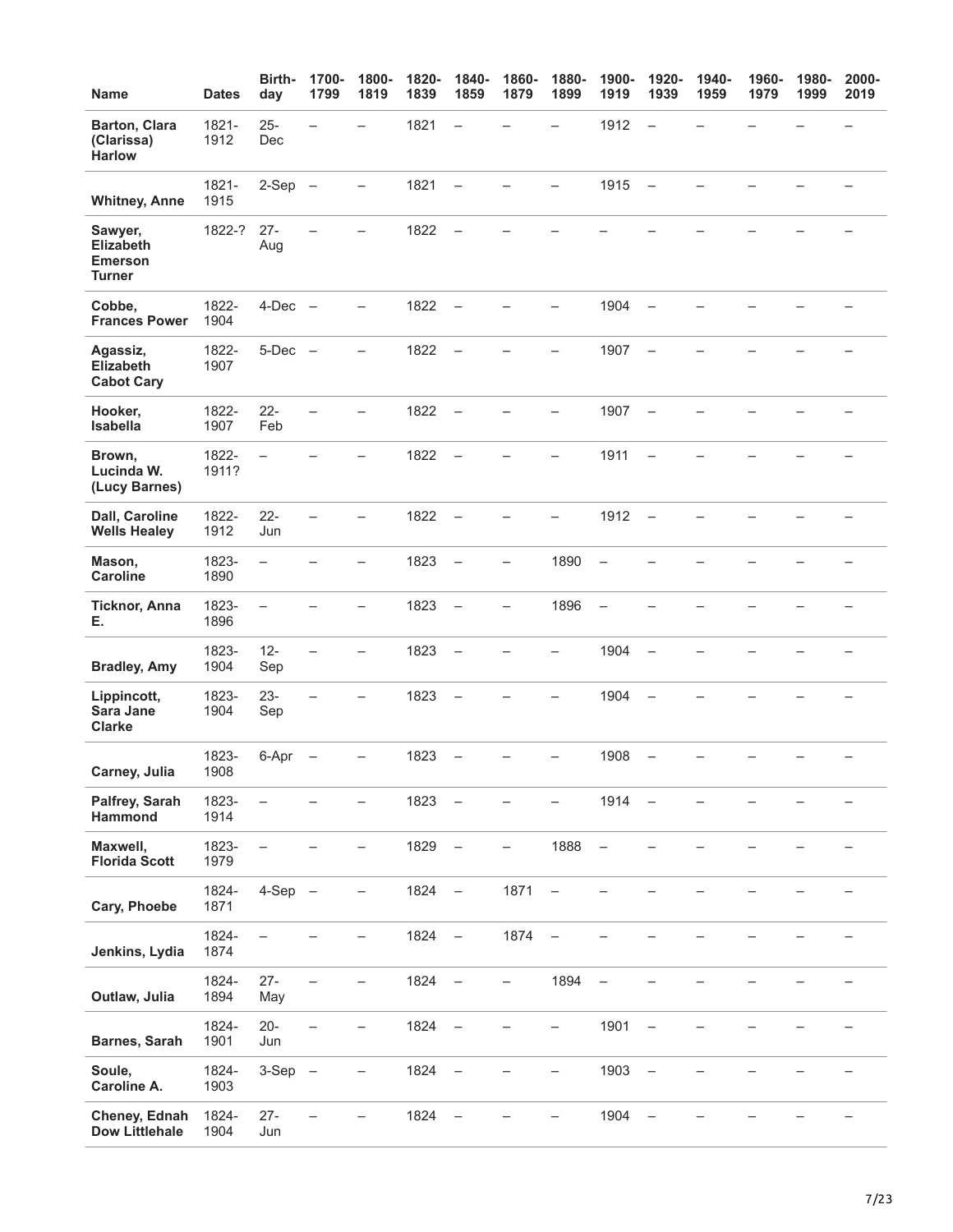| <b>Name</b>                                       | <b>Dates</b>  | Birth-<br>day            | 1700-<br>1799            | 1800-<br>1819            | 1820-<br>1839 | 1840-<br>1859            | 1860-<br>1879            | 1880-<br>1899            | 1900-<br>1919            | 1920-<br>1939            | 1940-<br>1959            | 1960-<br>1979 | 1980-<br>1999 | 2000-<br>2019            |
|---------------------------------------------------|---------------|--------------------------|--------------------------|--------------------------|---------------|--------------------------|--------------------------|--------------------------|--------------------------|--------------------------|--------------------------|---------------|---------------|--------------------------|
| Perkins, Sara<br><b>Maria Clinton</b>             | 1824-<br>1905 | $23 -$<br>Dec            | $\overline{\phantom{0}}$ | $\equiv$                 | 1824          | $\overline{\phantom{m}}$ |                          | $\overline{\phantom{0}}$ | 1905                     | $\overline{\phantom{0}}$ |                          |               |               |                          |
| Whitney,<br><b>Adeline Dutton</b><br><b>Train</b> | 1824-<br>1906 | $15 -$<br>Sep            | $\equiv$                 |                          | 1824          | $\overline{\phantom{m}}$ |                          |                          | 1906                     | $\overline{\phantom{0}}$ |                          |               |               |                          |
| Hanson, Eliza<br><b>Rice</b>                      | 1825-?        | $11 -$<br>Apr            |                          |                          | 1825          | $\overline{\phantom{0}}$ |                          |                          |                          |                          |                          |               |               |                          |
| <b>Webster, Mary</b><br>C.Ward<br><b>Grannis</b>  | 1825-?        | $\overline{\phantom{0}}$ |                          | L.                       | 1825          | $\overline{\phantom{0}}$ |                          |                          |                          |                          |                          |               |               |                          |
| Towne, Laura<br><b>Matilda</b>                    | 1825-<br>1901 | $3-$<br>May              |                          | $\overline{\phantom{0}}$ | 1825          | $\overline{\phantom{a}}$ |                          | $\overline{\phantom{0}}$ | 1901                     | $\overline{\phantom{0}}$ |                          |               |               | $\overline{\phantom{0}}$ |
| Spence,<br><b>Catherine</b><br><b>Helen</b>       | 1825-<br>1910 | $\qquad \qquad -$        |                          | -                        | 1825          | $\overline{\phantom{m}}$ |                          | —                        | 1910                     | $\overline{\phantom{0}}$ |                          |               |               |                          |
| Harper,<br><b>Frances Ellen</b><br><b>Watkins</b> | 1825-<br>1911 | $24 -$<br>Sep            |                          |                          | 1825          | $\overline{\phantom{m}}$ |                          |                          | 1911                     | $\overline{\phantom{0}}$ |                          |               |               |                          |
| Robinson,<br><b>Harriet Jane</b><br><b>Hanson</b> | 1825-<br>1911 | $8-Feb$ $-$              |                          |                          | 1825          | $\overline{\phantom{a}}$ |                          |                          | 1911                     | $\overline{\phantom{0}}$ |                          |               |               |                          |
| Blackwell,<br><b>Antoinette</b><br><b>Brown</b>   | 1825-<br>1921 | $20 -$<br>May            |                          |                          | 1825          | $\overline{\phantom{a}}$ |                          |                          | $\overline{\phantom{0}}$ | 1921                     | $\overline{\phantom{0}}$ |               |               |                          |
| <b>Burleigh, Celia</b>                            | 1826-<br>1875 | $18 -$<br>Sep            | $\overline{\phantom{0}}$ | $\overline{\phantom{0}}$ | 1826          | $\overline{\phantom{m}}$ | 1875                     | $\overline{\phantom{a}}$ |                          |                          |                          |               |               |                          |
| Blackwell,<br><b>Emily</b>                        | 1826-<br>1910 | $\equiv$                 |                          |                          | 1826          | $\overline{\phantom{0}}$ |                          |                          | 1910                     | $\overline{\phantom{0}}$ |                          |               |               |                          |
| Porter,<br><b>Charlotte Van</b><br><b>Dekar</b>   | 1826-<br>1923 | $\overline{\phantom{0}}$ |                          |                          | 1826          | $\overline{\phantom{m}}$ |                          |                          |                          | 1923                     | $\overline{\phantom{0}}$ |               |               |                          |
| Rich, Helen<br>Hinsdale                           | 1827-?        | $18 -$<br>Jun            |                          | $\qquad \qquad -$        | 1827          | $\qquad \qquad -$        |                          |                          |                          |                          |                          |               |               | $\qquad \qquad -$        |
| Cummins,<br><b>Maria</b>                          | 1827-<br>1866 | 9-Apr                    | $\overline{\phantom{0}}$ | —                        | 1827          | $\overline{\phantom{m}}$ | 1866                     | $\qquad \qquad -$        |                          |                          |                          |               |               |                          |
| Bodichon,<br><b>Barbara Leigh</b><br><b>Smith</b> | 1827-<br>1891 | 8-Apr                    |                          | —                        | 1827          | $\overline{\phantom{m}}$ | $\overline{\phantom{0}}$ | 1891                     | $\qquad \qquad -$        |                          |                          |               |               |                          |
| James,<br><b>Caroline Rich</b>                    | 1827-<br>1901 |                          |                          | —                        | 1827          | $\overline{\phantom{a}}$ |                          | -                        | 1901                     | $\overline{\phantom{0}}$ |                          |               |               |                          |
| Gillette, Lucia<br><b>Fidelia Wooley</b>          | 1827-<br>1905 | 8-Apr                    | $\overline{\phantom{0}}$ |                          | 1827          |                          |                          |                          | 1905                     |                          |                          |               |               |                          |
| Malleson,<br>Elizabeth                            | 1828-<br>1916 |                          |                          | $\overline{\phantom{0}}$ | 1828          | $\overline{\phantom{m}}$ |                          | -                        | 1916                     | $\overline{\phantom{a}}$ |                          |               |               |                          |
| Patterson,<br><b>Jane Lippitt</b>                 | 1829-? 4-Jun  |                          | $\overline{\phantom{m}}$ | $\overline{\phantom{0}}$ | 1829          | $\qquad \qquad -$        |                          |                          |                          |                          |                          |               |               |                          |
| Crocker,<br>Lucretia                              | 1829-<br>1886 | $31 -$<br>Dec            |                          |                          | 1829          | $\overline{\phantom{m}}$ | $\overline{\phantom{0}}$ | 1886                     | $\overline{\phantom{m}}$ |                          |                          |               |               |                          |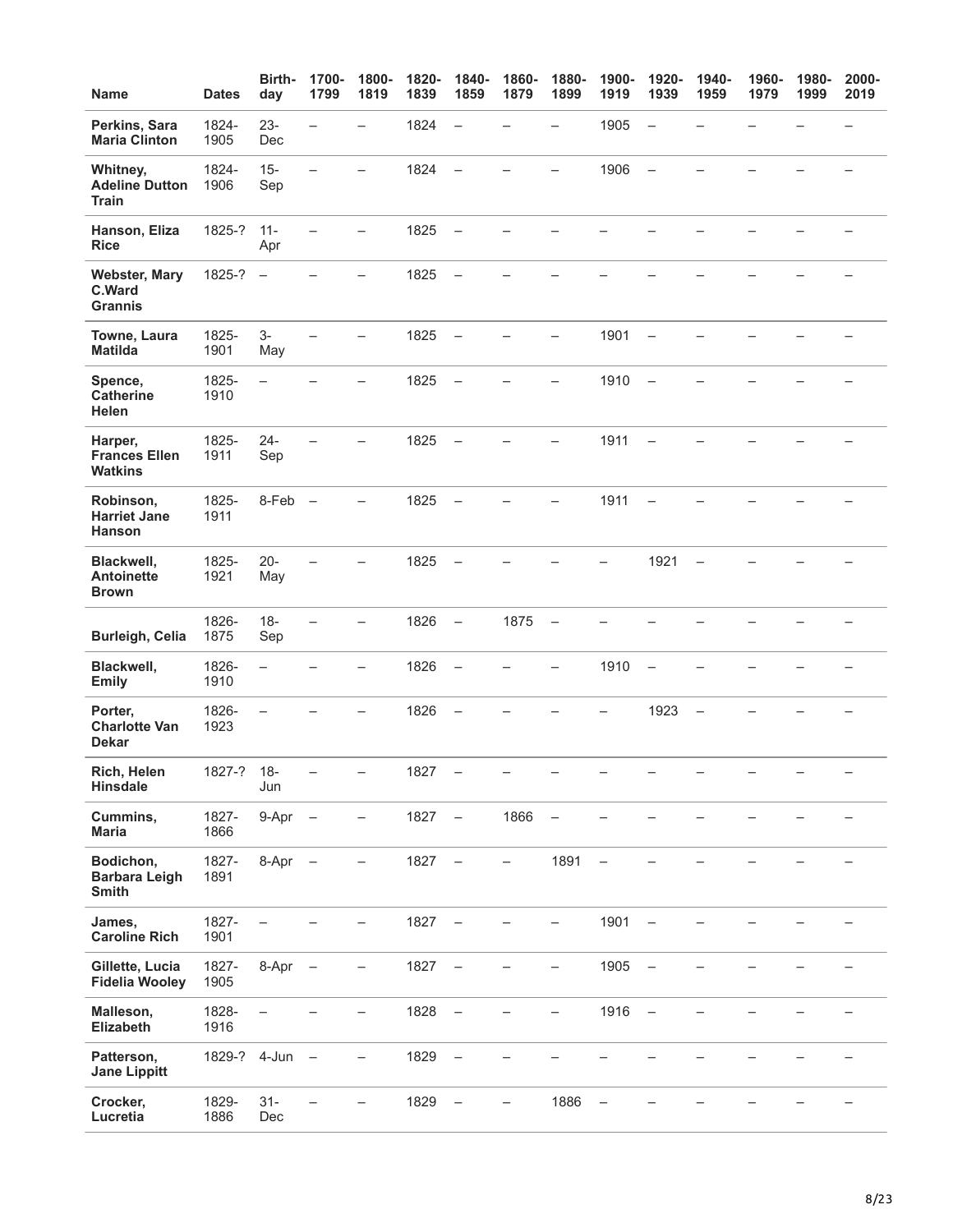| <b>Name</b>                                            | <b>Dates</b>  | Birth-<br>day            | 1700-<br>1799            | 1800-<br>1819            | 1820-<br>1839 | 1840-<br>1859            | 1860-<br>1879            | 1880-<br>1899            | 1900-<br>1919            | 1920-<br>1939            | 1940-<br>1959            | 1960-<br>1979 | 1980-<br>1999 | 2000-<br>2019 |
|--------------------------------------------------------|---------------|--------------------------|--------------------------|--------------------------|---------------|--------------------------|--------------------------|--------------------------|--------------------------|--------------------------|--------------------------|---------------|---------------|---------------|
| May, Abigail<br><b>Williams</b>                        | 1829-<br>1888 | $21 -$<br>Apr            | $\overline{\phantom{0}}$ |                          | 1829          | $\overline{\phantom{0}}$ | $\overline{\phantom{0}}$ | 1888                     | $\overline{\phantom{0}}$ |                          |                          |               |               |               |
| Hutchinson,<br>Abigail                                 | 1829-<br>1892 | 29-<br>Aug               | $\overline{\phantom{0}}$ | $\overline{\phantom{0}}$ | 1829          | $\equiv$                 | $\overline{\phantom{0}}$ | 1892                     | $\overline{\phantom{0}}$ |                          |                          |               |               |               |
| Croly, Jane                                            | 1829-<br>1901 | $19 -$<br>Dec            | -                        | —                        | 1829          | $\overline{\phantom{0}}$ |                          | -                        | 1901                     | $\overline{\phantom{0}}$ |                          |               |               |               |
| Hanaford,<br><b>Phebe Coffin</b>                       | 1829-<br>1921 | $6-$<br>May              |                          |                          | 1829          | $\overline{\phantom{0}}$ |                          |                          | -                        | 1921                     | $\overline{\phantom{0}}$ |               |               |               |
| Parks, Bessie<br>Rayner                                | 1829-<br>1925 | $\overline{\phantom{0}}$ |                          |                          | 1829          | $\overline{\phantom{0}}$ |                          |                          |                          | 1925                     | $\overline{\phantom{0}}$ |               |               |               |
| Jackson,<br>Helen                                      | 1830-<br>1885 | $15 -$<br>Oct            |                          |                          | 1830          | $\overline{\phantom{a}}$ | ÷.                       | 1885                     | $\overline{\phantom{0}}$ |                          |                          |               |               |               |
| Hosmer,<br><b>Harriet</b>                              | 1830-<br>1908 | 9-Oct                    | $\overline{\phantom{0}}$ | -                        | 1830          | $\overline{\phantom{0}}$ |                          | —                        | 1908                     | $\overline{\phantom{0}}$ |                          |               |               |               |
| Doyle, Sarah                                           | 1830-<br>1922 | $26 -$<br>Mar            |                          |                          | 1830          | $\overline{\phantom{0}}$ |                          |                          | -                        | 1922                     | $\overline{\phantom{0}}$ |               |               |               |
| Ames, Mary                                             | 1831-<br>1884 | $6-$<br>May              | $\overline{\phantom{0}}$ | -                        | 1831          | $\overline{\phantom{0}}$ | $\overline{\phantom{0}}$ | 1884                     | $\qquad \qquad -$        |                          |                          |               |               |               |
| <b>Stowe, Emily</b><br>Howard<br>Jennings              | 1831-<br>1903 | $1 -$<br>May             | $\overline{\phantom{0}}$ | $\overline{\phantom{0}}$ | 1831          | $\overline{\phantom{0}}$ |                          | —                        | 1903                     | $\overline{\phantom{0}}$ |                          |               |               |               |
| Sprague,<br><b>Elisabeth</b><br>Rebecca<br>Lowell      | 1831-<br>1904 |                          |                          |                          | 1831          | $\overline{\phantom{0}}$ |                          |                          | 1904                     | $\overline{\phantom{0}}$ |                          |               |               |               |
| Alcott, Louisa<br><b>May</b>                           | 1832-<br>1888 | 29-<br>Nov               |                          |                          | 1832          | $\overline{\phantom{0}}$ | —                        | 1888                     |                          |                          |                          |               |               |               |
| <b>Walker, Mary</b><br><b>Edwards</b>                  | 1832-<br>1919 | $26 -$<br>Nov            |                          |                          | 1832          | $\overline{\phantom{0}}$ |                          |                          | 1919                     | $\overline{\phantom{0}}$ |                          |               |               |               |
| Quinby,<br>Cordelia<br><b>Adaline</b><br><b>Brooks</b> | 1833-?        | $\overline{\phantom{0}}$ |                          | —                        | 1833          | $\overline{\phantom{0}}$ |                          |                          |                          |                          |                          |               |               |               |
| Andrews, Jane                                          | 1833-<br>1887 | $1-Dec$ $-$              |                          | —                        | 1833          | $\overline{\phantom{a}}$ | -                        | 1887                     | $\overline{\phantom{m}}$ |                          |                          |               |               |               |
| <b>Tabor, Augusta</b><br><b>Louise Pierce</b>          | 1833-<br>1895 | $29 -$<br>Mar            |                          | -                        | 1833          | $\qquad \qquad -$        | -                        | 1895                     | $\overline{\phantom{0}}$ |                          |                          |               |               |               |
| Cole, Cordelia                                         | 1833-<br>1900 | $17 -$<br>Nov            |                          | —                        | 1833          | $\overline{\phantom{0}}$ | -                        | -                        | 1900                     | $\overline{\phantom{0}}$ |                          |               |               |               |
| Clarke,<br>Rebecca S.                                  | 1833-<br>1906 | $22 -$<br>Feb            |                          |                          | 1833          | $\overline{\phantom{m}}$ |                          |                          | 1906                     | $\overline{\phantom{0}}$ |                          |               |               |               |
| Hale, Susan                                            | 1833-<br>1910 | $5-Dec$ $-$              |                          |                          | 1833          | $\overline{\phantom{0}}$ |                          |                          | 1910                     | $\qquad \qquad -$        |                          |               |               |               |
| Page, Emily<br>Rebecca                                 | 1834-<br>1862 | $5-$<br>May              |                          | $\overline{\phantom{0}}$ | 1834          | $\equiv$                 | 1862                     | $\overline{\phantom{m}}$ |                          |                          |                          |               |               |               |
| Bates, Anna                                            | 1834-<br>1870 | 2-Feb                    | $\qquad \qquad -$        | -                        | 1834          | $\qquad \qquad -$        | 1870                     | $\qquad \qquad -$        |                          |                          |                          |               |               |               |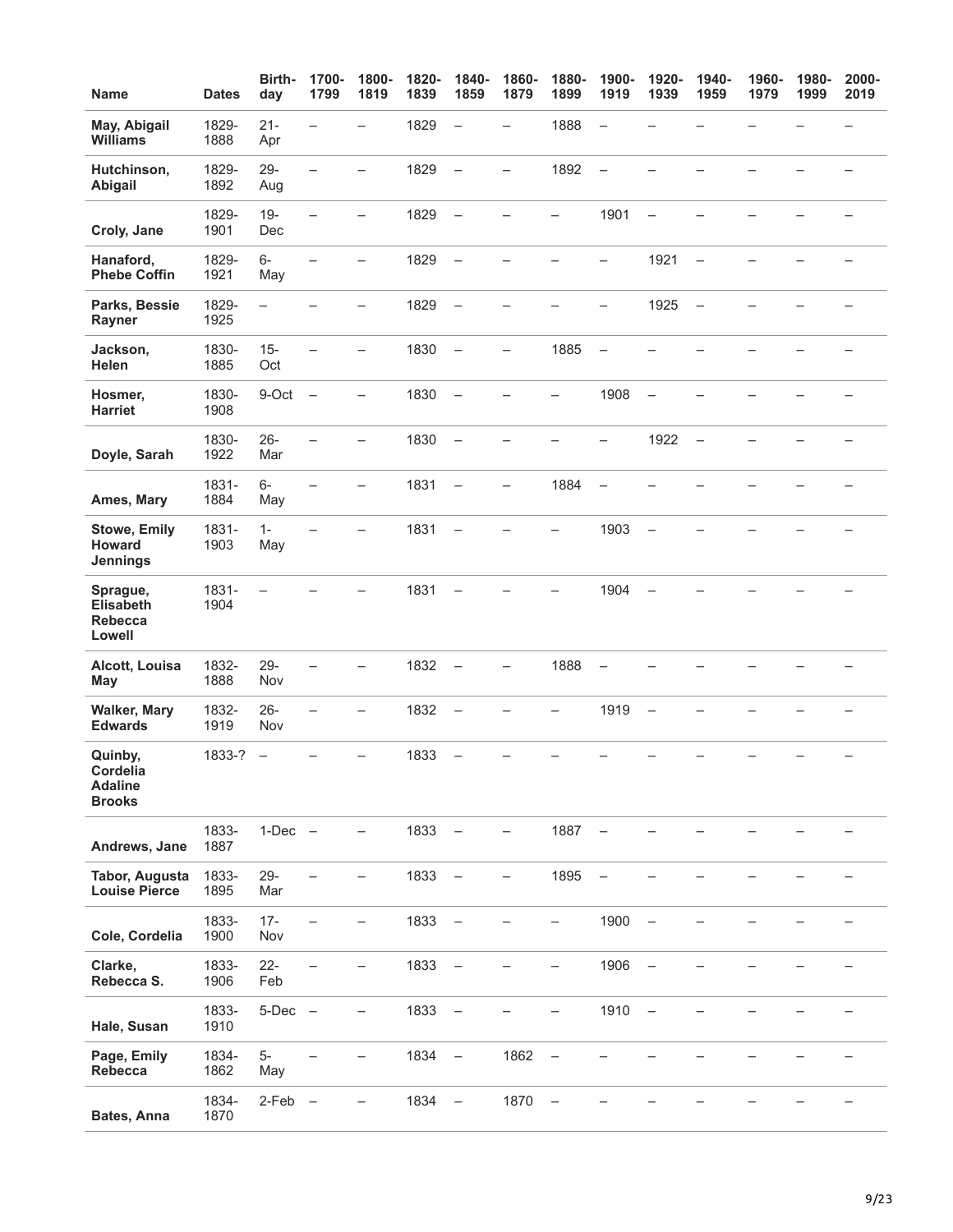| <b>Name</b>                                                        | <b>Dates</b>  | Birth-<br>day            | 1700-<br>1799            | 1800-<br>1819            | 1820-<br>1839 | 1840-<br>1859            | 1860-<br>1879            | 1880-<br>1899            | 1900-<br>1919            | 1920-<br>1939            | 1940-<br>1959            | 1960-<br>1979 | 1980-<br>1999 | 2000-<br>2019 |
|--------------------------------------------------------------------|---------------|--------------------------|--------------------------|--------------------------|---------------|--------------------------|--------------------------|--------------------------|--------------------------|--------------------------|--------------------------|---------------|---------------|---------------|
| Roberts,<br><b>Fannie Upham</b><br>Cogswell                        | 1834-<br>1875 | -                        |                          |                          | 1834          | $\qquad \qquad -$        | 1875                     | $\overline{\phantom{0}}$ |                          |                          |                          |               |               |               |
| Duniway,<br><b>Abigail Scott</b>                                   | 1834-<br>1915 | $\overline{\phantom{0}}$ |                          |                          | 1834          | $\overline{\phantom{0}}$ |                          |                          | 1915                     | $\overline{\phantom{0}}$ |                          |               |               |               |
| Fields, Annie                                                      | 1834-<br>1915 | 6-Jun                    | $\overline{\phantom{0}}$ | $\overline{\phantom{0}}$ | 1834          | $\overline{\phantom{m}}$ |                          |                          | 1915                     | $\overline{\phantom{m}}$ |                          |               |               |               |
| Rogers, Harriet<br><b>Burbank</b>                                  | 1834-<br>1919 | $12 -$<br>Apr            | $\overline{\phantom{0}}$ | $\overline{\phantom{0}}$ | 1834          | $\overline{\phantom{0}}$ |                          | $\overline{\phantom{0}}$ | 1919                     | $\overline{\phantom{0}}$ |                          |               |               |               |
| Cabot,<br><b>Elizabeth</b>                                         | 1834-<br>1920 | $\overline{\phantom{0}}$ |                          | ▃                        | 1834          | $\frac{1}{2}$            |                          |                          | $\overline{\phantom{0}}$ | 1920                     | $\overline{\phantom{0}}$ |               |               |               |
| Davis, Minnie<br>S.                                                | 1835-?        | $25 -$<br>Mar            | $\overline{\phantom{0}}$ | -                        | 1835          | $\overline{\phantom{0}}$ |                          |                          |                          |                          |                          |               |               |               |
| Gilson, Helen<br>Louise                                            | 1835-<br>1868 | $22 -$<br>Nov            |                          | $\overline{\phantom{0}}$ | 1835          | $\overline{\phantom{0}}$ | 1868                     | $\overline{\phantom{0}}$ |                          |                          |                          |               |               |               |
| Ellis, Sallie                                                      | 1835-<br>1885 | $\overline{\phantom{0}}$ |                          | $\overline{\phantom{0}}$ | 1835          | $\overline{\phantom{m}}$ | $\equiv$                 | 1885                     | $\overline{\phantom{0}}$ |                          |                          |               |               |               |
| <b>Thaxter, Celia</b><br>Leighton                                  | 1835-<br>1894 | $29 -$<br>Jun            |                          | $\overline{\phantom{0}}$ | 1835          | $\overline{\phantom{m}}$ | $\overline{\phantom{0}}$ | 1894                     | $\overline{\phantom{0}}$ |                          |                          |               |               |               |
| Miles, Ellen E.                                                    | 1835-<br>1914 | 1-Mar                    | $\overline{\phantom{0}}$ | $\overline{\phantom{0}}$ | 1835          | $\qquad \qquad -$        |                          | -                        | 1914                     | $\overline{\phantom{0}}$ |                          |               |               |               |
| Spofford,<br><b>Harriet</b><br><b>Elizabeth</b><br><b>Prescott</b> | 1835-<br>1921 | 3-Apr                    |                          | ▃                        | 1835          | $\overline{\phantom{0}}$ |                          |                          | —                        | 1921                     | $\overline{\phantom{a}}$ |               |               |               |
| Brown,<br>Olympia                                                  | 1835-<br>1926 | 5-Jan                    | $\overline{\phantom{0}}$ | -                        | 1835          | $\overline{\phantom{0}}$ |                          |                          |                          | 1926                     | $\overline{\phantom{0}}$ |               |               |               |
| Chapin,<br>Augusta Jane                                            | 1836-<br>1905 | $16 -$<br>Jul            |                          |                          | 1836          | $\qquad \qquad -$        |                          |                          | 1905                     | $\overline{\phantom{0}}$ |                          |               |               |               |
| Sanford, Maria<br>Louisa                                           | 1836-<br>1920 | $19 -$<br>Dec            | $\overline{\phantom{0}}$ | $\overline{\phantom{0}}$ | 1836          | $\overline{\phantom{0}}$ |                          |                          | -                        | 1920                     | $\overline{\phantom{0}}$ |               |               |               |
| Hawes,<br>Rebecca                                                  | 1836-<br>1924 | $24 -$<br>Jan            |                          | $\overline{\phantom{0}}$ | 1836          | $\overline{\phantom{m}}$ |                          |                          |                          | 1924                     | $\qquad \qquad -$        |               |               |               |
| Bowles, Ada                                                        | 1836-<br>1928 | $2-Aug -$                |                          | —                        | 1836          | $\qquad \qquad -$        |                          |                          | -                        | 1928                     | $\qquad \qquad -$        |               |               |               |
| Sewall, Lucy<br>Ellen                                              | 1837-<br>1890 | $\overline{\phantom{0}}$ |                          | $\overline{\phantom{0}}$ | 1837          | $\overline{\phantom{m}}$ | $\overline{\phantom{0}}$ | 1890                     | $\overline{\phantom{0}}$ |                          |                          |               |               |               |
| <b>Straub, Mary</b><br>А.                                          | 1837-<br>1914 | $\qquad \qquad -$        |                          | $\overline{\phantom{0}}$ | 1837          | $\qquad \qquad -$        |                          | -                        | 1914                     | $\overline{\phantom{0}}$ |                          |               |               |               |
| Schuyler,<br><b>Louisa Lee</b>                                     | 1837-<br>1926 | $26 -$<br>Oct            | $\overline{\phantom{0}}$ | —                        | 1837          | $\overline{\phantom{m}}$ |                          |                          | -                        | 1926                     | $\qquad \qquad -$        |               |               |               |
| Gillespie,<br>Emily E.<br><b>Hawley</b>                            | 1838-<br>1888 | $11 -$<br>Apr            |                          |                          | 1838          |                          |                          | 1888                     |                          |                          |                          |               |               |               |
| Van De Vort,<br>Sarah<br>Elizabeth                                 | 1838-<br>1895 | $\overline{\phantom{0}}$ |                          |                          | 1838          |                          |                          | 1895                     | $\overline{\phantom{0}}$ |                          |                          |               |               |               |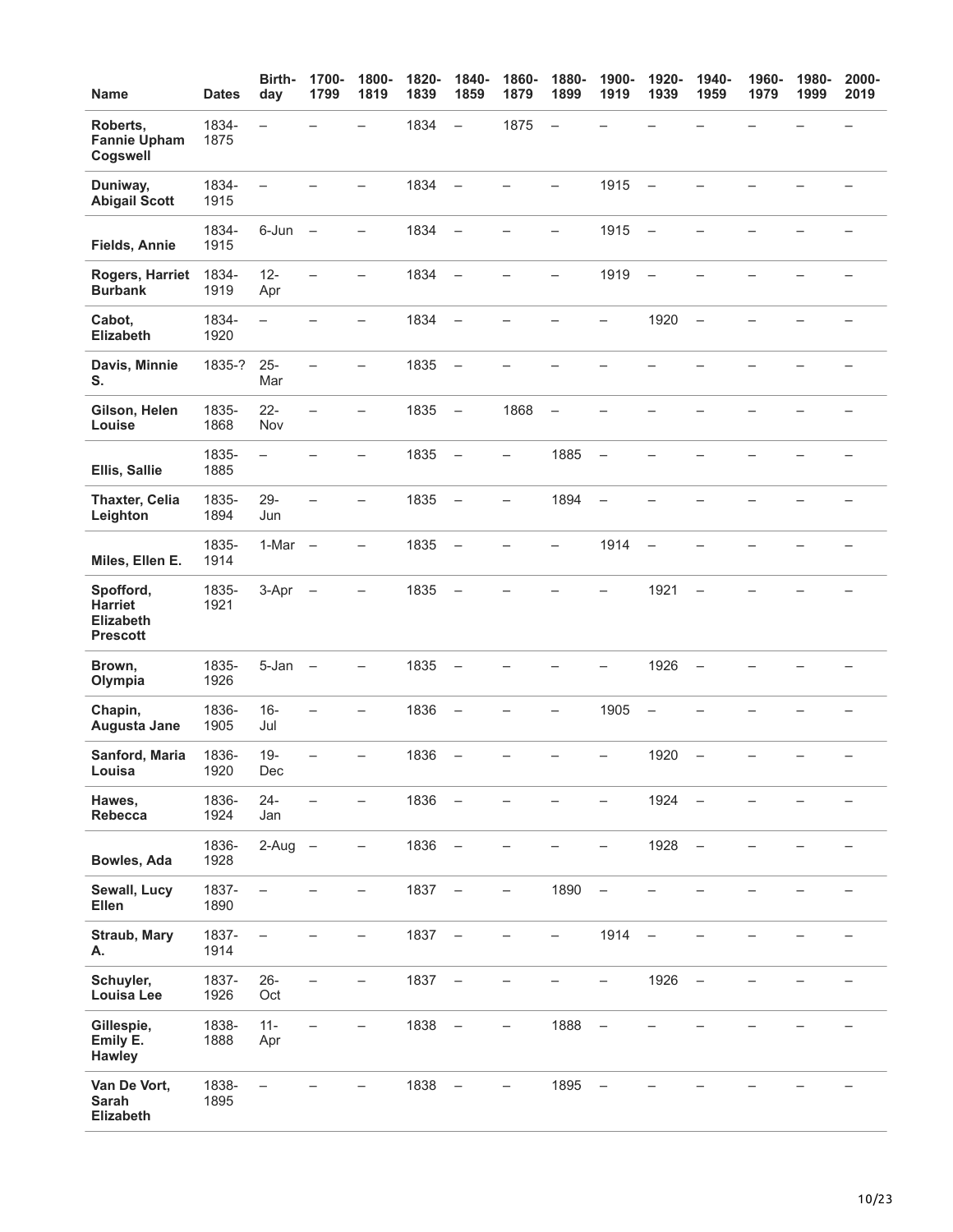| <b>Name</b>                                    | <b>Dates</b>     | Birth-<br>day            | 1700-<br>1799            | 1800-<br>1819            | 1820-<br>1839            | 1840-<br>1859            | 1860-<br>1879            | 1880-<br>1899            | 1900-<br>1919            | 1920-<br>1939            | 1940-<br>1959            | 1960-<br>1979            | 1980-<br>1999 | 2000-<br>2019 |
|------------------------------------------------|------------------|--------------------------|--------------------------|--------------------------|--------------------------|--------------------------|--------------------------|--------------------------|--------------------------|--------------------------|--------------------------|--------------------------|---------------|---------------|
| Wells, Kate<br><b>Gannett</b>                  | 1838-<br>1911    | 6-Apr                    | $\qquad \qquad -$        |                          | 1838                     | $\overline{\phantom{0}}$ |                          | $\overline{\phantom{0}}$ | 1911                     | $\overline{\phantom{0}}$ |                          |                          |               |               |
| Deyo, Amanda<br><b>Halstead</b>                | 1838-<br>1911?   | $\overline{\phantom{0}}$ |                          |                          | 1838                     | $\frac{1}{2}$            | $\overline{\phantom{0}}$ | $\overline{\phantom{0}}$ | 1911                     | $\overline{\phantom{0}}$ |                          |                          |               |               |
| Hill, Octavia                                  | 1838-<br>1912    | $\overline{\phantom{0}}$ |                          | $\overline{\phantom{0}}$ | 1838                     | $\overline{\phantom{0}}$ |                          | -                        | 1912                     | $\overline{\phantom{0}}$ |                          |                          |               |               |
| Root, Amanda<br>Lane                           | 1839-? 9-Jul     |                          | $\qquad \qquad -$        | -                        | 1839                     | $\overline{\phantom{0}}$ |                          |                          |                          |                          |                          |                          |               |               |
| Graves, Mary                                   | 1839-<br>1908    | $\overline{\phantom{0}}$ |                          |                          | 1839                     | $\overline{\phantom{0}}$ |                          |                          | 1908                     |                          |                          |                          |               |               |
| Emerson, Ellen<br><b>Tucker</b>                | 1839-<br>1909    | $24 -$<br>Feb            |                          |                          | 1839                     | $\overline{\phantom{a}}$ |                          |                          | 1909                     | $\overline{\phantom{0}}$ |                          |                          |               |               |
| Sunderland,<br><b>Eliza Read</b>               | 1839-<br>1910    | $19 -$<br>Apr            | $\overline{\phantom{0}}$ | $\overline{\phantom{0}}$ | 1839                     | $\equiv$                 |                          | $\overline{\phantom{0}}$ | 1910                     | $\equiv$                 |                          |                          |               |               |
| Minns, Susan                                   | 1839-<br>1941    | $21 -$<br>Aug            | $\overline{\phantom{0}}$ | -                        | 1839                     | $\overline{\phantom{0}}$ |                          |                          |                          | -                        | 1941                     | $\overline{\phantom{0}}$ |               |               |
| Pjetursson,<br>Jennie McCain                   | 1840-?           | $\overline{\phantom{0}}$ |                          |                          | —                        | 1840                     | $\qquad \qquad -$        |                          |                          |                          |                          |                          |               |               |
| Putnam, Helen<br>Grace                         | 1840-<br>1895    | $20 -$<br>May            |                          |                          | —                        | 1840                     | $\overline{\phantom{0}}$ | 1895                     | $\overline{\phantom{0}}$ |                          |                          |                          |               |               |
| <b>Fifield, Emily</b>                          | 1840-<br>1913    | $\equiv$                 |                          |                          | $\overline{\phantom{0}}$ | 1840                     | $\qquad \qquad -$        | -                        | 1913                     | $\overline{\phantom{0}}$ |                          |                          |               |               |
| Doolittle,<br><b>Sarah Billings</b>            | 1840-<br>1927    | $19 -$<br>Jan            |                          |                          | $\overline{\phantom{0}}$ | 1840                     | $\overline{\phantom{m}}$ |                          | $\overline{\phantom{0}}$ | 1927                     | $\overline{\phantom{0}}$ |                          |               |               |
| Smith, Mary<br><b>Prudence</b><br><b>Wells</b> | 1840-<br>1930    | $23 -$<br>Jul            |                          |                          |                          | 1840                     | $\rightarrow$            |                          | -                        | 1930                     | $\overline{\phantom{0}}$ |                          |               |               |
| Ames, Fanny<br>(Julia Frances)<br><b>Baker</b> | 1840-<br>1931    | $14 -$<br>Jun            |                          |                          |                          | 1840                     |                          |                          |                          | 1931                     |                          |                          |               |               |
| Bingham,<br>Henrietta                          | 1841-<br>1877    | $29 -$<br>Dec            | -                        |                          | —                        | 1841                     | 1877                     | $\qquad \qquad -$        |                          |                          |                          |                          |               | -             |
| <b>Shaw, Pauline</b><br><b>Agassiz</b>         | 1841-<br>1917    | $6-Feb$ $-$              |                          |                          | -                        | 1841                     | $\overline{\phantom{0}}$ | $\overline{\phantom{0}}$ | 1917                     | $\overline{\phantom{0}}$ |                          |                          |               |               |
| Rogers,<br><b>Annette</b><br><b>Perkins</b>    | $1841 -$<br>1920 | $7-Mar -$                |                          |                          |                          | 1841                     | $\overline{\phantom{0}}$ |                          |                          | 1920                     | $\overline{\phantom{0}}$ |                          |               |               |
| <b>Creamer</b>                                 | 1842-?           | $27 -$<br>Mar            |                          |                          | —                        | 1842                     | $\overline{\phantom{0}}$ |                          |                          |                          |                          |                          |               |               |
| Griswold,<br><b>Hattie Tyng</b>                | 1842-?           | $26 -$<br>Jan            | $\equiv$                 |                          | —                        | 1842                     | $\overline{\phantom{0}}$ |                          |                          |                          |                          |                          |               |               |
| Reid, Eliza<br><b>Anne McIntosh</b>            | 1842-<br>1927?   | $\qquad \qquad -$        |                          |                          | -                        | 1842                     | $\qquad \qquad -$        |                          | -                        | 1927                     | $\overline{\phantom{0}}$ |                          |               |               |
| Howe, Fannie                                   | 1842-<br>1937    | $\overline{\phantom{0}}$ |                          |                          |                          | 1842                     | $\overline{\phantom{0}}$ |                          | -                        | 1937                     | $\overline{\phantom{0}}$ |                          |               |               |
| Nieriker, May<br><b>Alcott</b>                 | 1843-<br>1879    | $16 -$<br>Jul            |                          |                          |                          | 1843                     | 1879                     | $\overline{\phantom{m}}$ |                          |                          |                          |                          |               |               |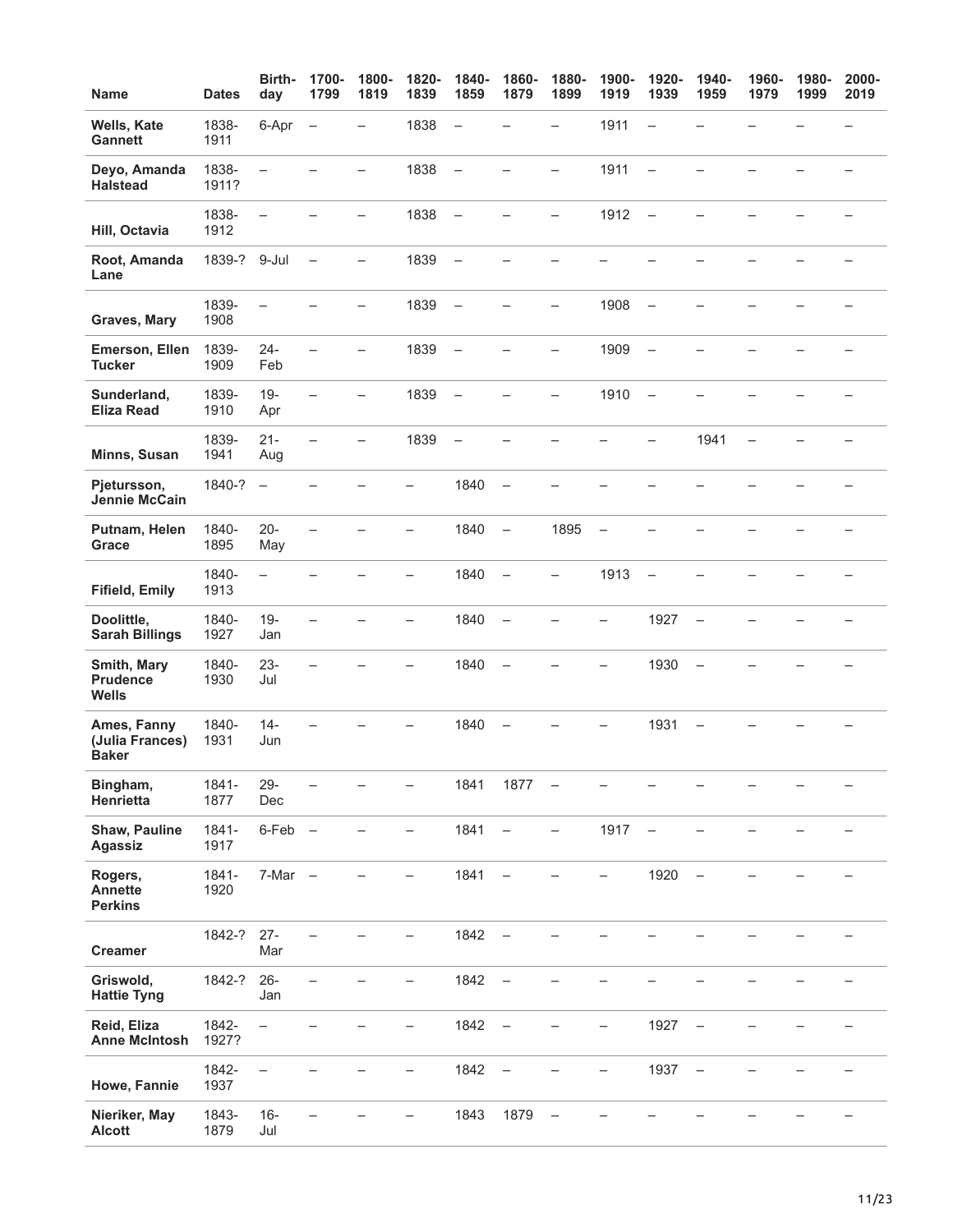| <b>Name</b>                                              | <b>Dates</b>   | Birth-<br>day            | 1700-<br>1799            | 1800-<br>1819 | 1820-<br>1839            | 1840-<br>1859 | 1860-<br>1879            | 1880-<br>1899            | 1900-<br>1919            | 1920-<br>1939            | 1940-<br>1959            | 1960-<br>1979 | 1980-<br>1999 | 2000-<br>2019            |
|----------------------------------------------------------|----------------|--------------------------|--------------------------|---------------|--------------------------|---------------|--------------------------|--------------------------|--------------------------|--------------------------|--------------------------|---------------|---------------|--------------------------|
| Adams, Marian<br>Hooper                                  | 1843-<br>1885  | $13 -$<br>Sep            | $\overline{\phantom{0}}$ |               | $\overline{\phantom{0}}$ | 1843          | $\qquad \qquad -$        | 1885                     | $\overline{\phantom{0}}$ |                          |                          |               |               |                          |
| Lowell,<br>Josephine<br>Shaw                             | 1843-<br>1905  | $16 -$<br>Dec            | $\overline{\phantom{0}}$ |               |                          | 1843          | $\overline{a}$           | $\overline{a}$           | 1905                     | $\overline{a}$           |                          |               |               |                          |
| Gibb, Sophie<br><b>Sheffield</b>                         | 1843-<br>1916  | $\overline{\phantom{0}}$ |                          |               |                          | 1843          | $\overline{\phantom{0}}$ | $\overline{\phantom{0}}$ | 1916                     | $\overline{\phantom{0}}$ |                          |               |               |                          |
| Moore, Martha<br>P. Jordan                               | 1843-<br>1916  | $\equiv$                 |                          |               | $\overline{\phantom{0}}$ | 1843          | $\overline{\phantom{a}}$ | $\overline{\phantom{0}}$ | 1916                     | $\overline{\phantom{m}}$ |                          |               |               |                          |
| Horton, Lydia                                            | 1843-<br>1926  | $7-Aug -$                |                          |               |                          | 1843          | $\overline{\phantom{0}}$ |                          | -                        | 1926                     | $\overline{\phantom{0}}$ |               |               |                          |
| Eliot, Charlotte                                         | 1843-<br>1929  | $22 -$<br>Oct            |                          |               | $\overline{\phantom{0}}$ | 1843          | $\overline{\phantom{0}}$ |                          | -                        | 1929                     | $\overline{\phantom{0}}$ |               |               |                          |
| Jeffrey, Hester<br>Whitehurst                            | 1843-<br>1934  | $\overline{\phantom{0}}$ |                          |               | -                        | 1843          | $\overline{\phantom{0}}$ |                          | -                        | 1934                     | $\overline{\phantom{0}}$ |               |               |                          |
| Haskell, Prudy<br>LeClarc                                | 1844-<br>1868  | $\overline{\phantom{0}}$ |                          |               | -                        | 1844          | 1868                     | $\qquad \qquad -$        |                          |                          |                          |               |               |                          |
| Stevens,<br><b>Lillian Marrion</b><br><b>Norton Ames</b> | 1844-<br>1914  | 1-Mar                    | $\overline{\phantom{0}}$ |               |                          | 1844          | $\overline{\phantom{0}}$ |                          | 1914                     | $\overline{\phantom{0}}$ |                          |               |               |                          |
| Wilkes, Eliza<br><b>Tupper</b>                           | 1844-<br>1917  | 8-Oct                    | $\overline{\phantom{0}}$ |               | $\overline{\phantom{0}}$ | 1844          | $\overline{\phantom{0}}$ | $\overline{\phantom{0}}$ | 1917                     | $\overline{\phantom{a}}$ |                          |               |               | $\overline{\phantom{0}}$ |
| <b>Bailey, Emma</b>                                      | 1844-<br>1920  | $18 -$<br>Sep            |                          |               |                          | 1844          | $\overline{\phantom{0}}$ |                          |                          | 1920                     | $\overline{\phantom{0}}$ |               |               |                          |
| Sewall, May<br>Wright                                    | 1844-<br>1920  | $27 -$<br>May            |                          |               |                          | 1844          | $\overline{\phantom{0}}$ |                          | —                        | 1920                     | $\overline{\phantom{0}}$ |               |               |                          |
| Moore,<br>Henrietta<br>Greer                             | 1844-<br>1940  | $\overline{\phantom{0}}$ |                          |               |                          | 1844          |                          |                          |                          |                          | 1940                     |               |               |                          |
| Barrows,<br>Katherine                                    | 1845-<br>1913  | $17 -$<br>Apr            |                          |               | -                        | 1845          | $\overline{\phantom{0}}$ | $\qquad \qquad -$        | 1913                     | $\overline{\phantom{a}}$ | -                        |               |               |                          |
| Jones, Eleanor                                           | 1845-<br>1919  | $24 -$<br>Dec            |                          |               |                          | 1845          | $\overline{\phantom{0}}$ |                          | 1919                     | $\qquad \qquad -$        |                          |               |               |                          |
| Fletcher, Emily                                          | 1845-<br>1923  | $17 -$<br>Jan            |                          |               |                          | 1845          | $\overline{\phantom{0}}$ |                          | -                        | 1923                     | $\qquad \qquad -$        |               |               |                          |
| Grieg, Nina H.                                           | 1845-<br>1935  | $\overline{\phantom{0}}$ |                          |               |                          | 1845          | $\overline{\phantom{0}}$ |                          |                          | 1935                     | $\overline{\phantom{0}}$ |               |               |                          |
| Kingsbury,<br><b>Myra</b>                                | 1847-<br>1898  | $\overline{\phantom{0}}$ |                          |               | $\overline{\phantom{0}}$ | 1847          | $\overline{\phantom{m}}$ | 1898                     | $\overline{\phantom{0}}$ |                          |                          |               |               |                          |
| Catherwood,<br><b>Mary</b>                               | 1847-<br>1902  | $18 -$<br>Dec            |                          |               |                          | 1847          | $\overline{\phantom{m}}$ | -                        | 1902                     | $\overline{\phantom{0}}$ |                          |               |               |                          |
| Kepley, Ada                                              | 1847-<br>1914? | $11 -$<br>Feb            |                          |               | -                        | 1847          | $\qquad \qquad -$        | -                        | 1914                     | $\overline{\phantom{0}}$ |                          |               |               |                          |
| <b>Whitney, Mary</b><br>Watson                           | 1847-<br>1921  | $11 -$<br>Sep            |                          |               | -                        | 1847          | $\overline{\phantom{0}}$ |                          | -                        | 1921                     | $\overline{\phantom{0}}$ |               |               |                          |
| Woodman,<br>Olivia Joel<br>Carpenter                     | 1847-<br>1929  | $\overline{\phantom{0}}$ |                          |               |                          | 1847          |                          |                          |                          | 1929                     |                          |               |               |                          |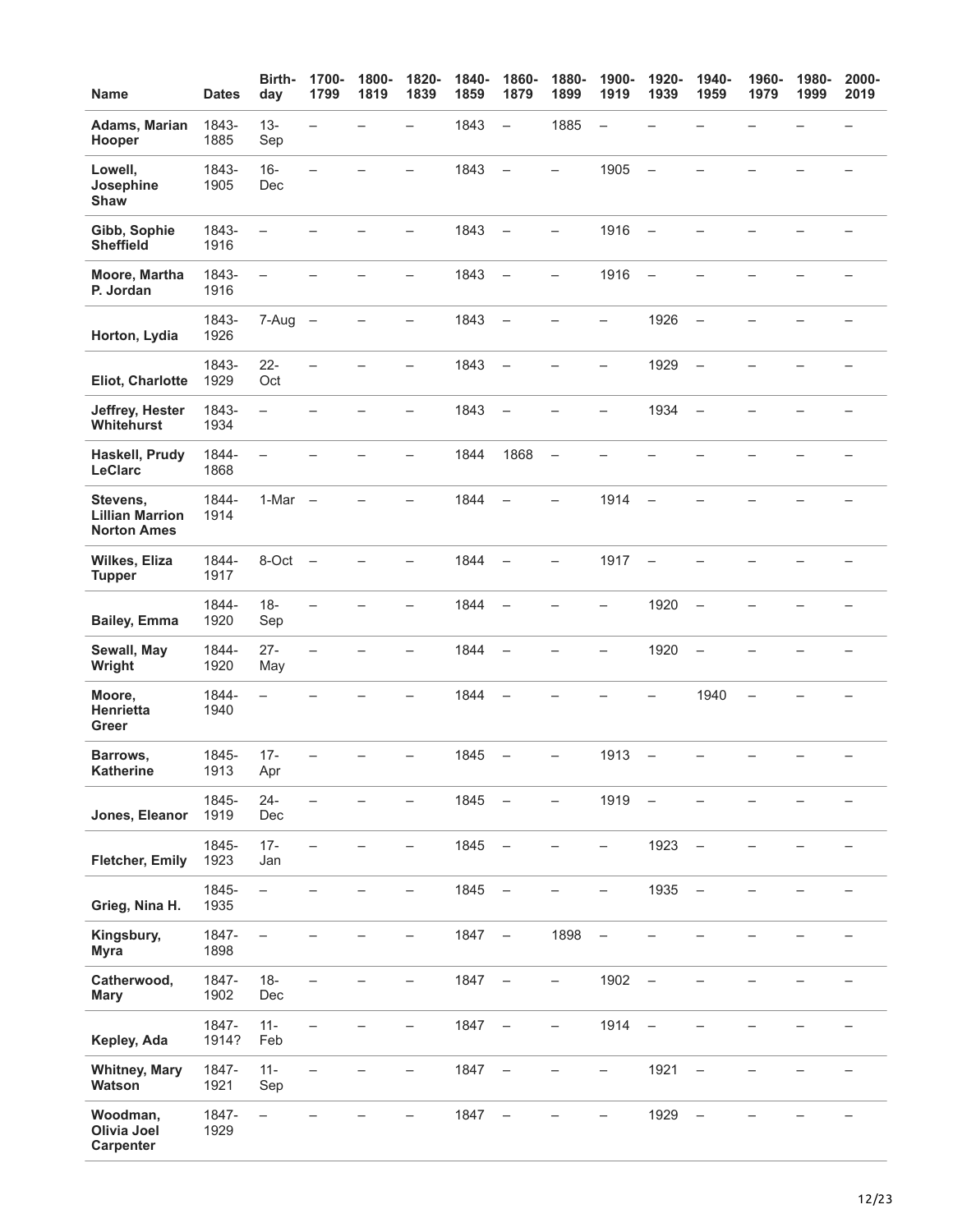| <b>Name</b>                                 | <b>Dates</b>     | Birth-<br>day            | 1700-<br>1799            | 1800-<br>1819 | 1820-<br>1839            | 1840-<br>1859 | 1860-<br>1879            | 1880-<br>1899            | 1900-<br>1919            | 1920-<br>1939            | 1940-<br>1959            | 1960-<br>1979            | 1980-<br>1999 | 2000-<br>2019            |
|---------------------------------------------|------------------|--------------------------|--------------------------|---------------|--------------------------|---------------|--------------------------|--------------------------|--------------------------|--------------------------|--------------------------|--------------------------|---------------|--------------------------|
| Foote, Mary<br><b>Hallock</b>               | 1847-<br>1938    | $19 -$<br>Nov            | $\overline{\phantom{0}}$ |               | -                        | 1847          | $\overline{\phantom{0}}$ |                          | -                        | 1938                     | $\qquad \qquad -$        |                          |               | $\overline{\phantom{0}}$ |
| <b>Whiting, Lilian</b>                      | 1847-<br>1942    | 3-Oct                    | $\overline{\phantom{0}}$ |               |                          | 1847          | $\overline{\phantom{0}}$ |                          |                          |                          | 1942                     | $\overline{a}$           |               |                          |
| Jones, Susan<br><b>Barbara</b>              | 1848-<br>1911    | $\overline{\phantom{0}}$ |                          |               | —                        | 1848          | $\overline{\phantom{0}}$ | $\overline{\phantom{0}}$ | 1911                     | $\overline{\phantom{0}}$ |                          |                          |               |                          |
| Jones, Jane                                 | 1848-<br>1917    | $15 -$<br>Apr            |                          |               | -                        | 1848          | $\equiv$                 | $\overline{\phantom{0}}$ | 1917                     | $\qquad \qquad -$        |                          |                          |               |                          |
| <b>Woolley, Celia</b><br><b>Parker</b>      | 1848-<br>1918    | $14 -$<br>Jun            | -                        |               |                          | 1848          | $\overline{\phantom{0}}$ | -                        | 1918                     | $\overline{\phantom{0}}$ |                          |                          |               |                          |
| Crooker,<br><b>Florence Ellen</b><br>Cullin | 1848-<br>1925    | $19 -$<br>Jan            |                          |               |                          | 1848          |                          |                          |                          | 1925                     |                          |                          |               |                          |
| Brotherton,<br><b>Alice</b>                 | 1848-<br>1930    | -                        |                          |               |                          | 1848          | $\overline{\phantom{0}}$ |                          |                          | 1930                     | $\qquad \qquad -$        |                          |               |                          |
| Moody,<br><b>Marmora</b><br><b>DeVoe</b>    | 1848-<br>1933    | $\overline{\phantom{0}}$ |                          |               |                          | 1848          |                          |                          |                          | 1933                     |                          |                          |               |                          |
| Murdoch,<br><b>Marion</b>                   | 1848-<br>1943    | 9-Oct                    | $\overline{\phantom{0}}$ |               |                          | 1848          |                          |                          |                          | $\overline{\phantom{0}}$ | 1943                     | $\overline{\phantom{0}}$ |               |                          |
| Masaryk,<br><b>Charlotte</b><br>Garrigue    | 1850-<br>1923    | $20 -$<br>Nov            |                          |               | -                        | 1850          | $\overline{\phantom{a}}$ |                          |                          | 1923                     | $\qquad \qquad -$        |                          |               |                          |
| French, Alice                               | 1850-<br>1934    | $19 -$<br>Mar            |                          |               |                          | 1850          | $\overline{\phantom{0}}$ |                          |                          | 1934                     | $\overline{\phantom{0}}$ |                          |               |                          |
| Carr, Sarah<br><b>Pratt</b>                 | 1850-<br>1935    | $17 -$<br>Jul            |                          |               | -                        | 1850          | $\overline{\phantom{0}}$ |                          | -                        | 1935                     | $\overline{\phantom{0}}$ |                          |               |                          |
| Richards,<br>Laura E. Howe                  | 1850-<br>1943    | $27 -$<br>Feb            | $\equiv$                 |               | $\overline{\phantom{0}}$ | 1850          | $\overline{\phantom{0}}$ |                          |                          | <u>.</u>                 | 1943                     | $\qquad \qquad -$        |               |                          |
| Ralph, Agnes<br><b>Stuart</b>               | $1851 -$<br>1917 | $\overline{\phantom{0}}$ |                          |               | -                        | 1851          | —                        | -                        | 1917                     | $\overline{\phantom{0}}$ |                          |                          |               | -                        |
| Ruddy, Ella<br><b>Giles</b>                 | 1851-<br>1917    |                          |                          |               |                          | 1851          |                          |                          | 1917                     |                          |                          |                          |               |                          |
| Ward, Mary<br>Augusta                       | 1851-<br>1920    | $\overline{\phantom{0}}$ |                          |               | -                        | 1851          |                          |                          | -                        | 1920                     | $\overline{\phantom{0}}$ |                          |               |                          |
| Norris, Anna<br>Jane                        | 1851-<br>1925    | $\overline{\phantom{0}}$ |                          |               |                          | 1851          | $\qquad \qquad -$        |                          | $\overline{\phantom{0}}$ | 1925                     | $\qquad \qquad -$        |                          |               |                          |
| French, Lizzie<br>Crozier                   | 1851-<br>1926    | $7-$<br>May              | $\overline{\phantom{0}}$ |               | -                        | 1851          | $\overline{\phantom{0}}$ |                          | -                        | 1926                     | $\qquad \qquad -$        |                          |               |                          |
| Safford, Mary<br>Augusta                    | 1851-<br>1927    | $23 -$<br>Dec            | $\overline{\phantom{0}}$ |               | $\overline{\phantom{0}}$ | 1851          | $\qquad \qquad -$        | -                        | $\overline{\phantom{0}}$ | 1927                     | $\overline{\phantom{m}}$ |                          |               |                          |
| Avery, Martha                               | 1851-<br>1929    | 6-Apr                    | $\overline{\phantom{0}}$ |               | -                        | 1851          | $\qquad \qquad -$        |                          | -                        | 1929                     | $\qquad \qquad -$        |                          |               |                          |
| Harper, Ida                                 | 1851-<br>1931    | $18 -$<br>Feb            |                          |               | -                        | 1851          | —                        |                          | —                        | 1931                     | $\overline{\phantom{0}}$ |                          |               |                          |
| Spencer, Anna<br>Carpenter<br>Garlin        | 1851-<br>1931    | $17 -$<br>Apr            |                          |               |                          | 1851          |                          |                          |                          | 1931                     |                          |                          |               |                          |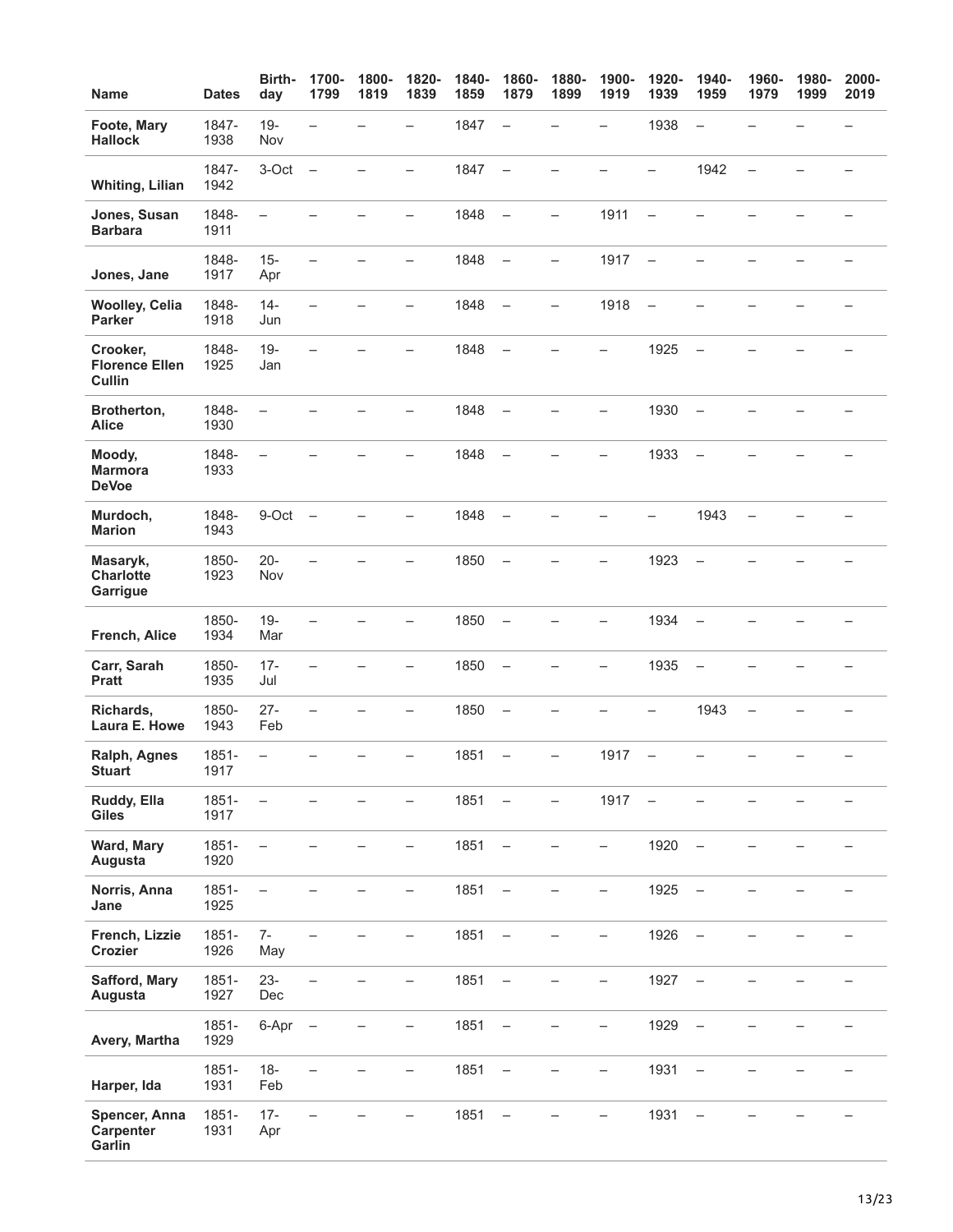| <b>Name</b>                                        | <b>Dates</b>  | Birth-<br>day            | 1700-<br>1799            | 1800-<br>1819 | 1820-<br>1839            | 1840-<br>1859 | 1860-<br>1879            | 1880-<br>1899            | 1900-<br>1919            | 1920-<br>1939            | 1940-<br>1959            | 1960-<br>1979            | 1980-<br>1999 | 2000-<br>2019 |
|----------------------------------------------------|---------------|--------------------------|--------------------------|---------------|--------------------------|---------------|--------------------------|--------------------------|--------------------------|--------------------------|--------------------------|--------------------------|---------------|---------------|
| Eastman,<br><b>Annis Bertha</b><br>Ford            | 1852-<br>1910 | $24 -$<br>Apr            | $\equiv$                 |               |                          | 1852          | $\qquad \qquad -$        | $\overline{\phantom{0}}$ | 1910                     | $\overline{\phantom{a}}$ |                          |                          |               |               |
| Gordon,<br><b>Eleanor</b><br><b>Elizabeth</b>      | 1852-<br>1942 | $1-Oct$ $-$              |                          |               |                          | 1852          | $\overline{\phantom{0}}$ |                          |                          |                          | 1942                     |                          |               |               |
| <b>Whitney, Mary</b><br><b>Louise Traffarn</b>     | 1852-<br>1942 | $\overline{\phantom{0}}$ |                          |               | $\equiv$                 | 1852          | $\overline{\phantom{m}}$ |                          |                          | ÷,                       | 1942                     | $\overline{\phantom{0}}$ |               |               |
| Hughes,<br><b>Catherine</b>                        | 1854-<br>1921 | $\overline{\phantom{m}}$ |                          |               | -                        | 1854          | $\overline{\phantom{0}}$ |                          | -                        | 1921                     | $\overline{\phantom{0}}$ |                          |               |               |
| <b>Elliott, Maud</b><br>Howard                     | 1854-<br>1948 | 09/                      |                          |               |                          | 1854          | $\qquad \qquad -$        |                          |                          | $\overline{\phantom{0}}$ | 1948                     | $\overline{\phantom{0}}$ |               |               |
| Williams,<br><b>Fannie Barrier</b>                 | 1855-<br>1944 | $12 -$<br>Feb            |                          |               |                          | 1855          | $\overline{\phantom{m}}$ |                          |                          |                          | 1944                     | $\overline{\phantom{0}}$ |               |               |
| Peterson,<br>Abby A.                               | 1856-<br>1919 | $\equiv$                 |                          |               | $\overline{\phantom{0}}$ | 1855          | $\overline{\phantom{0}}$ | $\overline{\phantom{a}}$ | -                        | 1919                     | $\overline{\phantom{m}}$ |                          |               |               |
| <b>Baldwin, Maria</b><br>Louise                    | 1856-<br>1922 | $13 -$<br>Sep            |                          |               | L,                       | 1856          | $\overline{\phantom{m}}$ |                          | -                        | 1922                     | $\equiv$                 |                          |               |               |
| Wiggin, Kate<br><b>Douglas</b>                     | 1856-<br>1923 | $28 -$<br>Sep            | $\overline{\phantom{0}}$ |               | $\overline{\phantom{0}}$ | 1856          | $\overline{\phantom{0}}$ |                          | $\overline{\phantom{0}}$ | 1923                     | $\overline{\phantom{0}}$ |                          |               |               |
| Selman,<br><b>Marcia Martin</b>                    | 1856-<br>1932 | $\equiv$                 |                          |               |                          | 1856          | $\qquad \qquad -$        |                          | -                        | 1932                     | $\overline{\phantom{a}}$ |                          |               |               |
| Mead, Lucia<br><b>True Ames</b>                    | 1856-<br>1936 | $5-$<br>May              | $\overline{\phantom{0}}$ |               | -                        | 1856          | $\overline{\phantom{0}}$ |                          |                          | 1936                     | $\qquad \qquad -$        |                          |               |               |
| <b>Blatch, Harriot</b>                             | 1856-<br>1940 | $20 -$<br>Jan            |                          |               |                          | 1856          |                          |                          |                          |                          | 1940                     |                          |               |               |
| Stoner, Sara L.<br><b>Smelser</b>                  | 1856-<br>1947 | $\overline{\phantom{0}}$ |                          |               |                          | 1856          | $\qquad \qquad -$        |                          |                          | -                        | 1947                     | $\overline{\phantom{0}}$ |               |               |
| White, Eliza<br>Orne                               | 1856-<br>1947 | 2-Aug                    |                          |               |                          | 1859          |                          |                          |                          |                          | 1947                     |                          |               |               |
| Farmer, Fannie                                     | 1857-<br>1915 | $23 -$<br>Mar            |                          |               |                          | 1857          |                          | -                        | 1915                     | $\qquad \qquad -$        |                          |                          |               |               |
| <b>Sessions, Kate</b><br>Olivia                    | 1857-<br>1940 | $8-Nov -$                |                          |               |                          | 1857          | -                        |                          |                          | -                        | 1940                     |                          |               |               |
| Henry, Alice                                       | 1857-<br>1943 | $21 -$<br>Mar            |                          |               |                          | 1857          |                          |                          |                          |                          | 1943                     |                          |               |               |
| Blackwell,<br><b>Alice Stone</b>                   | 1857-<br>1950 | $14 -$<br>Sep            |                          |               | —                        | 1857          | $\overline{\phantom{0}}$ |                          |                          | -                        | 1950                     | $\overline{\phantom{0}}$ |               |               |
| Dendy, Mary                                        | 1858-<br>1933 | $\qquad \qquad -$        |                          |               |                          | 1858          | $\qquad \qquad -$        |                          |                          | 1933                     | $\qquad \qquad -$        |                          |               |               |
| Crane,<br><b>Caroline Julia</b><br><b>Bartlett</b> | 1858-<br>1935 | $17 -$<br>Sep            |                          |               |                          | 1858          |                          |                          | -                        | 1935                     |                          |                          |               |               |
| Hultin, Ida                                        | 1858-<br>1938 |                          |                          |               |                          | 1858          |                          |                          |                          | 1938                     |                          |                          |               |               |
| Kehew, Mary<br><b>Morton</b>                       | 1859-<br>1918 | $8-Sep -$                |                          |               |                          | 1859          | $\qquad \qquad -$        | -                        | 1918                     | $\overline{\phantom{0}}$ |                          |                          |               |               |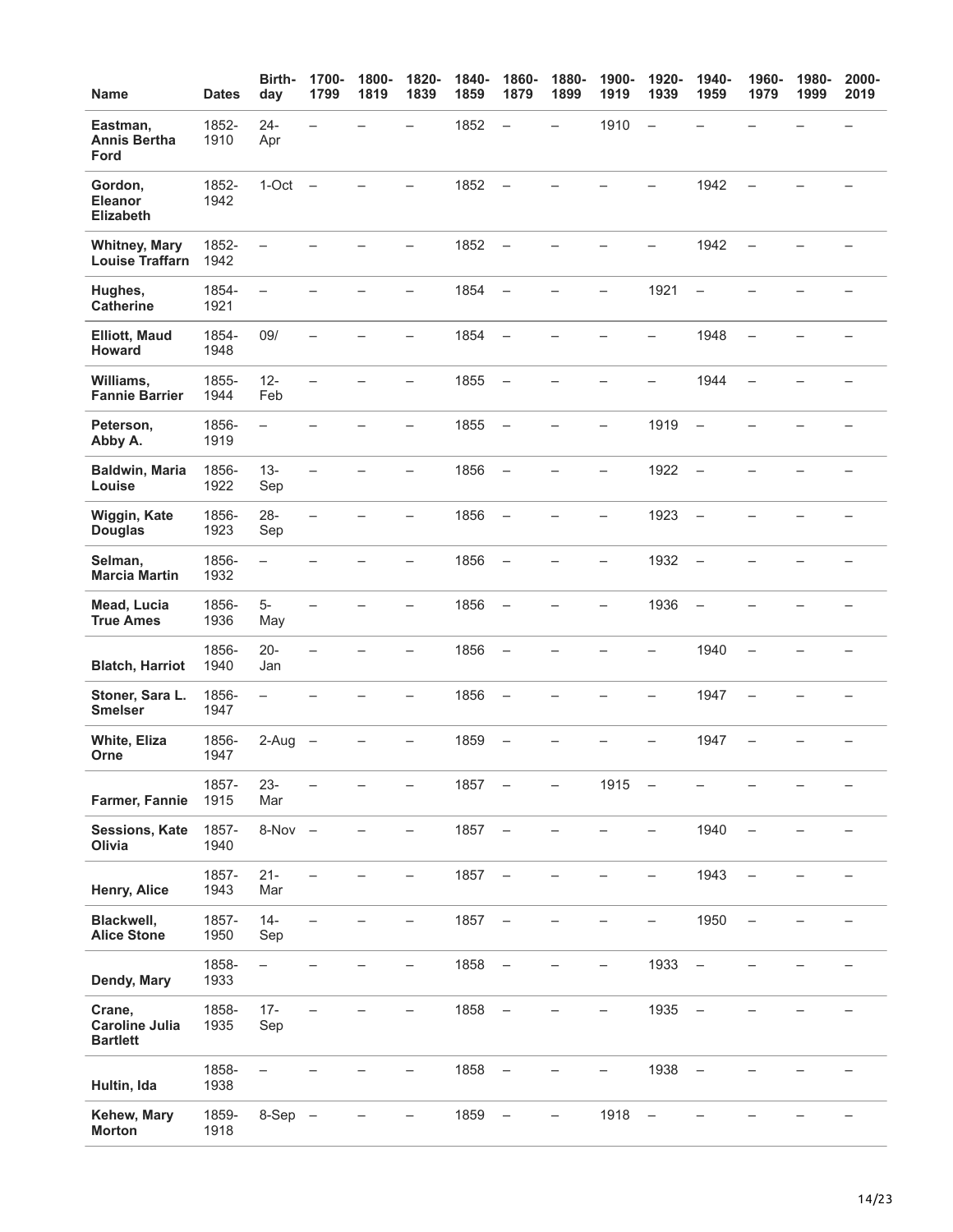| <b>Name</b>                                        | <b>Dates</b>  | Birth-<br>day            | 1700-<br>1799            | 1800-<br>1819 | 1820-<br>1839            | 1840-<br>1859            | 1860-<br>1879            | 1880-<br>1899            | 1900-<br>1919            | 1920-<br>1939            | 1940-<br>1959            | 1960-<br>1979            | 1980-<br>1999 | 2000-<br>2019 |
|----------------------------------------------------|---------------|--------------------------|--------------------------|---------------|--------------------------|--------------------------|--------------------------|--------------------------|--------------------------|--------------------------|--------------------------|--------------------------|---------------|---------------|
| Wright, Mabel<br>Osgood                            | 1859-<br>1934 | $26 -$<br>Jan            | $\overline{\phantom{0}}$ |               | —                        | 1859                     | $\overline{\phantom{0}}$ |                          | —                        | 1934                     | $\overline{\phantom{0}}$ |                          |               |               |
| Smith, Nancy<br><b>Wiley Paine</b>                 | 1859-<br>1940 | $\overline{\phantom{0}}$ |                          |               |                          | 1859                     | $\overline{\phantom{0}}$ |                          |                          | $\overline{\phantom{0}}$ | 1940                     | $\overline{\phantom{0}}$ |               |               |
| <b>Catt, Carrie</b><br>Chapman                     | 1859-<br>1947 | 9-Jan                    | $\overline{\phantom{0}}$ |               | $\overline{\phantom{0}}$ | 1859                     | $\overline{\phantom{0}}$ |                          |                          | $\overline{\phantom{0}}$ | 1947                     | $\overline{\phantom{0}}$ |               |               |
| <b>Stetson, Grace</b><br><b>Ellery</b><br>Channing | 1860-<br>1920 | $\overline{\phantom{0}}$ |                          |               |                          | $\overline{\phantom{0}}$ | 1860                     | $\equiv$                 | $\overline{\phantom{0}}$ | 1920                     | $\equiv$                 |                          |               |               |
| <b>Buck, Florence</b>                              | 1860-<br>1925 | $19 -$<br>Jul            | $\overline{\phantom{0}}$ |               |                          | $\overline{\phantom{0}}$ | 1860                     | $\qquad \qquad -$        | $\overline{\phantom{0}}$ | 1925                     | $\qquad \qquad -$        |                          |               |               |
| Addams, Jane                                       | 1860-<br>1935 | $6-Sep$ $-$              |                          |               |                          | —                        | 1860                     | $\overline{\phantom{0}}$ | -                        | 1935                     | $\overline{\phantom{0}}$ |                          |               |               |
| Gilman,<br><b>Charlotte</b>                        | 1860-<br>1935 | $3-Jul$                  | $\overline{\phantom{0}}$ |               |                          | -                        | 1860                     | $\qquad \qquad -$        | -                        | 1935                     | $\overline{\phantom{0}}$ |                          |               |               |
| Opdale, Nellie<br><b>Mann</b>                      | 1860-<br>1941 | $17 -$<br>May            |                          |               |                          |                          | 1860                     | $\qquad \qquad -$        |                          |                          | 1941                     |                          |               |               |
| Barnard,<br><b>Margaret</b>                        | 1860-<br>1950 | $22 -$<br>Jun            |                          |               |                          | Ξ.                       | 1860                     | $\overline{\phantom{m}}$ |                          | <u>.</u>                 | 1950                     |                          |               |               |
| Olmstead,<br><b>Margaret Titus</b>                 | 1860-<br>1950 | $\overline{\phantom{0}}$ |                          |               |                          |                          | 1860                     | $\overline{\phantom{0}}$ |                          | —                        | 1950                     | $\overline{\phantom{0}}$ |               |               |
| Forbes,<br>Eleanor                                 | 1860-<br>1955 | $11 -$<br>Nov            |                          |               |                          | -                        | 1860                     | $\overline{\phantom{0}}$ |                          | $\overline{\phantom{0}}$ | 1955                     | $\overline{\phantom{0}}$ |               |               |
| Cooney, Sarah                                      | 1861-<br>1897 | $12 -$<br>Apr            |                          |               |                          | -                        | 1861                     | 1897                     | $\overline{\phantom{0}}$ |                          |                          |                          |               |               |
| <b>Stevens, Nettie</b><br><b>Maria</b>             | 1861-<br>1912 | 7-Jul                    | $\overline{\phantom{0}}$ |               |                          | —                        | 1861                     | $\qquad \qquad -$        | 1912                     | $\overline{\phantom{0}}$ |                          |                          |               |               |
| <b>Hadley, Mary</b><br><b>Lamson Joy</b>           | 1861-<br>1924 | 9-<br>May                |                          |               |                          |                          | 1861                     | $\overline{\phantom{0}}$ | -                        | 1924                     |                          |                          |               |               |
| Richmond,<br><b>Mary Ellen</b>                     | 1861-<br>1928 | 5-Aug                    |                          |               |                          |                          | 1861                     |                          |                          | 1928                     |                          |                          |               |               |
| Gordon, Kate<br>M.                                 | 1861-<br>1932 | $14 -$<br>Jul            |                          |               |                          |                          | 1861                     | $\qquad \qquad -$        | $\overline{\phantom{0}}$ | 1932                     | $\overline{\phantom{0}}$ |                          |               |               |
| <b>Ridley, Florida</b><br><b>Ruffin</b>            | 1861-<br>1943 | $29 -$<br>Jan            |                          |               |                          |                          | 1861                     | $\overline{\phantom{0}}$ |                          | -                        | 1943                     |                          |               |               |
| Cochrane,<br>Cora                                  | 1861-<br>1945 | $24 -$<br>Oct            |                          |               |                          | -                        | 1861                     | $\qquad \qquad -$        |                          | -                        | 1945                     | -                        |               |               |
| MacDuff,<br>Isabella<br><b>Stirling</b>            | 1861-<br>1948 | $\overline{\phantom{0}}$ |                          |               |                          |                          | 1861                     |                          |                          |                          | 1948                     |                          |               |               |
| Nichols,<br><b>Minerva Parker</b>                  | 1861-<br>1949 | $14 -$<br>May            |                          |               |                          |                          | 1861                     | $\qquad \qquad -$        |                          |                          | 1949                     |                          |               |               |
| Waters,<br>Yssabella<br>Gertrude                   | 1862?<br>-?   | $\qquad \qquad -$        |                          |               |                          |                          | 1862                     | $\qquad \qquad -$        |                          |                          |                          |                          |               |               |
| Irwin, Athaila                                     | 1862-<br>1915 |                          |                          |               |                          |                          | 1862                     | $\overline{\phantom{a}}$ | 1915                     |                          |                          |                          |               |               |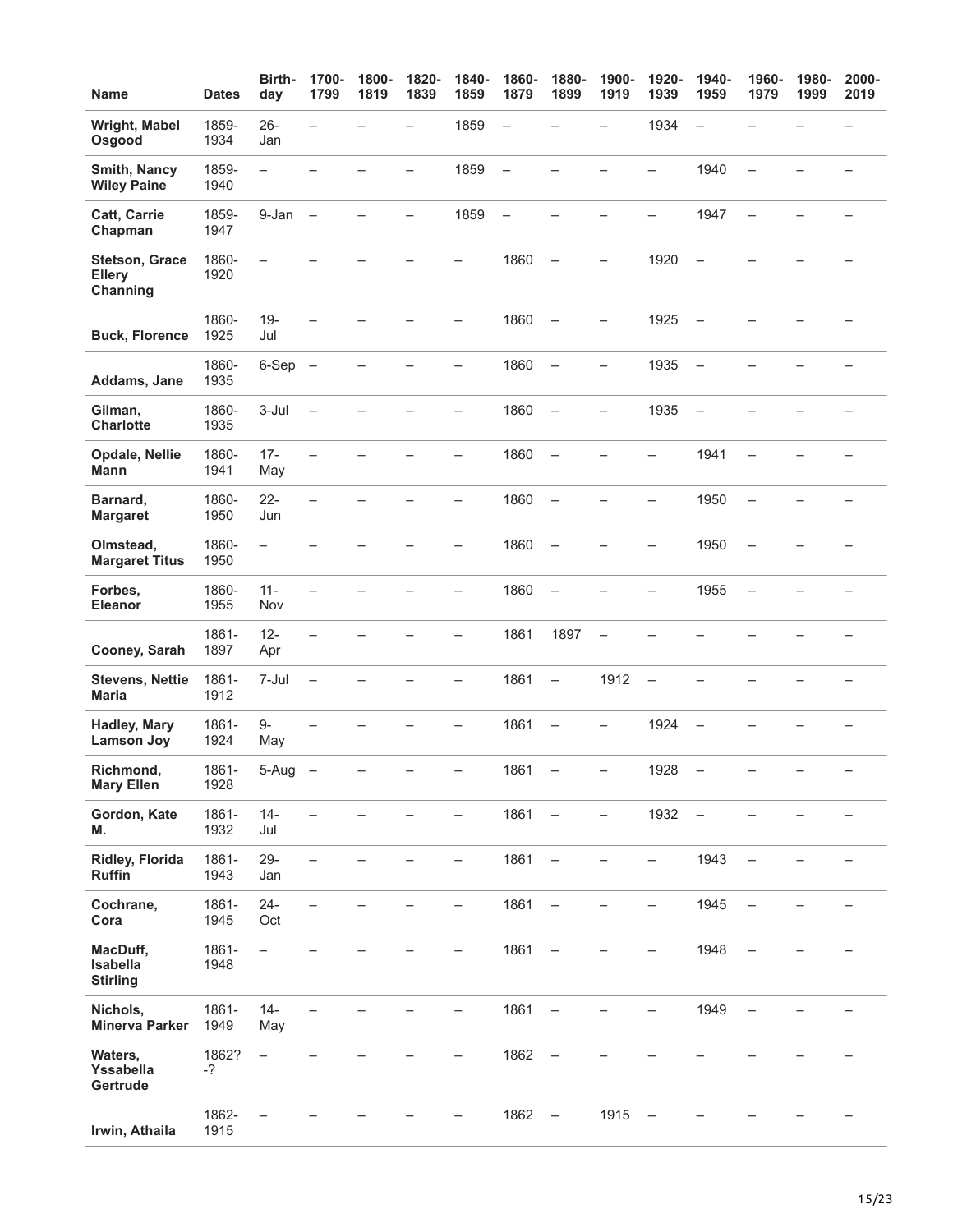| <b>Name</b>                                             | <b>Dates</b>   | Birth-<br>day            | 1700-<br>1799            | 1800-<br>1819 | 1820-<br>1839 | 1840-<br>1859            | 1860-<br>1879 | 1880-<br>1899            | 1900-<br>1919            | 1920-<br>1939            | 1940-<br>1959            | 1960-<br>1979            | 1980-<br>1999 | 2000-<br>2019            |
|---------------------------------------------------------|----------------|--------------------------|--------------------------|---------------|---------------|--------------------------|---------------|--------------------------|--------------------------|--------------------------|--------------------------|--------------------------|---------------|--------------------------|
| Morison,<br><b>Harriet Russell</b>                      | 1862-<br>1925  | $\overline{\phantom{0}}$ |                          |               |               | $\overline{\phantom{0}}$ | 1862          | $\overline{\phantom{0}}$ | $\overline{\phantom{0}}$ | 1925                     | $\overline{\phantom{0}}$ |                          |               |                          |
| Morgan, Clara<br><b>Elizabeth</b>                       | 1862-<br>1943  | $\overline{\phantom{0}}$ |                          |               |               | $\overline{\phantom{0}}$ | 1862          | $\qquad \qquad -$        | $\overline{\phantom{0}}$ | $\equiv$                 | 1943                     | $\overline{\phantom{0}}$ |               | $\overline{\phantom{0}}$ |
| Harrington,<br><b>Emeline</b>                           | 1862-<br>1948> | $\qquad \qquad -$        |                          |               |               | $\overline{\phantom{0}}$ | 1862          | $\qquad \qquad -$        | $\overline{\phantom{0}}$ | -                        | 1948                     | $\overline{\phantom{0}}$ |               |                          |
| Rowlett, Ladie<br><b>Fowler</b>                         | 1863-<br>1933  | $\overline{\phantom{0}}$ |                          |               |               | $\overline{\phantom{0}}$ | 1863          | $\qquad \qquad -$        | $\overline{\phantom{0}}$ | 1933                     | $\overline{\phantom{0}}$ |                          |               |                          |
| Haight, Sara<br>Louisa                                  | 1863-<br>1938  | $\overline{\phantom{0}}$ |                          |               |               |                          | 1863          | $\overline{\phantom{0}}$ | $\overline{\phantom{0}}$ | 1938                     | $\overline{\phantom{0}}$ |                          |               |                          |
| Stockwell,<br><b>Maud Conkey</b>                        | 1863-<br>1958  | $\overline{\phantom{0}}$ |                          |               |               | $\overline{\phantom{0}}$ | 1863          | $\qquad \qquad -$        |                          | $\overline{\phantom{0}}$ | 1958                     | $\overline{\phantom{0}}$ |               |                          |
| Austin, Kate                                            | 1864-<br>1902  | $\overline{a}$           |                          |               |               | $\overline{\phantom{0}}$ | 1864          | $\equiv$                 | 1902                     | $\equiv$                 | $\overline{\phantom{0}}$ |                          |               |                          |
| <b>Maynard, Mila</b><br><b>Frances</b><br><b>Tupper</b> | 1864-<br>1926  | 26-<br>Jan               | $\overline{\phantom{0}}$ |               |               | -                        | 1864          | $\qquad \qquad -$        | $\overline{\phantom{0}}$ | 1926                     | $\overline{\phantom{0}}$ |                          |               |                          |
| Earle, Augusta<br>Gertrude                              | 1864-<br>1937  | $7-Sep$ $-$              |                          |               |               | -                        | 1864          | $\qquad \qquad -$        | $\overline{\phantom{0}}$ | 1937                     | $\overline{\phantom{0}}$ |                          |               |                          |
| Lambert, Cora<br>Van Velsor                             | 1864-<br>1939  |                          |                          |               |               |                          | 1864          | $\qquad \qquad -$        |                          | 1939                     | $\overline{\phantom{m}}$ |                          |               |                          |
| Gordon, Jean<br><b>Margaret</b>                         | 1865-<br>1931  | $24 -$<br>Feb            | $\overline{\phantom{0}}$ |               |               | -                        | 1865          | $\overline{\phantom{0}}$ | $\overline{\phantom{0}}$ | 1931                     | $\overline{\phantom{0}}$ |                          |               |                          |
| Marquand,<br>Elizabeth                                  | 1865-<br>1937  | $\qquad \qquad -$        |                          |               |               | -                        | 1865          | $\overline{\phantom{a}}$ | -                        | 1937                     | $\overline{\phantom{0}}$ |                          |               |                          |
| <b>Winter, Alice</b><br><b>Vivian Ames</b>              | 1865-<br>1944  | $28 -$<br>Nov            | $\overline{\phantom{0}}$ |               |               | -                        | 1865          | $\overline{\phantom{0}}$ |                          | -                        | 1944                     |                          |               |                          |
| Ovington,<br><b>Mary White</b>                          | 1865-<br>1951  | $11 -$<br>Apr            |                          |               |               |                          | 1865          | $\overline{\phantom{0}}$ |                          |                          | 1951                     |                          |               |                          |
| Morey,<br><b>Blanche Alpen</b><br>Wright                | 1865-<br>1952  |                          |                          |               |               |                          | 1865          |                          |                          |                          | 1952                     | -                        |               |                          |
| Kimball,<br><b>Frances</b><br>Augusta                   | 1865-<br>1955  |                          |                          |               |               |                          | 1865          | $\overline{\phantom{m}}$ |                          |                          | 1955                     |                          |               |                          |
| Warner,<br><b>Emalea Pusey</b>                          | 1866?<br>$-?$  |                          |                          |               |               |                          | 1866          |                          |                          |                          |                          |                          |               |                          |
| Newport,<br>Alfreda L.<br><b>Shaffer</b>                | 1866-<br>1929? | $\overline{\phantom{0}}$ |                          |               |               | -                        | 1866          | $\qquad \qquad -$        | -                        | 1929                     | $\overline{\phantom{0}}$ |                          |               |                          |
| Goldthwaith,<br><b>Elizabeth Holt</b>                   | 1866-<br>1943  |                          |                          |               |               |                          | 1866          | $\overline{\phantom{0}}$ |                          |                          | 1943                     |                          |               |                          |
| Potter, Beatrix                                         | 1866-<br>1943  | $28 -$<br>Jul            |                          |               |               |                          | 1866          | $\qquad \qquad -$        |                          |                          | 1943                     |                          |               |                          |
| Powell,<br><b>Hannah Jewett</b>                         | 1866-<br>1954  | $\equiv$                 |                          |               |               | $\qquad \qquad -$        | 1866          | $\qquad \qquad -$        | —                        | -                        | 1954                     | $\overline{\phantom{0}}$ |               |                          |
| Benedictsson,<br><b>Margaret</b>                        | 1866-<br>1956  | $\overline{\phantom{0}}$ |                          |               |               |                          | 1866          | $\qquad \qquad -$        |                          |                          | 1956                     | $\overline{\phantom{0}}$ |               |                          |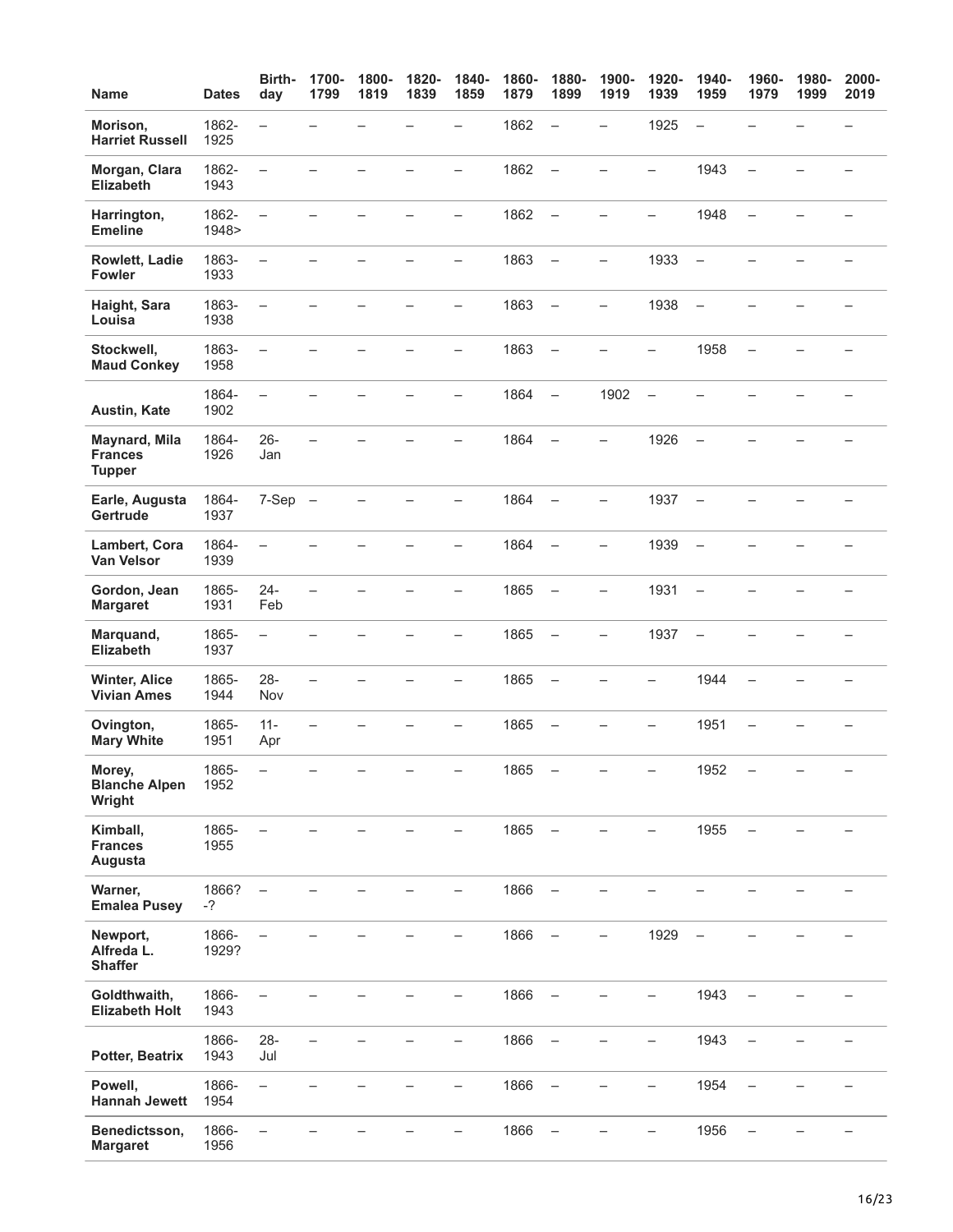| <b>Name</b>                                        | <b>Dates</b>  | Birth-<br>day            | 1700-<br>1799            | 1800-<br>1819 | 1820-<br>1839 | 1840-<br>1859            | 1860-<br>1879 | 1880-<br>1899            | 1900-<br>1919            | 1920-<br>1939            | 1940-<br>1959            | 1960-<br>1979            | 1980-<br>1999            | 2000-<br>2019            |
|----------------------------------------------------|---------------|--------------------------|--------------------------|---------------|---------------|--------------------------|---------------|--------------------------|--------------------------|--------------------------|--------------------------|--------------------------|--------------------------|--------------------------|
| Jones, Martha                                      | 1866-<br>1959 | $24 -$<br>Aug            | $\overline{\phantom{0}}$ |               |               | $\overline{\phantom{0}}$ | 1866          | $\qquad \qquad -$        |                          | $\overline{\phantom{0}}$ | 1959                     | $\overline{\phantom{0}}$ |                          |                          |
| Pierce,<br><b>Florence</b><br>Lonsbury             | 1867-<br>1945 | $\equiv$                 |                          |               |               |                          | 1867          | $\qquad \qquad -$        |                          |                          | 1945                     | $\overline{\phantom{0}}$ |                          |                          |
| Giles, Lucy<br><b>Almira Milton</b>                | 1867-<br>1950 | $\overline{\phantom{0}}$ |                          |               |               |                          | 1867          | $\overline{\phantom{0}}$ |                          |                          | 1950                     |                          |                          |                          |
| Colegrove,<br><b>Minnie</b>                        | 1867-<br>1951 | $21 -$<br>Feb            |                          |               |               | $\overline{\phantom{0}}$ | 1867          | $\qquad \qquad -$        |                          | $\overline{\phantom{0}}$ | 1951                     | $\overline{\phantom{0}}$ |                          |                          |
| <b>Balch, Emily</b><br><b>Greene</b>               | 1867-<br>1961 | 8-Jan                    | $\qquad \qquad -$        |               |               | $\overline{\phantom{0}}$ | 1867          | $\equiv$                 | $\equiv$                 |                          | $\equiv$                 | 1961                     | $\overline{a}$           | $\overline{\phantom{m}}$ |
| Parker, Anna<br>В.                                 | 1868-<br>1931 | $\qquad \qquad -$        |                          |               |               | $\overline{\phantom{0}}$ | 1868          | $\overline{\phantom{m}}$ | $\overline{\phantom{0}}$ | 1931                     | $\overline{\phantom{0}}$ |                          |                          | $\overline{\phantom{0}}$ |
| Reid, Helen<br>R.Y.                                | 1869-<br>1941 | $11 -$<br>Dec            |                          |               |               | -                        | 1869          | $\overline{\phantom{a}}$ |                          | $\overline{\phantom{0}}$ | 1941                     | $\overline{\phantom{0}}$ |                          |                          |
| Jones, Effie                                       | 1869-<br>1952 | $29 -$<br>Mar            | $\overline{\phantom{0}}$ |               |               | $\overline{\phantom{0}}$ | 1869          | $\qquad \qquad -$        |                          | $\overline{\phantom{0}}$ | 1952                     | $\overline{\phantom{0}}$ |                          |                          |
| Curry, Ida                                         | 1869-<br>1964 | $\equiv$                 |                          |               |               | $\overline{\phantom{0}}$ | 1869          | $\overline{\phantom{m}}$ |                          |                          | $\overline{\phantom{0}}$ | 1964                     | $\overline{\phantom{0}}$ |                          |
| Lothrop, Alice<br><b>Louise Higgins</b>            | 1870-<br>1920 | $28 -$<br>Mar            |                          |               |               |                          | 1870          | $\overline{\phantom{m}}$ | $\overline{\phantom{0}}$ | 1920                     | $\equiv$                 |                          |                          |                          |
| Edson,<br><b>Katherine</b><br><b>Philips</b>       | 1870-<br>1933 | $12 -$<br>Jan            |                          |               |               | $\overline{\phantom{0}}$ | 1870          | $\overline{\phantom{a}}$ | $\overline{\phantom{0}}$ | 1933                     | $\overline{\phantom{0}}$ |                          |                          |                          |
| Howe, Marie<br>Hoffendahl                          | 1870-<br>1934 | $26 -$<br>Dec            |                          |               |               |                          | 1870          | $\overline{\phantom{a}}$ | $\overline{\phantom{0}}$ | 1934                     |                          |                          |                          |                          |
| Veatch,<br><b>Caroline</b>                         | 1870-<br>1953 | $\overline{\phantom{0}}$ |                          |               |               | $\overline{\phantom{0}}$ | 1870          | $\overline{\phantom{m}}$ |                          | $\overline{\phantom{0}}$ | 1953                     | $\overline{\phantom{0}}$ |                          |                          |
| Mann, Rowena<br><b>Morse</b>                       | 1870-<br>1958 | $\overline{\phantom{0}}$ |                          |               |               |                          | 1870          | $\overline{\phantom{0}}$ |                          |                          | 1958                     |                          |                          |                          |
| Holden, Edith                                      | 1871-<br>1920 | $\overline{\phantom{0}}$ |                          |               |               | —                        | 1871          | $\qquad \qquad -$        | $\overline{\phantom{0}}$ | 1930                     | -                        |                          |                          | $\qquad \qquad -$        |
| Hess,<br><b>Marguerite</b><br>Helen Johanna        | 1872-<br>1950 | $\overline{\phantom{0}}$ |                          |               |               | -                        | 1872          | $\overline{\phantom{m}}$ | $\qquad \qquad -$        | $\qquad \qquad -$        | 1950                     | $\qquad \qquad -$        |                          |                          |
| Van Tassel,<br><b>Anna Belle</b><br><b>Aldrich</b> | 1872-<br>1951 |                          |                          |               |               |                          | 1872          | $\overline{\phantom{a}}$ |                          |                          | 1952                     |                          |                          |                          |
| Kerr, Blanche                                      | 1872-<br>1955 | $\qquad \qquad -$        |                          |               |               |                          | 1872          | $\qquad \qquad -$        |                          |                          | 1955                     |                          |                          |                          |
| Nichols, Rose<br><b>Standish</b>                   | 1872-<br>1964 | $\overline{\phantom{0}}$ |                          |               |               |                          | 1872          | $\qquad \qquad -$        |                          |                          | -                        | 1964                     |                          |                          |
| Robinson,<br>Harriet I. Baker                      | 1872-<br>1964 |                          |                          |               |               |                          | 1872          | $\qquad \qquad -$        |                          |                          |                          | 1964                     |                          |                          |
| <b>Turner, Martha</b>                              | $1873-? -$    |                          |                          |               | ▃             | -                        | 1873          | $\overline{\phantom{a}}$ | $\overline{\phantom{0}}$ |                          |                          | $\overline{\phantom{0}}$ |                          | $\qquad \qquad -$        |
| Baker, (Sara)<br>Josephine                         | 1873-<br>1945 | $15 -$<br>Nov            |                          |               |               |                          | 1873          | $\qquad \qquad -$        |                          |                          | 1945                     | $\overline{\phantom{0}}$ |                          |                          |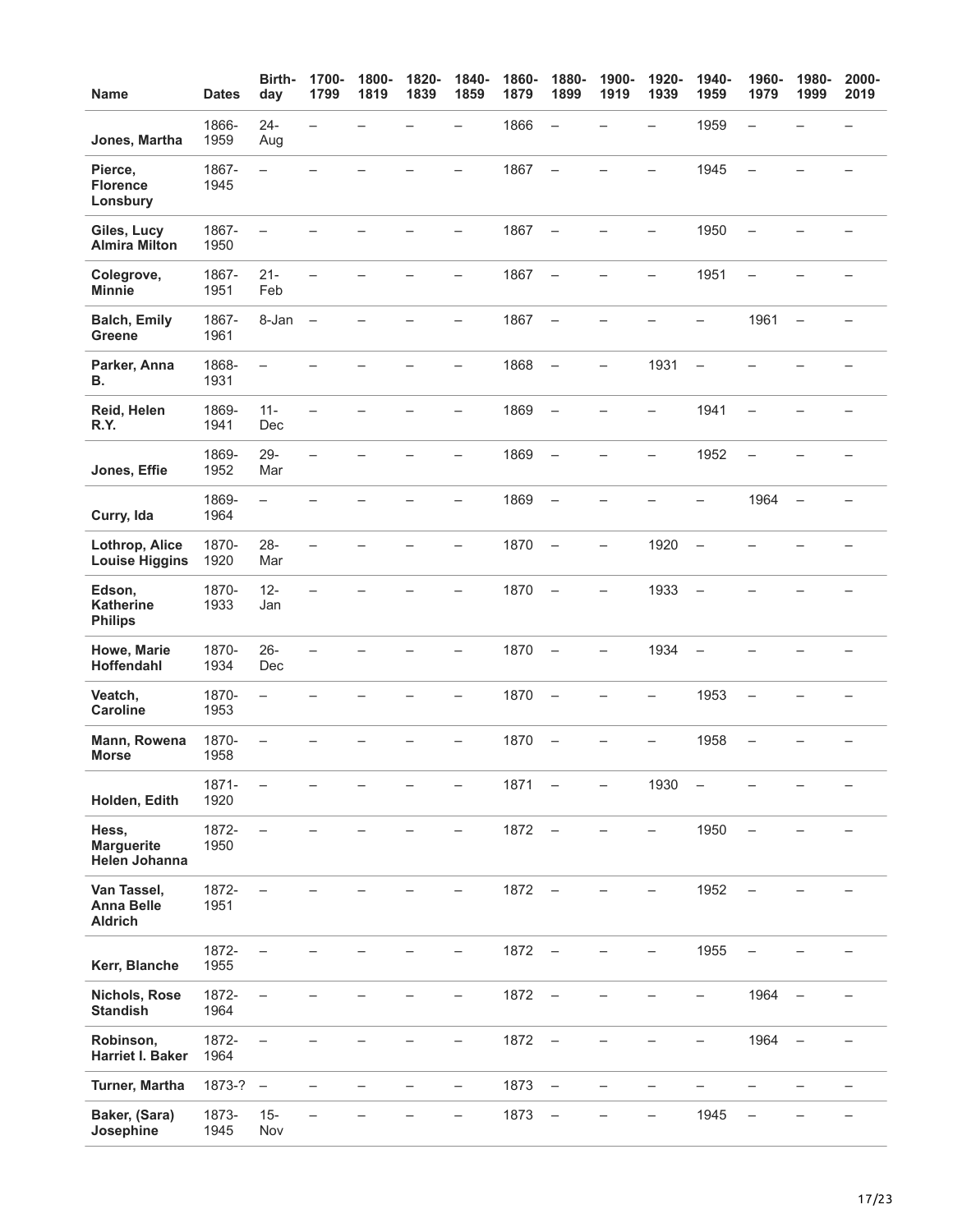| Name                                                    | <b>Dates</b>   | Birth-<br>day            | 1700-<br>1799 | 1800-<br>1819 | 1820-<br>1839 | 1840-<br>1859            | 1860-<br>1879 | 1880-<br>1899            | 1900-<br>1919            | 1920-<br>1939            | 1940-<br>1959            | 1960-<br>1979            | 1980-<br>1999            | 2000-<br>2019 |
|---------------------------------------------------------|----------------|--------------------------|---------------|---------------|---------------|--------------------------|---------------|--------------------------|--------------------------|--------------------------|--------------------------|--------------------------|--------------------------|---------------|
| Hitchcock,<br>Jennie Lynn<br><b>Bartholomew</b>         | 1873-<br>1947  | $\overline{\phantom{0}}$ |               |               |               | L.                       | 1873          | $\qquad \qquad -$        |                          | $\overline{\phantom{0}}$ | 1947                     | $\overline{\phantom{0}}$ |                          |               |
| Spalding,<br><b>Jessie Pulis</b>                        | 1873-<br>1954  | $\overline{\phantom{0}}$ |               |               |               | $\overline{\phantom{0}}$ | 1873          | $\qquad \qquad -$        |                          | $\overline{\phantom{0}}$ | 1954                     |                          |                          |               |
| Pettingill,<br><b>Bertha</b><br><b>Frances Capen</b>    | 1873-<br>1959  | $\overline{\phantom{0}}$ |               |               |               |                          | 1873          | $\overline{\phantom{m}}$ |                          |                          | 1959                     | $\overline{\phantom{0}}$ |                          |               |
| Proctor, Lucy<br>Chapman                                | 1873-<br>1963  | $\overline{\phantom{m}}$ |               |               |               | —                        | 1873          | $\overline{\phantom{m}}$ |                          |                          | $\overline{\phantom{0}}$ | 1963                     | $\overline{\phantom{0}}$ |               |
| Lowell, Amy                                             | 1874-<br>1925  | $9-Feb$ $-$              |               |               |               | $\overline{\phantom{0}}$ | 1874          | $\overline{\phantom{m}}$ | $\overline{\phantom{0}}$ | 1925                     | $\overline{\phantom{m}}$ |                          |                          |               |
| Gale, Zona                                              | 1874-<br>1938  | $26 -$<br>Aug            |               |               |               | Ξ.                       | 1874          | $\qquad \qquad -$        | $\overline{\phantom{0}}$ | 1938                     | $\qquad \qquad -$        |                          |                          |               |
| Tillinghast,<br><b>Anna Churchill</b><br><b>Moulton</b> | 1874-<br>1951  | 6-Feb -                  |               |               |               | $\overline{\phantom{0}}$ | 1874          | $\overline{\phantom{m}}$ |                          | $\equiv$                 | 1951                     |                          |                          |               |
| Padgham,<br><b>Estella</b><br><b>Elizabeth</b>          | 1874-<br>1952  | $10 -$<br>Jun            |               |               |               |                          | 1874          | $\overline{\phantom{m}}$ |                          |                          | 1952                     | $\overline{\phantom{0}}$ |                          |               |
| Bonser, Edna                                            | 1875-<br>1949  | $1-Aug -$                |               |               |               | $\overline{\phantom{0}}$ | 1875          | $\overline{\phantom{m}}$ |                          | $\overline{\phantom{0}}$ | 1949                     | $\overline{\phantom{0}}$ |                          |               |
| Mock, Pearl M.<br><b>Walter Patrick</b>                 | 1875-<br>1962  | $\overline{\phantom{0}}$ |               |               |               | $\overline{\phantom{0}}$ | 1875          | $\qquad \qquad -$        |                          |                          | $\overline{\phantom{0}}$ | 1962                     | $\overline{\phantom{0}}$ |               |
| von Petzoid,<br>Gertrude                                | 1876-<br>1947? | $\overline{\phantom{m}}$ |               |               |               | —                        | 1876          | $\overline{\phantom{m}}$ |                          | $\overline{\phantom{0}}$ | 1947                     | $\overline{\phantom{0}}$ |                          |               |
| Fenner, Marian<br><b>Wildman</b>                        | 1876-<br>1956  | $\overline{\phantom{m}}$ |               |               |               | -                        | 1876          | $\qquad \qquad -$        |                          | -                        | 1956                     | $\overline{\phantom{0}}$ |                          |               |
| Helvie, Clara<br>Cook                                   | 1876-<br>1969  | $24 -$<br>Jan            |               |               |               |                          | 1876          | $\qquad \qquad -$        |                          |                          |                          | 1969                     |                          |               |
| Fahs, Sophia<br>Lyon                                    | 1876-<br>1978  | 2-Aug                    |               |               |               |                          | 1876          |                          |                          |                          |                          | 1978                     |                          |               |
| Reinhardt,<br><b>Aurelia Henry</b>                      | 1877-<br>1948  | $1-Apr -$                |               |               |               |                          | 1877          | $\overline{\phantom{a}}$ |                          |                          | 1948                     | $\overline{\phantom{0}}$ |                          |               |
| Galer, Laura<br><b>Bowman</b>                           | 1877-<br>1956  | $12 -$<br>May            |               |               |               |                          | 1877          | $\overline{\phantom{m}}$ |                          |                          | 1956                     |                          |                          |               |
| Pennoyer,<br>Hanna<br>Gertrude<br><b>Rosco Coe</b>      | 1877-<br>1958  | $\overline{\phantom{0}}$ |               |               |               |                          | 1877          | $\overline{\phantom{m}}$ |                          |                          | 1958                     |                          |                          |               |
| Cannon, Ida                                             | 1877-<br>1960  | $29 -$<br>Jun            |               |               |               |                          | 1877          | $\overline{\phantom{m}}$ |                          |                          | —                        | 1960                     | $\qquad \qquad -$        |               |
| Rombauer,<br><b>Irma Louise</b><br>von Starkloff        | 1877-<br>1962  | $\equiv$                 |               |               |               |                          | 187           |                          |                          |                          |                          | 1962                     |                          |               |
| Marshall,<br>Grace E. Iler                              | 1877-<br>1967  |                          |               |               |               |                          | 1877          | $\overline{\phantom{m}}$ |                          |                          | -                        | 1967                     | $\qquad \qquad -$        |               |
| Daniels, Mabel                                          | 1877-<br>1971  | $27 -$<br>Nov            |               |               |               |                          | 1877          | $\qquad \qquad -$        |                          |                          |                          | 1971                     | $\qquad \qquad -$        |               |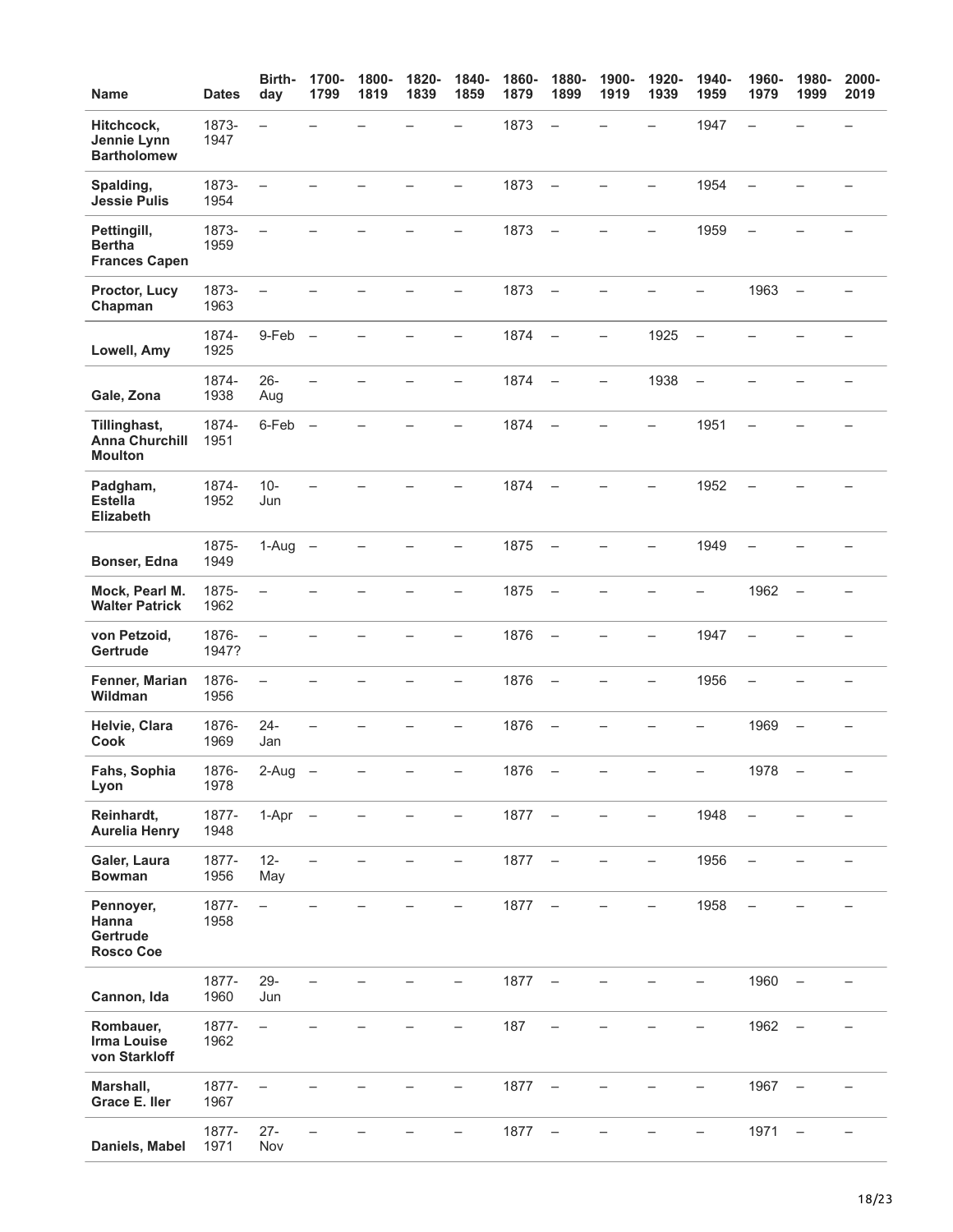| <b>Name</b>                                         | <b>Dates</b>  | Birth-<br>day            | 1700-<br>1799            | 1800-<br>1819 | 1820-<br>1839 | 1840-<br>1859            | 1860-<br>1879            | 1880-<br>1899            | 1900-<br>1919            | 1920-<br>1939            | 1940-<br>1959            | 1960-<br>1979            | 1980-<br>1999            | 2000-<br>2019            |
|-----------------------------------------------------|---------------|--------------------------|--------------------------|---------------|---------------|--------------------------|--------------------------|--------------------------|--------------------------|--------------------------|--------------------------|--------------------------|--------------------------|--------------------------|
| Cary, Maude                                         | 1878-<br>1937 | $21 -$<br>Sep            | $\overline{\phantom{0}}$ |               |               | $\equiv$                 | 1878                     | $\overline{\phantom{a}}$ | $\rightarrow$            | 1937                     | $\qquad \qquad -$        |                          |                          |                          |
| Hersey, Lottie                                      | 1878-<br>1963 | $28 -$<br>Oct            | $\overline{\phantom{0}}$ |               |               | $\overline{\phantom{0}}$ | 1878                     | $\qquad \qquad -$        | -                        |                          | $\overline{\phantom{0}}$ | 1963                     | $\equiv$                 | $\rightarrow$            |
| Ames, Blanche                                       | 1878-<br>1969 | $18 -$<br>Feb            | $\overline{\phantom{0}}$ |               |               | $\overline{\phantom{0}}$ | 1878                     | $\overline{\phantom{m}}$ |                          |                          | $\qquad \qquad -$        | 1969                     | $\qquad \qquad -$        |                          |
| Shurcliff,<br><b>Margaret</b><br>Homer              | 1879?         | $\qquad \qquad -$        |                          |               |               | —                        | 1879                     | $\overline{\phantom{m}}$ |                          |                          |                          |                          |                          |                          |
| Lappala-<br>Erkkila, Milma                          | 1879-<br>1950 | $15 -$<br>Dec            | $\overline{\phantom{0}}$ |               |               | $\overline{\phantom{0}}$ | 1879                     | $\equiv$                 |                          | $\overline{\phantom{0}}$ | 1950                     | $\equiv$                 |                          |                          |
| Rheingans,<br><b>Verna Paul</b><br><b>Armstrong</b> | 1880-?        | $\overline{\phantom{a}}$ |                          |               |               |                          | $\overline{\phantom{0}}$ | 1880                     | $\overline{\phantom{a}}$ |                          |                          |                          |                          |                          |
| Cabot, Ella<br>Lyman                                | 1880-<br>1930 |                          |                          |               |               |                          | $=$                      | 1880                     | $\overline{\phantom{a}}$ | 1930                     | $\overline{\phantom{a}}$ |                          |                          |                          |
| Merriman,<br><b>Dorothea</b>                        | 1880-<br>1970 | $6-Nov -$                |                          |               |               |                          |                          | 1888                     | $\overline{\phantom{a}}$ |                          |                          | 1970                     |                          |                          |
| Pickett, Anita<br><b>Trueman</b>                    | 1881-<br>1960 | $17 -$<br>May            | $\overline{\phantom{0}}$ |               |               |                          | $\overline{\phantom{0}}$ | 1881                     | $\overline{\phantom{0}}$ | L,                       | $\overline{\phantom{0}}$ | 1960                     | $\overline{\phantom{0}}$ |                          |
| Prouty, Olive<br><b>Higgins</b>                     | 1882-<br>1974 | $10 -$<br>Jan            | —                        |               |               |                          | —                        | 1882                     | $\overline{\phantom{a}}$ | $\overline{\phantom{0}}$ | -                        | 1974                     | $\overline{\phantom{a}}$ | $\overline{\phantom{0}}$ |
| Sandburg,<br><b>Lilian Steichen</b>                 | 1883-<br>1977 | $\qquad \qquad -$        |                          |               |               |                          | -                        | 1888                     | $\qquad \qquad -$        |                          | -                        | 1977                     | $\qquad \qquad -$        |                          |
| Brown,<br><b>Marjorie</b>                           | 1884-<br>1987 | $\overline{\phantom{0}}$ |                          |               |               |                          |                          | 1884                     | $\overline{\phantom{0}}$ |                          |                          |                          | 1987                     | $\qquad \qquad -$        |
| Kirk, Hazel                                         | 1885-<br>1957 | $26 -$<br>Jun            | $\overline{\phantom{0}}$ |               |               |                          | $\overline{\phantom{0}}$ | 1885                     | $\overline{\phantom{m}}$ | $\overline{\phantom{0}}$ | 1957                     | $\overline{\phantom{0}}$ |                          |                          |
| Thomas, Maud<br><b>McClennan</b>                    | 1885-<br>1976 | $\equiv$                 |                          |               |               |                          |                          | 1885                     | $\overline{\phantom{0}}$ |                          |                          | 1976                     | $\overline{\phantom{0}}$ |                          |
| Tobey, Julia<br><b>Mary</b>                         | 1886-<br>1947 | $\overline{\phantom{0}}$ |                          |               |               |                          | —                        | 1886                     | $\overline{\phantom{0}}$ | $\overline{\phantom{0}}$ | 1947                     |                          |                          | —                        |
| Holway, Hope                                        | 1886-<br>1968 | $\overline{\phantom{0}}$ |                          |               |               |                          | $\overline{\phantom{0}}$ | 1886                     | $\overline{\phantom{a}}$ | $\overline{\phantom{0}}$ | $\overline{\phantom{0}}$ | 1968                     | $\qquad \qquad -$        |                          |
| Crook,<br><b>Margaret</b>                           | 1886-<br>1972 | $\overline{\phantom{0}}$ |                          |               |               |                          | -                        | 1886                     | $\overline{\phantom{a}}$ |                          | -                        | 1972                     | $\overline{\phantom{0}}$ |                          |
| Gullen,<br><b>Augusta Stowe</b>                     | 1887-<br>1943 | $\overline{\phantom{0}}$ |                          |               |               |                          | $\overline{\phantom{0}}$ | 1887                     | $\qquad \qquad -$        | $\overline{\phantom{0}}$ | 1943                     | $\overline{\phantom{0}}$ |                          |                          |
| Luscomb,<br><b>Florence Hope</b>                    | 1887-<br>1985 | $6$ -Feb $-$             |                          |               |               |                          |                          | 1887                     | $\overline{\phantom{a}}$ |                          |                          | 1985                     |                          |                          |
| Capek, Maja                                         | 1888-<br>1966 | 8-Apr                    | $\qquad \qquad -$        |               |               |                          | $\overline{\phantom{0}}$ | 1888                     | $\qquad \qquad -$        |                          | $\overline{\phantom{0}}$ | 1966                     | $\overline{\phantom{0}}$ |                          |
| Constable,<br>Wilna                                 | 1888-<br>1966 | $\overline{\phantom{0}}$ |                          |               |               |                          | -                        | 1888                     | $\qquad \qquad -$        |                          | -                        | 1966                     | $\overline{\phantom{0}}$ |                          |
| Thompson,<br><b>Lilia Lansley</b>                   | 1888-<br>1971 | $\overline{\phantom{0}}$ |                          |               |               |                          |                          | 1888                     | $\overline{\phantom{m}}$ |                          |                          | 1971                     |                          |                          |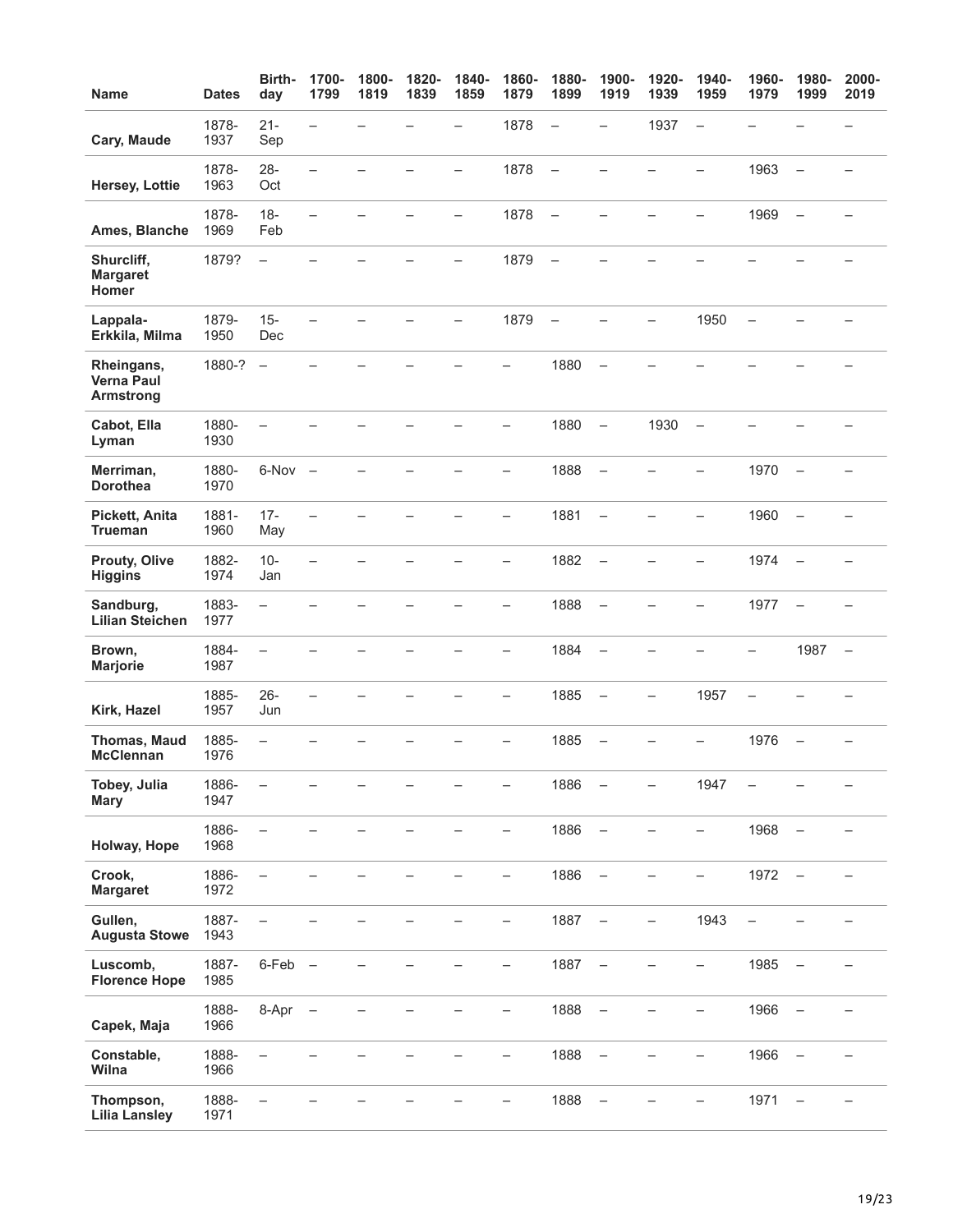| <b>Name</b>                                     | <b>Dates</b>   | Birth-<br>day            | 1700-<br>1799            | 1800-<br>1819 | 1820-<br>1839 | 1840-<br>1859            | 1860-<br>1879            | 1880-<br>1899 | 1900-<br>1919                     | 1920-<br>1939            | 1940-<br>1959            | 1960-<br>1979            | 1980-<br>1999            | 2000-<br>2019            |
|-------------------------------------------------|----------------|--------------------------|--------------------------|---------------|---------------|--------------------------|--------------------------|---------------|-----------------------------------|--------------------------|--------------------------|--------------------------|--------------------------|--------------------------|
| Russell, Emma<br><b>Sargent</b>                 | 1889-<br>1964  | $\overline{\phantom{0}}$ |                          |               |               |                          | $\overline{\phantom{0}}$ | 1889          | $\overline{\phantom{0}}$          |                          | $\overline{\phantom{0}}$ | 1964                     | $\overline{\phantom{0}}$ |                          |
| Folsom, Ida<br><b>Mabel</b>                     | 1889-<br>1979  | $27 -$<br>Oct            | L.                       |               |               |                          | $\overline{\phantom{0}}$ | 1889          | $\equiv$                          | $\overline{\phantom{0}}$ | $\overline{\phantom{0}}$ | 1979                     | $\overline{\phantom{0}}$ | $\rightarrow$            |
| <b>Ulrich, Helene</b>                           | 1890-<br>1965  | $14 -$<br>Jun            | $\overline{\phantom{0}}$ |               |               |                          | —                        | 1890          | $\overline{\phantom{m}}$          | -                        | -                        | 1965                     | $\qquad \qquad -$        |                          |
| Eliot, Martha<br><b>May</b>                     | 1891-<br>1978  | $\overline{\phantom{0}}$ |                          |               |               |                          | $\overline{\phantom{0}}$ | 1891          | $\overline{\phantom{0}}$          |                          | $\overline{\phantom{0}}$ | 1978                     | $\frac{1}{2}$            |                          |
| Lee, Mary                                       | 1891-<br>1982  | $10-$<br>Dec             | $\overline{\phantom{0}}$ |               |               |                          | $\overline{\phantom{0}}$ | 1891          | $\qquad \qquad -$                 |                          |                          | $\overline{\phantom{0}}$ | 1982                     | $\overline{\phantom{0}}$ |
| Lyttle, Marcia<br>Jean                          | 1891-<br>1991  | $\overline{\phantom{0}}$ |                          |               |               |                          | $\overline{\phantom{0}}$ | 1891          | $\overline{\phantom{m}}$          |                          |                          | $\overline{\phantom{0}}$ | 1991                     | $\overline{\phantom{m}}$ |
| Eliot, Abigail                                  | $1892-? -$     |                          | $\overline{\phantom{0}}$ |               |               | $\overline{\phantom{0}}$ | $\overline{\phantom{0}}$ | 1892          | $\overline{\phantom{0}}$          | $\overline{\phantom{0}}$ |                          |                          |                          |                          |
| Knapp, Ethel<br><b>Alice</b>                    | 1892-?         | $\overline{\phantom{a}}$ |                          |               |               |                          | —                        | 1892          | $\overline{\phantom{a}}$          |                          |                          |                          |                          |                          |
| Comins, Sarah                                   | 1893-<br>1961  | $\overline{\phantom{0}}$ |                          |               |               |                          | —                        | 1893          | $\overline{\phantom{a}}$          |                          |                          | 1961                     | $\equiv$                 |                          |
| <b>West, Rosalie</b><br><b>Agnes</b>            | 1893-<br>1967  | $21 -$<br>Sep            | $\overline{\phantom{0}}$ |               |               |                          | $\overline{\phantom{0}}$ | 1893          | $\overline{\phantom{0}}$          | $\overline{\phantom{0}}$ | $\overline{\phantom{0}}$ | 1967                     | $\overline{\phantom{0}}$ |                          |
| Willis, Annie B.<br>Jordan                      | 1893-<br>1977  | $\qquad \qquad -$        |                          |               |               |                          | —                        | 1893          | $\overline{\phantom{a}}$          | $\overline{\phantom{0}}$ | -                        | 1977                     | $\overline{\phantom{a}}$ |                          |
| <b>Markley, Lucy</b><br>Whitney                 | 1894-<br>1968  | $17 -$<br>Jul            | $\overline{\phantom{0}}$ |               |               |                          | $\overline{\phantom{0}}$ | 1894          | $\overline{\phantom{a}}$          |                          | $\overline{\phantom{0}}$ | 1968                     | $\qquad \qquad -$        |                          |
| Gredler, Hazel<br><b>Rugg Rogers</b>            | 1894-<br>1969  | $\overline{\phantom{0}}$ |                          |               |               |                          |                          | 1894          | $\overline{\phantom{0}}$          |                          |                          | 1969                     | $\overline{\phantom{0}}$ |                          |
| Hill, Dorothy<br><b>Dyar</b>                    | 1896-<br>1966  | $10-$<br>Apr             | $\overline{\phantom{0}}$ |               |               |                          | $\overline{\phantom{0}}$ | 1896          | $\overline{\phantom{m}}$          |                          | $\overline{\phantom{0}}$ | 1966                     | $\overline{\phantom{0}}$ |                          |
| Manwell,<br><b>Elizabeth</b>                    | 1897-<br>1964  | 8-Apr                    |                          |               |               |                          |                          | 1897          | $\overline{\phantom{0}}$          |                          |                          | 1964                     | $\overline{\phantom{0}}$ |                          |
| <b>Barr, Margaret</b>                           | 1897-<br>1973  | $19 -$<br>Mar            | $\overline{\phantom{0}}$ |               |               |                          | —                        | 1897          | $\overline{\phantom{0}}$          |                          | $\overline{\phantom{0}}$ | 1973                     |                          |                          |
| Vosburgh,<br><b>Frances</b>                     | 1897-<br>1989  | $12 -$<br>Mar            |                          |               |               |                          | -                        | 1897          | $\overline{\phantom{a}}$          |                          |                          | $\overline{\phantom{0}}$ | 1989                     | $\overline{\phantom{m}}$ |
| Townsend,<br><b>Gladys Emily</b>                | 1897-<br>1997  | $9-Dec$ $-$              |                          |               |               |                          | —                        | 1897          | $\qquad \qquad -$                 |                          |                          |                          | 1997                     | $\qquad \qquad -$        |
| Downing, Ruth                                   | 1898-?         | $\overline{\phantom{a}}$ |                          |               |               |                          | -                        | 1898          | $\overline{\phantom{a}}$          |                          |                          |                          |                          |                          |
| Swett, Doris A.                                 | 1898-<br>1930  | $\overline{\phantom{0}}$ |                          |               |               |                          | $\overline{\phantom{0}}$ | 1898          | $\overline{\phantom{a}}$          | 1930                     | $\overline{\phantom{0}}$ |                          |                          |                          |
| Varney, Maria<br><b>Mecca</b><br><b>Doughty</b> | 1898-<br>1937> | $\overline{\phantom{0}}$ |                          |               |               |                          | $=$                      | 1898          | $\hspace{0.1cm}$ $\hspace{0.1cm}$ | 1937                     | $\qquad \qquad -$        |                          |                          |                          |
| Bowen,<br>Georgene                              | 1898-<br>1984  | $13 -$<br>Feb            |                          |               |               |                          |                          | 1898          | $\overline{\phantom{m}}$          |                          |                          |                          | 1984                     | $\overline{\phantom{m}}$ |
| Douglas, Emily<br><b>Taft</b>                   | 1899-<br>1994  | $10 -$<br>Apr            |                          |               |               |                          |                          | 1899          |                                   |                          |                          |                          | 1994                     | $\qquad \qquad -$        |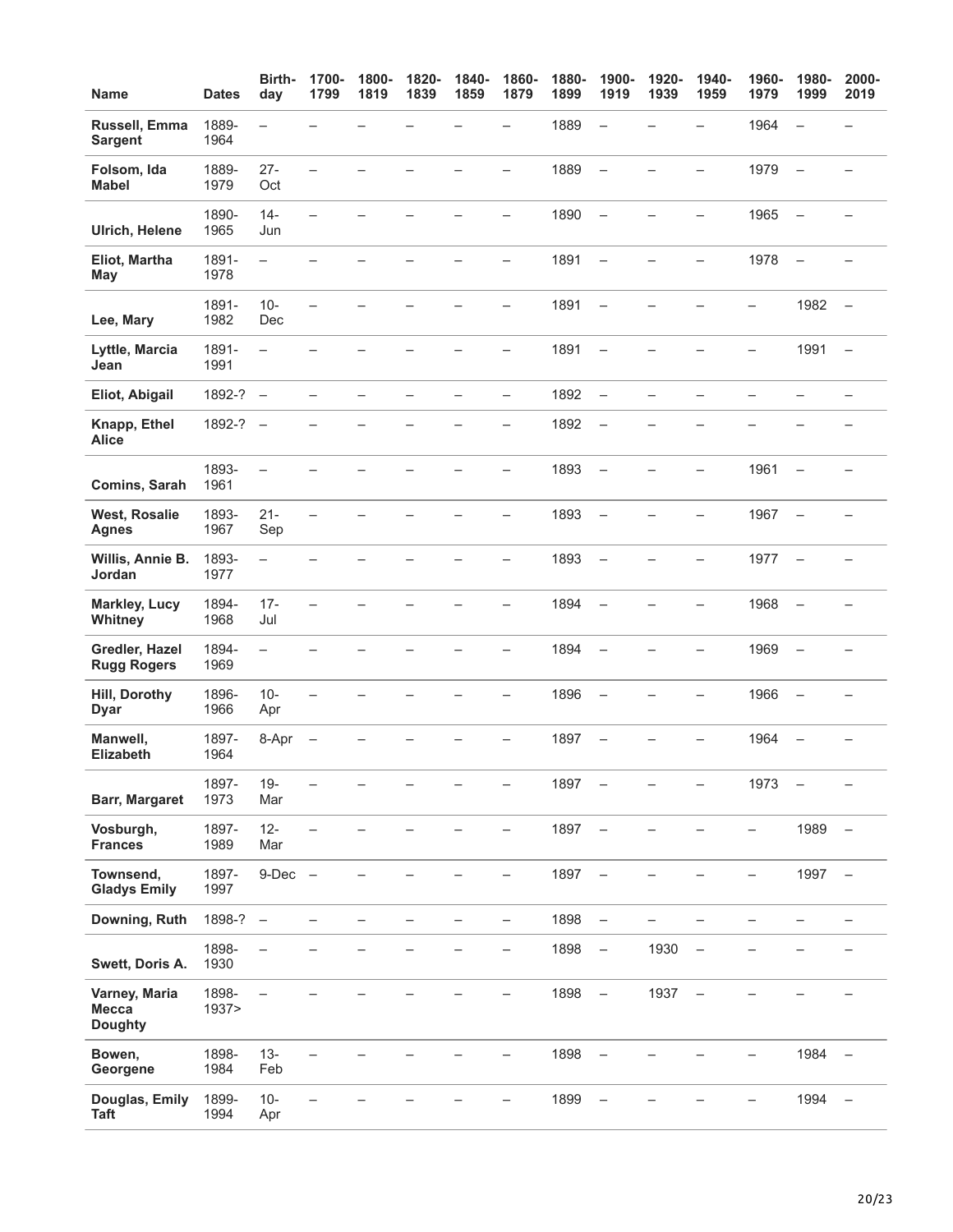| <b>Name</b>                                           | <b>Dates</b>   | Birth-<br>day            | 1700-<br>1799            | 1800-<br>1819 | 1820-<br>1839 | 1840-<br>1859 | 1860-<br>1879            | 1880-<br>1899            | 1900-<br>1919            | 1920-<br>1939            | 1940-<br>1959            | 1960-<br>1979            | 1980-<br>1999            | 2000-<br>2019            |
|-------------------------------------------------------|----------------|--------------------------|--------------------------|---------------|---------------|---------------|--------------------------|--------------------------|--------------------------|--------------------------|--------------------------|--------------------------|--------------------------|--------------------------|
| Bowman, Anne<br><b>Stewart</b>                        | 1899-<br>1995  | $27 -$<br>Sep            | $\overline{\phantom{0}}$ |               |               |               |                          | 1899                     | $\overline{\phantom{0}}$ |                          |                          | $\overline{\phantom{0}}$ | 1995                     | $\qquad \qquad -$        |
| <b>Scott, Mary</b><br>Slaughter                       | 1900-<br>1973  | $13 -$<br>Aug            | L.                       |               |               |               |                          | $\overline{\phantom{0}}$ | 1900                     | $\overline{\phantom{0}}$ | $\overline{\phantom{0}}$ | 1973                     | $\equiv$                 | $\overline{\phantom{0}}$ |
| Hyde, Carol<br><b>Elizabeth</b>                       | 1900-<br>1978  | $\overline{\phantom{0}}$ |                          |               |               |               |                          | —                        | 1900                     | $\overline{\phantom{0}}$ | $\overline{\phantom{0}}$ | 1978                     | $\overline{\phantom{0}}$ |                          |
| Reynolds,<br><b>Malvina</b>                           | 1900-<br>1978  | $12 -$<br>Aug            |                          |               |               |               |                          |                          | 1900                     | $\overline{\phantom{0}}$ | $\overline{\phantom{0}}$ | 1978                     | $\overline{\phantom{0}}$ |                          |
| Judd, Dorothy                                         | 1900-<br>1990  | $\overline{\phantom{0}}$ |                          |               |               |               |                          |                          | 1900                     | $\overline{\phantom{0}}$ |                          |                          | 1990                     |                          |
| Moseley,<br><b>Margaret</b>                           | 1901-<br>1997  | $11 -$<br>Aug            |                          |               |               |               |                          | ÷,                       | 1901                     | $\overline{\phantom{0}}$ |                          |                          | 1997                     | $\overline{\phantom{a}}$ |
| Herbrect,<br><b>Helen Line</b><br>Case                | 1902-<br>1958> | $\overline{\phantom{0}}$ |                          |               |               |               |                          |                          | 1902                     | $\overline{\phantom{0}}$ | 1958>                    | $\overline{\phantom{a}}$ |                          |                          |
| McIntire,<br><b>Marguerite</b><br>Gertrude<br>Pearman | 1902-<br>1984  | $\overline{\phantom{0}}$ |                          |               |               |               |                          |                          | 1902                     | $\overline{\phantom{0}}$ |                          |                          | 1984                     | $\overline{\phantom{0}}$ |
| <b>Wood, Frances</b><br>Wayland                       | 1903-<br>1975  | $13 -$<br>Feb            |                          |               |               |               |                          |                          | 1903                     | $\overline{\phantom{0}}$ | $\overline{\phantom{0}}$ | 1975                     | $\overline{\phantom{0}}$ |                          |
| Fogg, Helen                                           | 1903-<br>1984  | Jul-<br>00               |                          |               |               |               |                          | -                        | 1903                     | $\overline{\phantom{0}}$ |                          | -                        | 1984                     | $\overline{\phantom{0}}$ |
| Keeping,<br><b>Eleanor Silver</b>                     | 1903-<br>1991  | $\qquad \qquad -$        |                          |               |               |               |                          | <u>.</u>                 | 1903                     | $\overline{\phantom{0}}$ |                          |                          | 1991                     | $\qquad \qquad -$        |
| Durr, Virginia                                        | 1903-<br>1999  | $\overline{\phantom{0}}$ |                          |               |               |               |                          | $\overline{\phantom{0}}$ | 1903                     | $\overline{\phantom{0}}$ |                          |                          | 1999                     | $\overline{\phantom{0}}$ |
| Nearing, Helen                                        | 1904-<br>1995  | $\overline{\phantom{0}}$ |                          |               |               |               |                          |                          | 1904                     | $\overline{\phantom{0}}$ |                          | -                        | 1995                     | $\overline{\phantom{0}}$ |
| McGee,<br><b>Marcella</b><br>Walker                   | 1904-<br>1997  | $23 -$<br>Jul            |                          |               |               |               |                          | -                        | 1904                     | $\overline{\phantom{0}}$ |                          | -                        | 1997                     | $\overline{\phantom{0}}$ |
| Downing,<br>Antoinette F.                             | 1904-<br>2001  | $14 -$<br>Jul            |                          |               |               |               |                          |                          | 1904                     | $\overline{\phantom{0}}$ |                          |                          |                          | 2001                     |
| Tucker, Helen                                         | 1905-?         | $\overline{\phantom{m}}$ | $\overline{\phantom{0}}$ | ÷.            |               |               | $\overline{\phantom{0}}$ | $\overline{\phantom{0}}$ | 1905                     | $\qquad \qquad -$        | —                        | $\overline{\phantom{0}}$ |                          |                          |
| Horne, Verda                                          | 1905-<br>1987  | $22 -$<br>Oct            | $\overline{\phantom{0}}$ |               |               |               |                          |                          | 1905                     | $\overline{\phantom{0}}$ |                          | -                        | 1987                     |                          |
| Cogan, Martha                                         | 1905-<br>1999  | $\overline{\phantom{0}}$ |                          |               |               |               |                          | $\qquad \qquad -$        | 1905                     | $\overline{\phantom{0}}$ | $\equiv$                 | $\overline{\phantom{0}}$ | 1999                     | $\frac{1}{2}$            |
| <b>Harrison, Alice</b><br>M.                          | 1906-<br>1989  | $27 -$<br>Jul            |                          |               |               |               |                          | —                        | 1906                     | $\overline{\phantom{0}}$ |                          | -                        | 1989                     | $\overline{\phantom{a}}$ |
| Burgess,<br>Constance                                 | 1906-<br>1995  | $10 -$<br>Oct            | $\overline{\phantom{0}}$ |               |               |               |                          | $\overline{\phantom{0}}$ | 1906                     | $\overline{\phantom{0}}$ |                          |                          | 1995                     | $\overline{\phantom{0}}$ |
| Bruner, Edna                                          | 1906-<br>1997  | $14 -$<br>May            |                          |               |               |               |                          | —                        | 1907                     | $\overline{\phantom{0}}$ |                          | —                        | 1997                     | $\overline{\phantom{0}}$ |
| Spoerl,<br><b>Dorothy Tilden</b>                      | 1906-<br>1999  | $29 -$<br>Mar            |                          |               |               |               |                          |                          | 1906                     |                          |                          |                          | 1999                     | $\qquad \qquad -$        |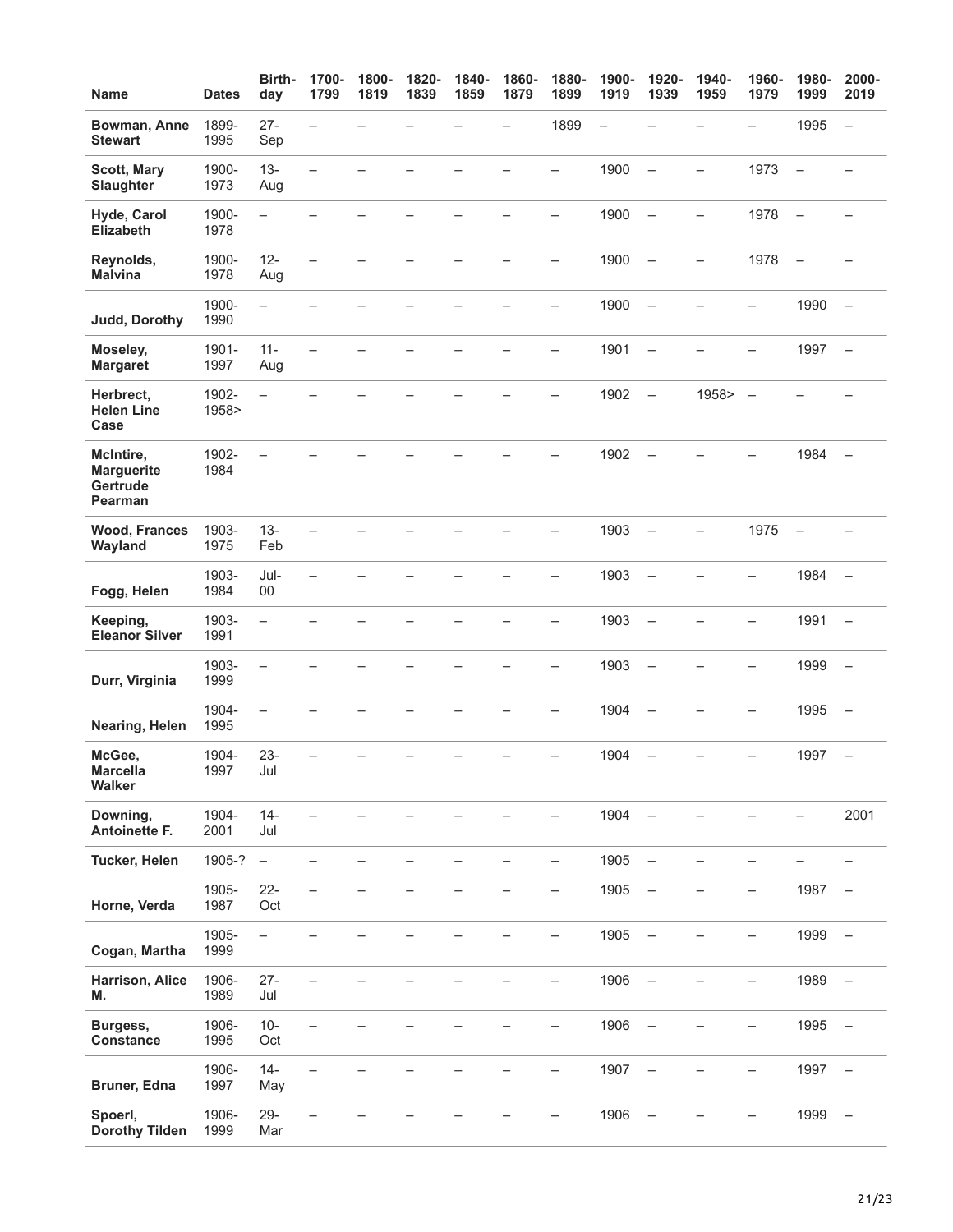| <b>Name</b>                                             | <b>Dates</b>  | Birth-<br>day            | 1700-<br>1799            | 1800-<br>1819 | 1820-<br>1839 | 1840-<br>1859 | 1860-<br>1879 | 1880-<br>1899            | 1900-<br>1919 | 1920-<br>1939            | 1940-<br>1959            | 1960-<br>1979            | 1980-<br>1999            | 2000-<br>2019            |
|---------------------------------------------------------|---------------|--------------------------|--------------------------|---------------|---------------|---------------|---------------|--------------------------|---------------|--------------------------|--------------------------|--------------------------|--------------------------|--------------------------|
| Hitschmanova,<br>Lotta                                  | 1909-<br>1990 | $28 -$<br>Nov            | $\equiv$                 |               |               |               |               | $\overline{\phantom{0}}$ | 1909          | $\overline{\phantom{0}}$ |                          | -                        | 1990                     | $\overline{\phantom{0}}$ |
| Vendig,<br><b>Eleanor</b>                               | 1909-<br>1995 | $18 -$<br>Jun            | $\overline{\phantom{0}}$ |               |               |               |               |                          | 1909          | $\overline{\phantom{0}}$ |                          |                          | 1995                     | $\overline{\phantom{m}}$ |
| Livesay,<br><b>Dorothy</b>                              | 1909-<br>1996 | $12 -$<br>Oct            | $\overline{\phantom{0}}$ |               |               |               |               | -                        | 1909          | $\overline{\phantom{m}}$ |                          | $\overline{\phantom{0}}$ | 1996                     | $\overline{\phantom{m}}$ |
| Underwood,<br>Juliet                                    | 1909-<br>2000 | 3-Aug                    | $\overline{\phantom{0}}$ |               |               |               |               | -                        | 1909          | $\overline{\phantom{a}}$ |                          |                          | -                        | 2000                     |
| Marshman,<br><b>Barbara</b><br><b>Adams</b>             | 1910-<br>1996 | $23 -$<br>Apr            | $\overline{\phantom{0}}$ |               |               |               |               | $\overline{\phantom{0}}$ | 1910          | $\equiv$                 |                          |                          | 1996                     |                          |
| Greeley,<br>Deborah                                     | 1911-<br>1998 | 4-Apr                    | $\overline{\phantom{0}}$ |               |               |               |               | $\overline{\phantom{0}}$ | 1911          | $\equiv$                 |                          | $\overline{\phantom{0}}$ | 1998                     | $\equiv$                 |
| Thompson,<br><b>Mary Louise</b>                         | 1911-<br>2000 | $31 -$<br>Aug            | $\overline{\phantom{0}}$ |               |               |               |               | -                        | 1911          | $\qquad \qquad -$        | <u>.</u>                 |                          | $\overline{\phantom{0}}$ | 2000                     |
| Sarton, May                                             | 1912-<br>1995 | 3-<br>May                | $\overline{\phantom{0}}$ |               |               |               |               | $\overline{\phantom{0}}$ | 1912          | $\overline{\phantom{a}}$ |                          | -                        | 1995                     | $\overline{\phantom{0}}$ |
| Harrington,<br><b>Vilma Szantho</b>                     | 1913-<br>1982 | $15 -$<br>Jan            |                          |               |               |               |               | $\overline{\phantom{0}}$ | 1913          | $\equiv$                 |                          |                          | 1982                     | $\overline{\phantom{a}}$ |
| Slabic, Alyce<br><b>Biddle</b>                          | 1913-<br>1998 | $19 -$<br>Jan            | $\overline{\phantom{0}}$ |               |               |               |               | $\overline{\phantom{0}}$ | 1913          | $\overline{\phantom{m}}$ |                          |                          | 1998                     | $\overline{\phantom{m}}$ |
| McGaughay,<br><b>Sarah Carter</b><br>Edgarton           | 1914-<br>1999 | $17 -$<br>Nov            |                          |               |               |               |               |                          | 1914          | $\overline{\phantom{0}}$ |                          |                          | 1999                     | $\overline{\phantom{m}}$ |
| Cade, Elise                                             | 1916-<br>2000 | $13 -$<br>Dec            |                          |               |               |               |               | $\overline{\phantom{0}}$ | 1916          | $\qquad \qquad -$        |                          |                          | $\overline{\phantom{0}}$ | 2000                     |
| Pfaff, Hope<br><b>Hilton</b>                            | 1918-<br>1966 | $\equiv$                 |                          |               |               |               |               | $\overline{\phantom{0}}$ | 1918          | $\overline{\phantom{0}}$ | -                        | 1966                     | $\qquad \qquad -$        |                          |
| Wright, Billy<br><b>Rose King</b>                       | 1922-<br>1987 |                          |                          |               |               |               |               |                          |               | 1922                     |                          |                          | 1987                     |                          |
| Owen, Carlene                                           | 1923-<br>2000 | $21 -$<br>Jul            |                          |               |               |               |               |                          |               | 1923                     |                          |                          |                          | 2000                     |
| Liuzzo, Viola<br><b>Fauver Gregg</b>                    | 1925-<br>1965 | $11 -$<br>Apr            | $\overline{\phantom{0}}$ |               |               |               |               |                          | -             | 1925                     | $\qquad \qquad -$        | 1965                     | $\qquad \qquad -$        | —                        |
| Hamaker,<br><b>Charlotte</b>                            | 1925-<br>1986 | $14 -$<br>Nov            | $\overline{\phantom{0}}$ |               |               |               |               |                          | -             | 1925                     | $\qquad \qquad -$        | -                        | 1986                     |                          |
| <b>Bailey, Emma</b>                                     | 1925-<br>1995 | $30-$<br>May             |                          |               |               |               |               |                          |               | 1925                     | $\qquad \qquad -$        | $\overline{\phantom{0}}$ | 1995                     | $\overline{\phantom{a}}$ |
| Laurence,<br>(Jean)<br><b>Margaret</b><br><b>Wemyss</b> | 1926-<br>1987 | $18 -$<br>Jul            |                          |               |               |               |               |                          |               | 1926                     | $\overline{\phantom{m}}$ | $\equiv$                 | 1987                     | $\overline{\phantom{0}}$ |
| Fields, Ann<br><b>Boutwell</b>                          | 1928-<br>1996 | $\overline{\phantom{0}}$ |                          |               |               |               |               |                          |               | 1928                     | $\qquad \qquad -$        |                          | 1996                     | $\overline{\phantom{a}}$ |
| Plath, Sylvia                                           | 1932-<br>1963 | $27 -$<br>Oct            |                          |               |               |               |               |                          | -             | 1932                     | $\overline{\phantom{m}}$ | 1963                     | $\qquad \qquad -$        |                          |
| Caron, Sandra                                           | 1935-<br>1999 | $12 -$<br>Jan            |                          |               |               |               |               |                          |               | 1935                     | $\qquad \qquad -$        | $\overline{\phantom{0}}$ | 1999                     | $\equiv$                 |